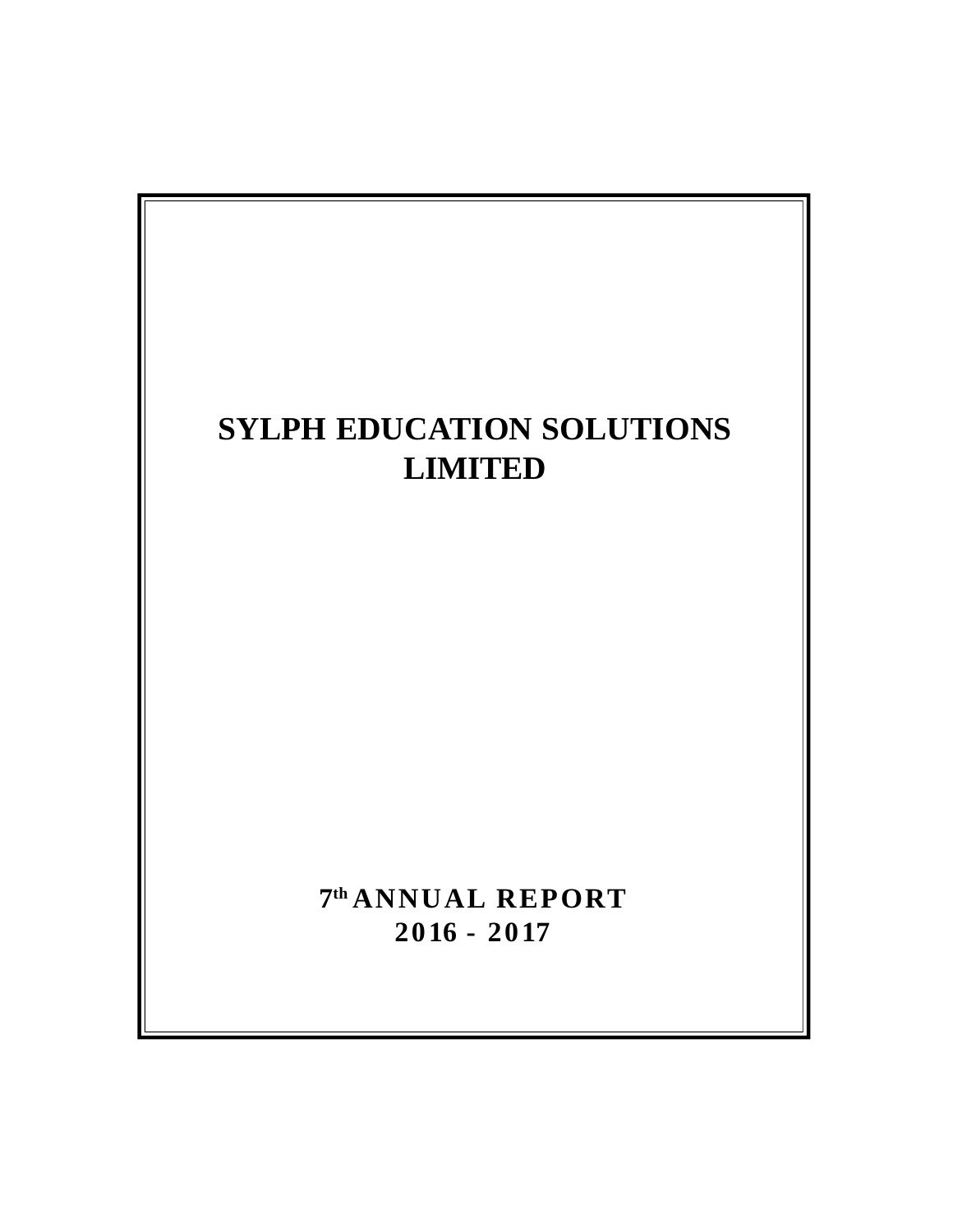**Sylph Education Solutions Limited Example 2016-17** Annual Report 2016-17

# **ANNUAL REPORT 2016-2017**

#### **BOARD OF DIRECTORS AND KEY MANAGERIAL PERSONNEL**

|                | 1. Dr. Rajesh Jain         |                      | (Din: 01704145) : Non Executive Director       |
|----------------|----------------------------|----------------------|------------------------------------------------|
|                | 2. Dr. Devendra M Chelawat |                      | (Din: 06894710) : Independent Director         |
| 3 <sub>1</sub> | Mrs. Jayshri Jain          |                      | (Din: 01824937) : Non Executive-Women Director |
|                | 4. Mr. Vineet Shrivastav   |                      | (Din: 00838244) : Independent Director         |
| 5.             | Mr. Dinesh Kumar Jangid    | BAWPJ8323C : Manager |                                                |
|                | 6. Ms. Chhaya Lakhmani     | ANYPL0522H           | : Company Secretary                            |

#### **BANKER AUDITORS**

Bank Of India **M.S. Dahiya & Co.** Chartered Accountants

## **REGISTERED OFFICE LISTING**

ST-4, 22, Press Complex BSE Limited- SME Platform A.B. Road, and the same of the set of the set of the Phiroze Jeejeebhoy Towers and the control of the method of the method of the method of the method of the method of the method of the method of the method of the method o Indore (M.P.)-452008 Tel. 0731-2571452 Mumbai- 400001 E-MAIL: info@sylphedu.com, URL :www.sylphedu.com

#### **REGISTRAR & TRANSFER AGENTS**

Purva Sharegistry (India) Private Limited. Unit No. 9, Shiv Shakti Ind. Estt. J.R. Boricha Marg, Opp. Kasturba Hospital Lane, Lower Parel (E)- Mumbai- 400 011 Tel- 91-22-2301 3761/8261, Fax: 91-22-2301/2517 E-mail: busicomp@gmail.com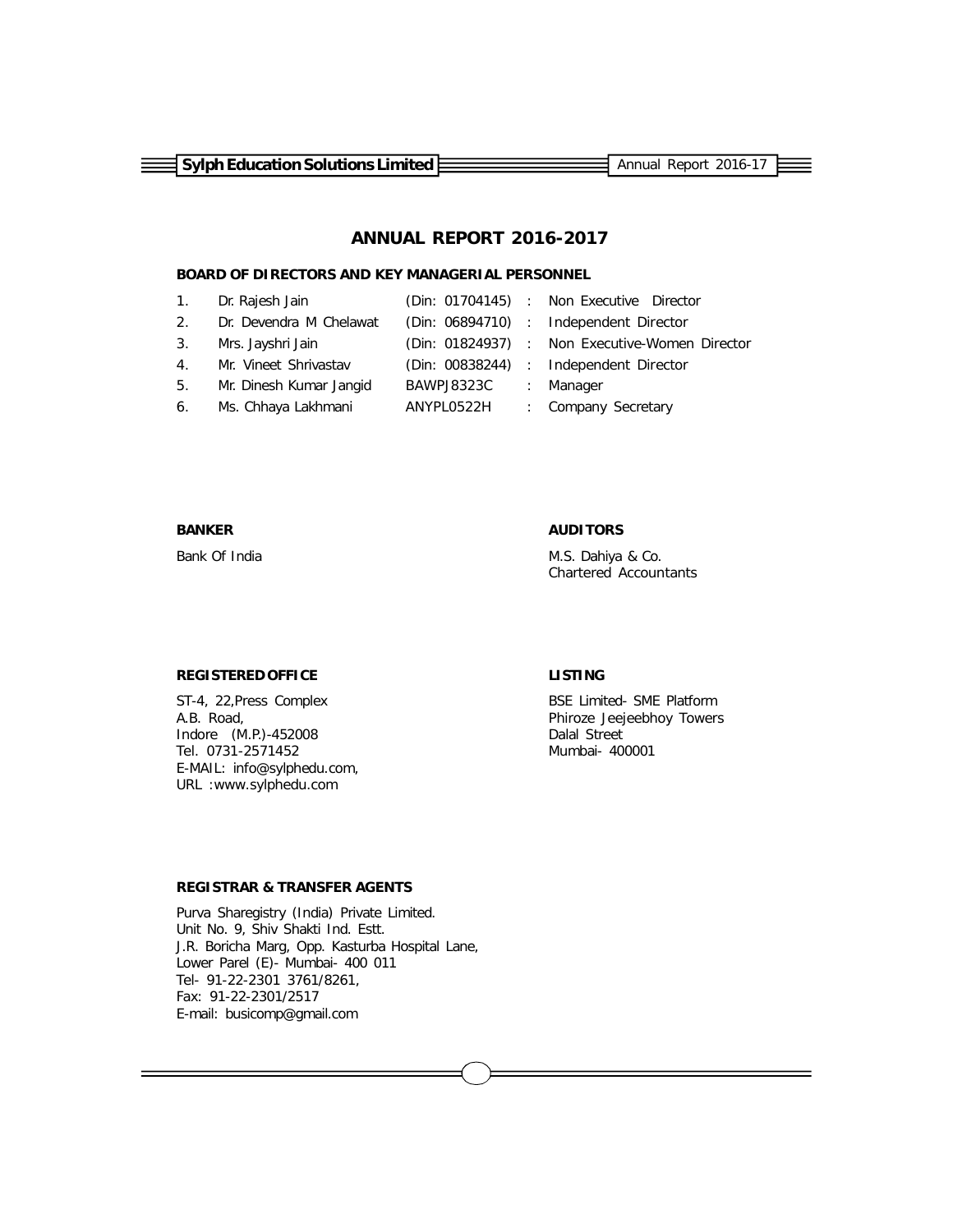| $\equiv$ Sylph Education Solutions Limited E | Annual Report 2016-17 |  |
|----------------------------------------------|-----------------------|--|
|                                              |                       |  |

#### **DIRECTORS' REPORT**

To,

The Members,

The Directors are delighted to present their Report on Company's business operation along with the Audited Statement of Accounts for the Financial Year ended March 31,2017.

#### **Financial summary:**

| Particulars                                     | March 31, 2017 | March 31, 2016 |
|-------------------------------------------------|----------------|----------------|
| Income From Operations                          |                |                |
| Revenue from sale of goods                      |                |                |
| Revenue from sale of Services                   | 7,05,000       | 4,896,000      |
| Other Income                                    | 25,37,458      | 2,426,423      |
| <b>Total Revenue From Operations</b>            | 32,42,458      | 7,322,423      |
|                                                 |                |                |
| Profit before depreciation & taxation           | 1,97,737       | 4, 15, 722     |
| Less: Depreciation                              | 4,30,130       | 393,725        |
| Profit before taxation                          | (2, 32, 393)   | 21,997         |
| Less: Tax Expense                               |                |                |
| Tax expense for current year (MAT)              |                | 16,667         |
|                                                 |                |                |
| Mat credit entitlement                          |                |                |
| Deferred Tax                                    | (34, 510)      | (9, 872)       |
| <b>Profit after taxation</b>                    | (1, 97, 883)   | 15,202         |
| Add: Balance brought forward from previous year | 6,48,620       | 638,858        |
| Less Expenses                                   |                | 54,40          |
| Surplus available for appropriation             | 4,50,737       | 648,620        |
| Appropriations                                  |                |                |
| Dividend on Preference Shares                   |                |                |
| Tax on above dividend                           |                |                |
| Proposed dividend on Equity Shares              | $\Omega$       | 0              |
| Tax on above dividend                           | $\mathbf 0$    | $\Omega$       |
| Transfer to General Reserve                     | $\Omega$       | $\Omega$       |
| Balance carried to Balance sheet                | 4,50,737       | 648,620        |

#### **OPERATIONAL REVIEW**

The Company is engaged in all business activities including Skill Development & Education, Vocational Training, establish, organize, run, manage public examination programs; award certificates, diplomas, earned through examination or on honorary basis and market studying-listening-viewing-reading and teaching and learning.

During the year Gross revenue decreased to Rs 705,000, against Rs. 4,896,000 in the previous financial year. Profit before depreciation and taxation in current year decreased to Rs 197,737 against Rs. 415,722 in the previous financial year because of decreased gross revenue of the company.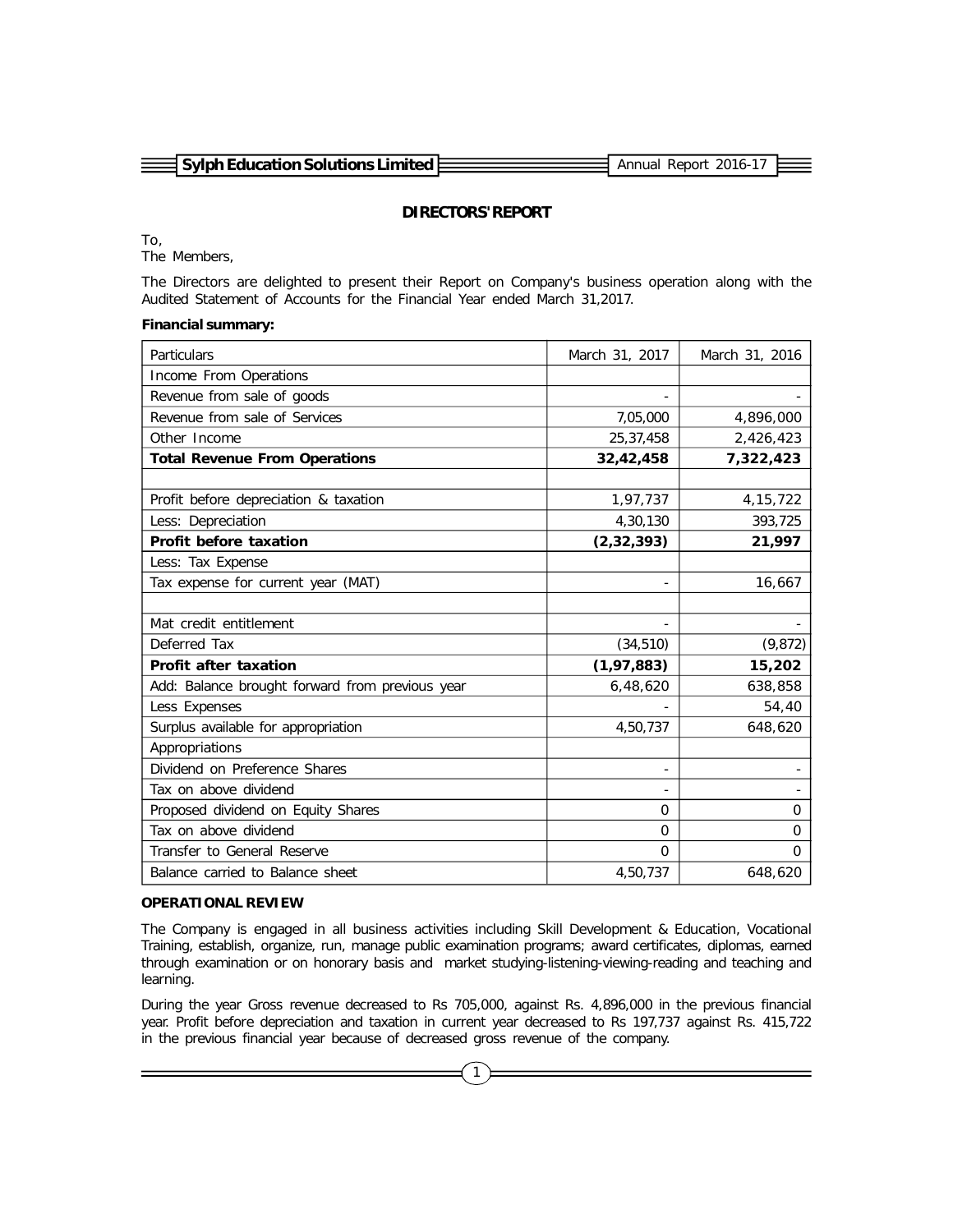| $\equiv$ Sylph Education Solutions Limited $\sqsubseteq$ | Annual Report 2016-17 |  |
|----------------------------------------------------------|-----------------------|--|
|                                                          |                       |  |

#### **TRANSFER TO RESERVES**

During the year the company has not proposed to transfer any amount to the General Reserve.

#### **DIVIDEND**

The Board of Directors of your Company keeping in view the future fund requirements have not recommended any dividend on equity shares for the year under review. The Board assures you to present a much strong financial statements in coming years.

#### **FIXED DEPOSITS:**

Your Company has not accepted any deposits within the meaning of Section 73 of the Companies Act, 2013 and the Companies (Acceptance of Deposits) Rules, 2014.

#### **DIRECTORS AND KEY MANAGERIAL PERSONNEL**

Mrs. Jayshri Jain (DIN: 01824937) Director of the company shall be liable to retire by rotation and thus retire in the forthcoming AGM and being eligible, offer herself for re-appointment. The Directors recommend Mrs. Jayshri Jain for re-appointment as director of the company.

The Board of Directors of the Company in their Board Meeting held on 7th Day of January, 2017 have appointed Ms. Chhaya Lakhmani as Company Secretary of the Company.

Details of Director reappointed is provided in "Annexure-I ".

#### **DECLARATION BY INDEPENDENT DIRECTORS**

All independent directors have given declarations that they meet the criteria of independence as laid down under section 149(6) of the Companies Act, 2013 and of the SEBI (Listing Obligations and Disclosure Requirements) Regulations, 2015

An independent director shall hold office for a term up to five consecutive years on the Board of a Company, but shall be eligible for reappointment for next five years on passing of a special resolution by the Company.

#### **MEETINGS OF BOARD**

During the year 08 (Eight) Board Meetings and 4 (Four) Audit Committee Meetings were convened and held. The details of which are given in the Corporate Governance Report which is enclosed with directors report as "Annexure ii". The intervening gap between the Meetings was within the period prescribed under the Companies Act, 2013 and SEBI (Listing Obligations and Disclosure Requirements) Regulations, 2015.

#### **DIRECTOR'S RESPONSIBILITY STATEMENT:**

In terms of Section 134 (5) of the Companies Act, 2013, the directors would like to state that:

- i) In the preparation of the annual accounts, the applicable accounting standards have been followed along with proper explanation relating to material departures.
- ii) The directors have selected such accounting policies and applied them consistently and made judgments and estimates that were reasonable and prudent so as to give a true and fair view of the state of affairs of the Company at the end of the financial year and of the loss of the Company for that period.
- iii) The directors have taken proper and sufficient care for the maintenance of adequate accounting records in accordance with the provisions of this Act for safeguarding the assets of the Company and for preventing and detecting fraud and other irregularities.
- iv) The directors have prepared the annual accounts on a going concern basis.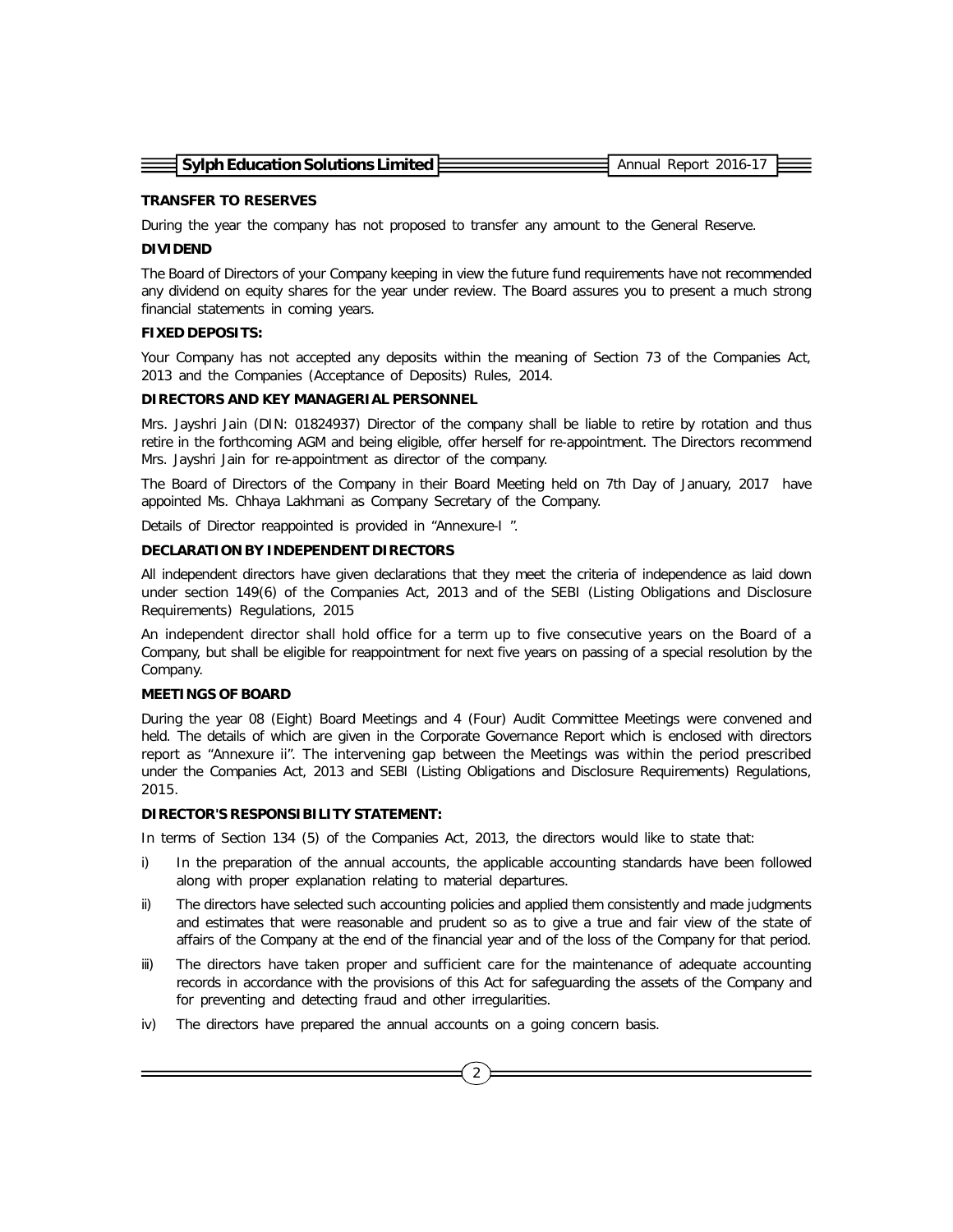| $\equiv$ Sylph Education Solutions Limited E | . Annual Report 2016-17 |  |
|----------------------------------------------|-------------------------|--|
|                                              |                         |  |
|                                              |                         |  |

- v) The directors had laid down internal financial controls to be followed by the company and that such internal financial controls are adequate and were operating effectively.
- vi) The directors had devised proper system to ensure compliance with the provisions of all applicable laws and that such system were adequate and operating effectively.

#### **POLICY FOR APPOINTMENT AND REMUNERATION OF DIRECTORS**

The Board has, on the recommendation of the Nomination & Remuneration Committee framed a policy for selection and appointment of Directors, Senior Management and their remuneration. The Remuneration Policy is stated in the Corporate Governance Report.

#### **PARTICULARS OF LOANS, GUARANTEES OR INVESTMENTS:**

The particulars of Loans, guarantees or investments covered under Section 186 of company act, 2013 form part of notes to the financial statements provided in this annual report.

#### **INTERNAL CONTROL SYSTEMS AND THEIR ADEQUACY/INTERNAL FINANCIAL CONTROLS:**

The directors have laid down internal financial controls to be followed by the company and that such internal financial controls are adequate and operating effectively for ensuring the accuracy and completeness of the accounting records, relevant to the preparation and presentation of financial statements.

The Company has an Internal Control System, commensurate with the size, scale and complexity of its operations. The scope and authority of the Internal Auditor is defined in the Internal Audit Manual. To maintain its objectivity and independence, the Internal Auditor reports to the Chairman of the Audit Committee of the Board. The Internal Auditor monitors and evaluates the efficacy and adequacy of internal control system in the Company, its compliance with operating systems, accounting procedures and policies at all locations of the Company.

Based on the report of Internal Auditor, process owners undertake corrective action in their respective areas and thereby strengthen the controls. Significant audit observations and recommendations along with corrective actions thereon are presented to the Audit Committee of the Board.

#### **CORPORATE SOCIAL RESPONSIBILITY INITIATIVES :**

The Company has not developed and implemented any Corporate Social Responsibility initiatives as the said provisions are not applicable.

#### **CONSERVATION OF ENERGY:**

Company ensures that the operations of the company are conducted in the manner whereby optimum utilization and maximum possible savings of energy is achieved.

No specific investment has been made in reduction in energy consumption equipments.

As the impact of measures taken for conservation and optimum utilization of energy are not quantitative, its impact on cost cannot be stated accurately.

No steps have been taken for by the company for utilizing alternate sources of energy.

#### **TECHNOLOGY ABSORPTION:**

Company's operations are conducted by using in-house know how and no outside technology is being used for operating activities. Therefore there is no outside technology absorption in the company. The Company has not incurred expenditure on research and development activities during the year.

#### **FOREIGN EXCHANGE EARNINGS AND OUT-GO:**

During the period under review there was no foreign exchange earnings or out flow.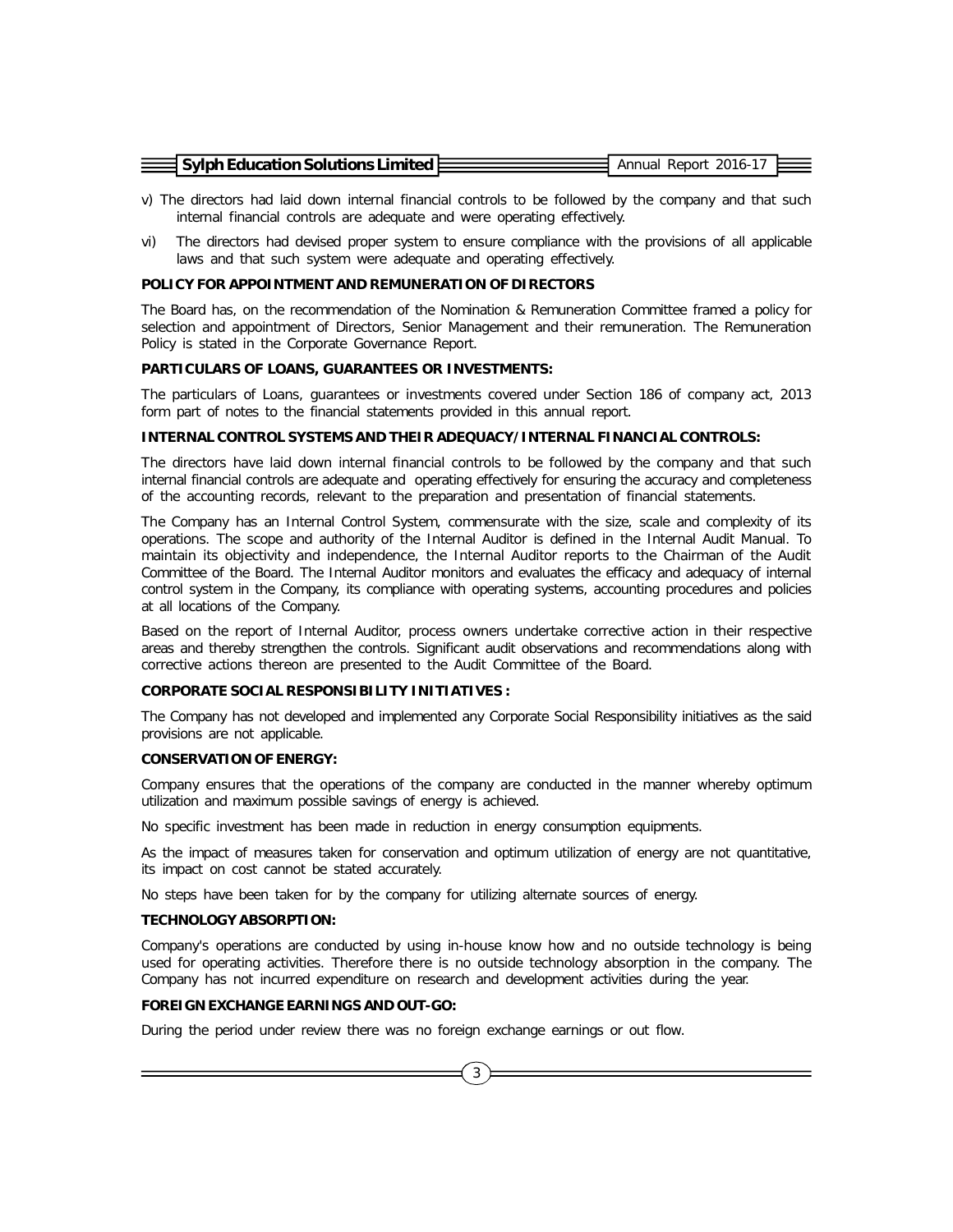| $\equiv$ Sylph Education Solutions Limited E | Annual Report 2016-17 |  |
|----------------------------------------------|-----------------------|--|
|                                              |                       |  |
|                                              |                       |  |

#### **DETAILS OF SUBSIDIARY/JOINT VENTURES/ASSOCIATE COMPANIES:**

There is no such company which have become or ceased to be its subsidiaries, joint ventures or associate companies during the year.

#### **VIGIL MECHANISM/WHISTLEBLOWER POLICY:**

The Company has a Vigil Mechanism/Whistle Blower Policy to report genuine concerns or grievances of directors and employees and to deal with instance of fraud and mismanagement, if any.

In staying true to our values of Strength, Performance and Passion and in line with our vision of being one of the most respected companies in India, the Company is committed to the high standards of Corporate Governance and stakeholder responsibility.

Audit committee shall oversee the vigil mechanism

The vigil mechanism ensures that strict confidentiality is maintained while dealing with concerns and also that no discrimination will be meted out to any person for a genuinely raised concern.

#### **BOARD EVALUATION:**

Pursuant to the provisions of the Companies Act, 2013 and SEBI (Listing Obligations and Disclosure Requirements) Regulations,2015 , the Board has carried out an evaluation of its own performance, the directors individually as well as the evaluation of the working of its Audit, Nomination & Remuneration Committees. The manner in which the evaluation has been carried out has been explained in the Corporate Governance Report.

#### **AUDITOR:**

At the Annual General Meeting held on 29th June, 2015, M/s M.S. Dahiya & Co., Chartered Accountant were appointed as statutory auditor of the company from the conclusion of 5th AGM to hold the office till conclusion of 10th consecutive Annual General Meeting. As per provision of section 139 of companies act, 2013 the appointment of M/s M.S. Dahiya & Co., Chartered Accountant, as statutory auditor of the company is placed for ratification by shareholders at the ensuing annual general meeting .

#### **CHANGE IN SECRETARIAL AUDITOR:**

The company changed its Secretarial Auditor for the Financial Year 2016-2017, as duly appointed by the board of directors of the company.

#### **SECRETARIAL AUDIT:**

Pursuant to provisions of section 204 of the Companies Act, 2013 and The Companies (Appointment and Remuneration of Managerial Personnel) Rules, 2014 the company has appointed CS Rani Rai (M. No. 39581), Company Secretary in practice (C.P. No. 16987) to undertake the Secretarial Audit of the Company for the Financial Year 2016-2017. The Secretarial Audit report for the Financial Year ended 31st March 2017 is annexed herewith as : "Annexure-iii" to this report.

#### **SECRETARIAL AUDIT REPORT:**

The observation made in the Auditors' Report read together with relevant notes thereon are self explanatory and hence, do not call for any further comments under Section 134 of the Companies Act, 2013.

As required under section 204 (1) of the Companies Act, 2013 the Company has obtained secretarial audit report.

#### **BOARD EXPLANATION**

• Management is searching for suitable candidate for the post of CEO and CFO. Beside that the secretarial audit report is self explanatory and hence, do not call for any further comments.

#### **RELATED PARTY TRANSACTIONS DISCLOSURE:**

The disclosure required under sub section (1) of section 188 is mentioned in Form AOC-2 which is annexed herewith as "Annexure iv".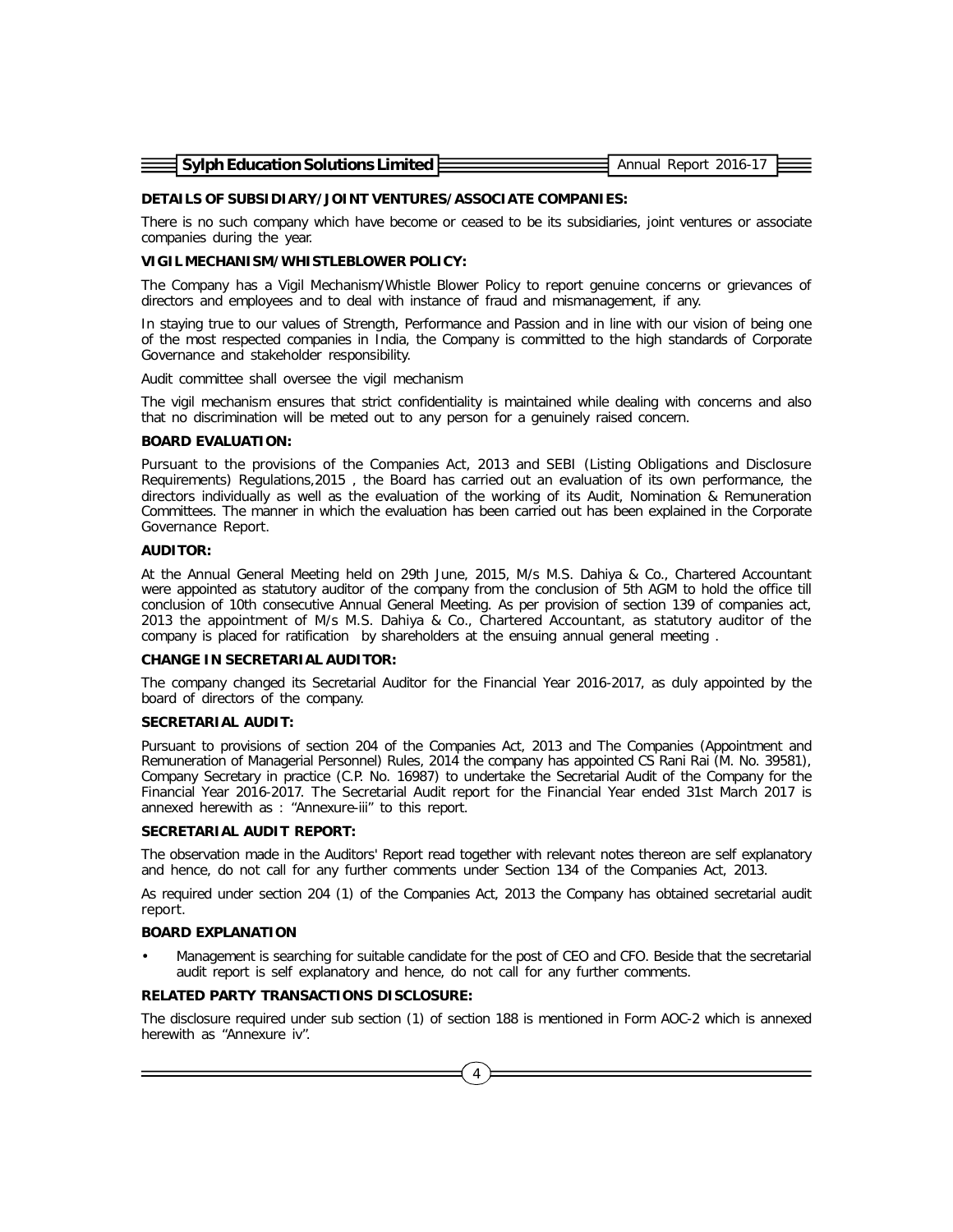| $\equiv$ Sylph Education Solutions Limited $E$ | Annual Report 2016-17 |  |
|------------------------------------------------|-----------------------|--|

#### **STATE OF COMPANY'S AFFAIRS:**

The Company is engaged in all business activities including to Skill Development & Education, Vocational Training, establish organize run manage public examination programs; award certificates, diplomas, earned through examination or on honorary basis and market studying-listening-viewing-reading and teaching and learning.

During the year Company has generated revenue from skill development fees, export of education services.

#### **BUSINESS RISK MANAGEMENT:**

The Management has implemented business risk management policy. At present the company has not identified any element of risk which may threaten the existence of the company. The Company has Risk Management Policy to report genuine concerns or grievances of directors and employees and to deal with instance of fraud and mismanagement, if any.

#### **PARTICULARS OF EMPLOYEES:**

Section 197 of company act 2013 read with rule 5 (2) of the Companies (Appointment and Remuneration of Managerial Personnel) Rules, 2014 in respect of employees of the Company, are not applicable to company as no employee of company is in receipt of remuneration exceeding the limit as mentioned in relevant provision.

#### **EXTRACT OF ANNUAL RETURN:**

The details forming part of the extract of the Annual Return in form MGT-9 is annexed herewith as "Annexure-v".

#### **CORPORATE GOVERNANCE AND MANAGEMENT DISCUSSION & ANALYSIS REPORTS**

The Corporate Governance and Management Discussion & Analysis Report, which form an integral part of this Report, are set out as separate "Annexure-ii", together with the Certificate from the auditors of the Company regarding compliance with the requirements of Corporate Governance as stipulated in SEBI (Listing Obligations and Disclosure Requirements) Regulations, 2015.

#### **COMPANY SECRETARY AND COMPLIANCE OFFICER**

Due to unaveidable circunctances, Ms. Chhaya Lakhmani (M. No. 46603) Company Secretary, KMP and complanice officer of the company has resigned from the company with effect from Tuesday, 11th July, 2017.

#### **ACKNOWLEDGEMENTS:**

Your Company and its Directors wish to extend their sincere thanks to all with whose help, co-operation and hard work the Company is able to achieve the results.

#### **FOR AND ON BEHALF OF THE BOARD OF DIRECTORS**

Place- Indore Date-17<sup>th</sup> July, 2017 SYLPH EDUCATION SOLUTIONS LIMITED

CIN: L80302MP2010PLC023011

Registered Office: ST-4, 22 Press Complex, A. B. Road, Indore-452008 (MP)

 **Jayshri Jain Rajesh Jain** Director Director (DIN-01824937) (DIN-01704145)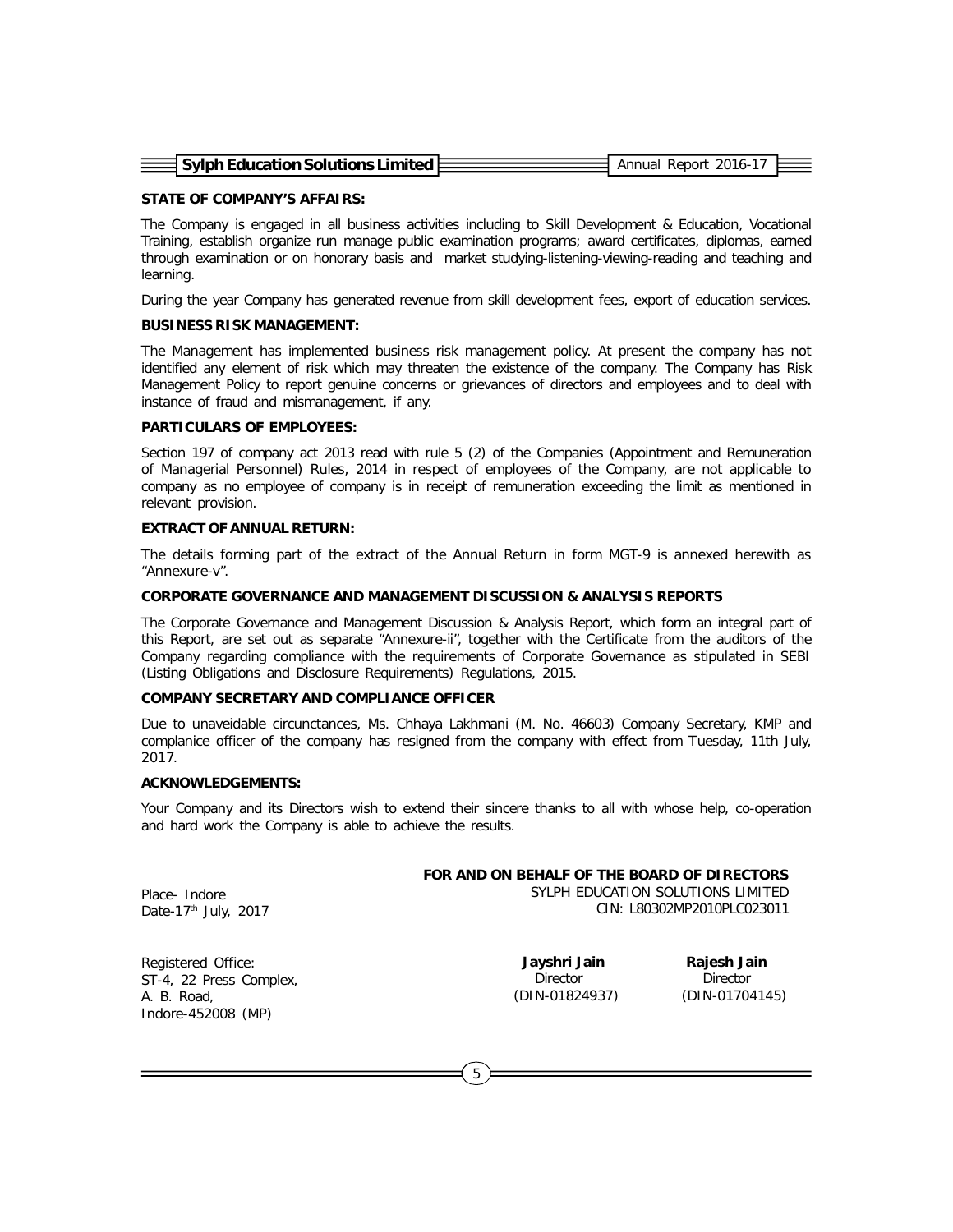| svlph Education Solutions Limited }<br>the contract of the contract of | Annual<br>Report |  |
|------------------------------------------------------------------------|------------------|--|
|                                                                        |                  |  |

# **ANNEXURE INDEX**

| Annexure | Content                                                        |
|----------|----------------------------------------------------------------|
|          | Details of Directors seeking appointment and/or re-appointment |
| ji.      | Corporate Governance & Management Discussion & Analysis Report |
| jii.     | Secretarial Audit Report                                       |
| iv.      | AOC 2 – Related Party Transactions disclosure                  |
|          | MGT 9 Extract of Annual Return                                 |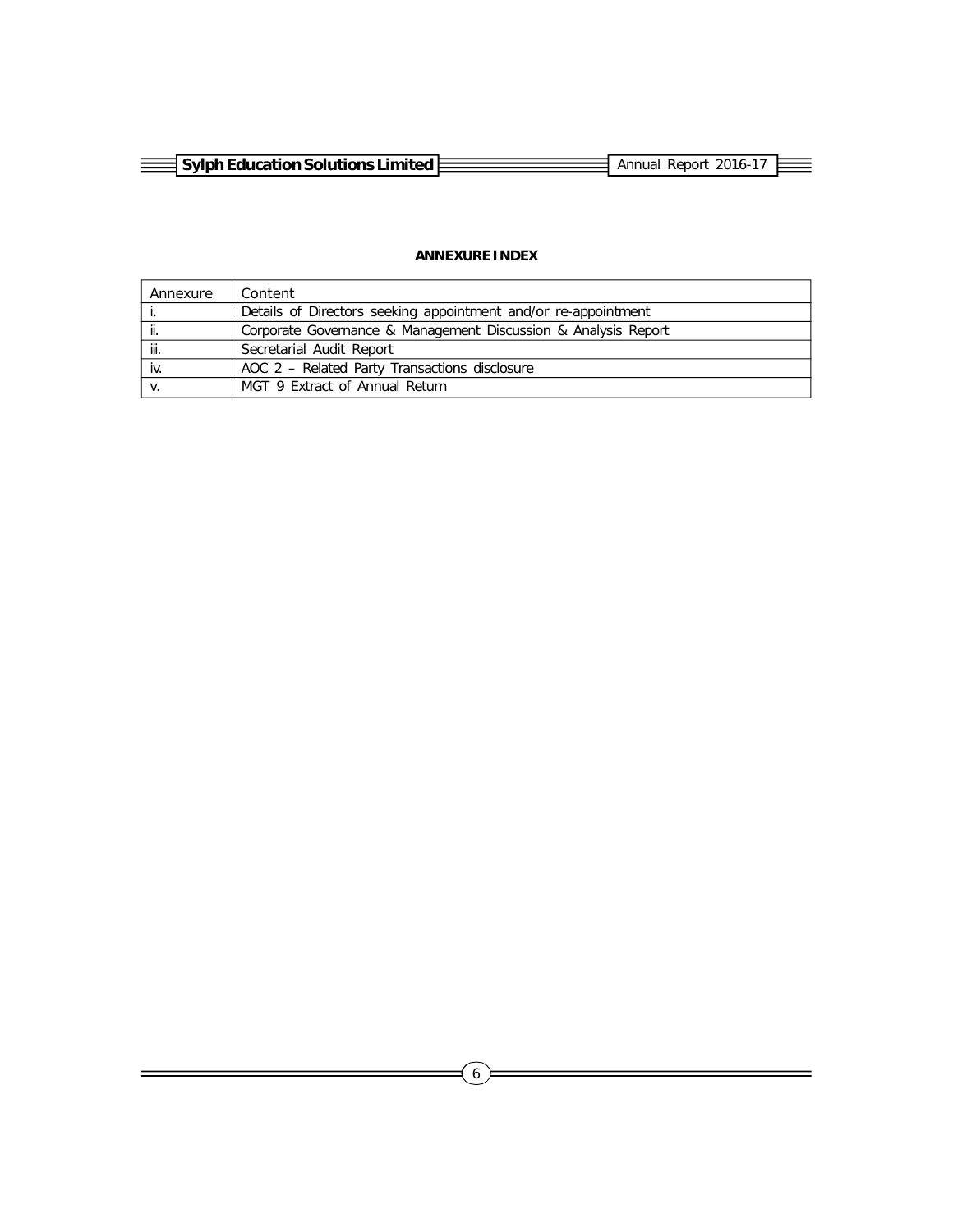|                                       | Annual Report 2016-17 |  |
|---------------------------------------|-----------------------|--|
|                                       |                       |  |
| 크 Sylph Education Solutions Limited L |                       |  |

#### **Annexure-"i"**

| Details of directors seeking appointment/ re-appointment at the annual general meeting as<br>stipulated under under regulation 36(3) of the SEBI (Listing Obligations and Disclosure<br>Requirements) Regulatons, 2015 with the stock exchanges, are provided herein below. |                                                                                     |  |  |
|-----------------------------------------------------------------------------------------------------------------------------------------------------------------------------------------------------------------------------------------------------------------------------|-------------------------------------------------------------------------------------|--|--|
| Name of Director                                                                                                                                                                                                                                                            | Smt. Jayshri Jain                                                                   |  |  |
| <b>DIN</b>                                                                                                                                                                                                                                                                  | 01824937                                                                            |  |  |
| Age                                                                                                                                                                                                                                                                         | 51 years                                                                            |  |  |
| Qualification                                                                                                                                                                                                                                                               | MA in fine arts                                                                     |  |  |
| Expertise in Specific Area                                                                                                                                                                                                                                                  | Administration                                                                      |  |  |
| Date of first Appointment on the Board of the Company                                                                                                                                                                                                                       | 29/01/2010                                                                          |  |  |
| Shareholding in Sylph Education Solutions Limited                                                                                                                                                                                                                           | 1087530                                                                             |  |  |
| List of Directorship held in other companies                                                                                                                                                                                                                                | (1) Sylph Technologies Limited"                                                     |  |  |
|                                                                                                                                                                                                                                                                             | (2) Sakshi Powertech Private Limited"                                               |  |  |
|                                                                                                                                                                                                                                                                             | (3) Sakshi Multitrade Private Limited"                                              |  |  |
|                                                                                                                                                                                                                                                                             | (4) Saksham Publishers And Printers Limited""                                       |  |  |
| Membership / Chairmanships of Audit and stake holders<br>relationship committees                                                                                                                                                                                            | Chairmanship - 0 Membership - 1                                                     |  |  |
| Relationships between directors inter-se                                                                                                                                                                                                                                    | Smt. Jayshri Jain is wife of Mr. Rajesh Jain,<br>one of the director of the company |  |  |
|                                                                                                                                                                                                                                                                             |                                                                                     |  |  |

Place- Indore Date-17<sup>th</sup> July, 2017

#### **FOR AND ON BEHALF OF THE BOARD OF DIRECTORS** SYLPH EDUCATION SOLUTIONS LIMITED

# **Registered Office:**

ST-4 Press House, Jayshri Jain Rajesh Jain 22 Press Complex, A.B. Road, **Director** Director **Director** Director Indore (M.P.)-452008 DIN: 01824937 DIN: 01704145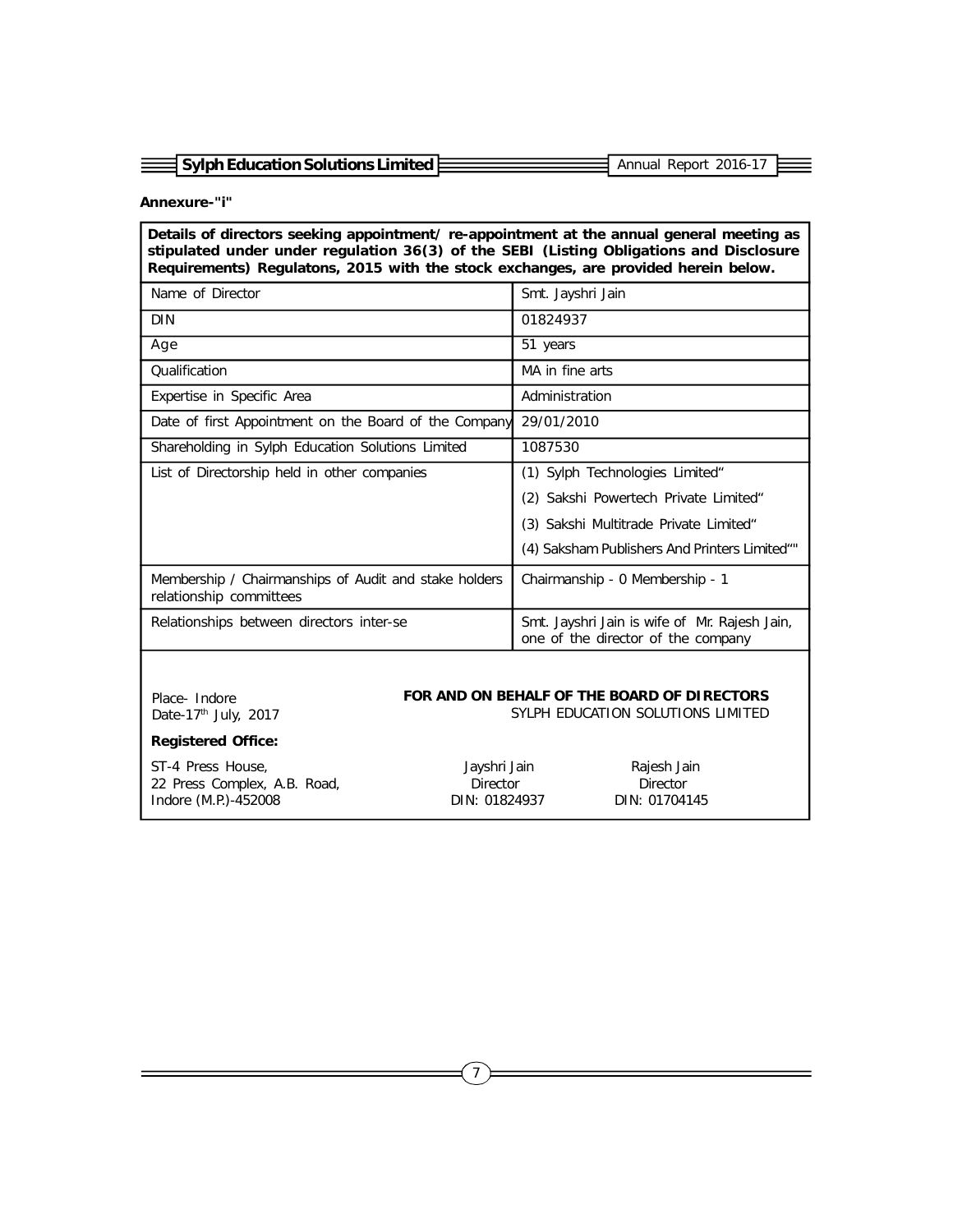| 국 Sylph Education Solutions Limited E | Annual Report 2016-17 |  |
|---------------------------------------|-----------------------|--|
|                                       |                       |  |
|                                       |                       |  |

#### **Annexure-ii**

#### **CORPORATE GOVERNANCE REPORT**

This report on Corporate Governance is set out in compliance with the Corporate Governance requirements as stipulated in Regulation 34(3) of the SEBI (Listing Obligations and Disclosure Requirements) Regulations, 2015 with the Stock Exchange.

#### **1. COMPANY'S PHILOSOPHY ON CODE OF GOVERNANCE:**

We believe that it is imperative for us to manage our business affairs in the most fair and transparent manner with a firm commitment to our values. For us the corporate governance is an ethically driven business process that is committed to values aimed at enhancing an organization's brand and reputation. Our corporate governance framework is a reflection of our culture, our policies, and our relationship with stakeholder and commitment to values. Transparency, integrity, professionalism and accountability- based values form the basis of the Company's philosophy for Corporate Governance

#### **2. BOARD OF DIRECTORS:**

#### **(A) COMPOSITION OF BOARD:**

Composition of Board of directors of the Company as on 31st March, 2017 is as follow:

| S.<br>N.      | NAME OF<br><b>DIRECTOR</b> | CATEGORY                                     | <b>DIRECTOR</b><br><b>SHIP</b> | NUMBER OF OTHER<br>COMMITTEE<br><b>MEMBERS</b> | NUMBER OF OTHER<br>COMMITTEE<br>CHAIRMANSHIP |
|---------------|----------------------------|----------------------------------------------|--------------------------------|------------------------------------------------|----------------------------------------------|
|               | Dr. Rajesh Jain            | Promoter/ Non-<br>Executive Director         | $\mathcal{P}$                  | 3                                              | Nil                                          |
| $\mathcal{P}$ | Dr. Devendra M<br>Chelawat | Independent Non-<br>Executive Director       | $\mathcal{P}$                  | 3                                              |                                              |
| 3             | Smt. Jayshri Jain          | Non-Executive<br>Director/ Woman<br>Director | $\mathcal{P}$                  |                                                |                                              |
| 4             | Mr. Vineet<br>Shrivastava  | Independent Non-<br>Executive Director       | $\mathcal{L}$                  |                                                |                                              |

#### **(B). NUMBER OF BOARD MEETINGS**

During the Financial year ended on March 31st, 2017, Eight Board Meetings were held on 30th May, 2016, 20th June, 2016, 21st July 2016, 16th September, 2016, 25th October, 2016, 7th January, 2017, 30th January, 2017, 21st March, 2017.

#### **(C). ATTENDANCE OF EACH DIRECTOR AT THE BOARD MEETING AND THE LAST ANNUAL GENERAL MEETING :**

The attendance for each of the Directors at Board Meeting during the year ended on 31st March, 2017 and of last AGM is as under-

| S. No.        | Name of Director        | No. of Board Meeting<br>attended | Attendance at AGM held on<br>15.09.2016 |
|---------------|-------------------------|----------------------------------|-----------------------------------------|
|               | Dr. Rajesh Jain         | 08                               | Yes                                     |
| 2.            | Dr. Devendra M Chelawat | 08                               | Yes                                     |
| 3.            | Ms. Jayshri Jain        | 08                               | Yes                                     |
| $^{\circ}4$ . | Mr. Vineet Shrivastava  | 08                               | Yes                                     |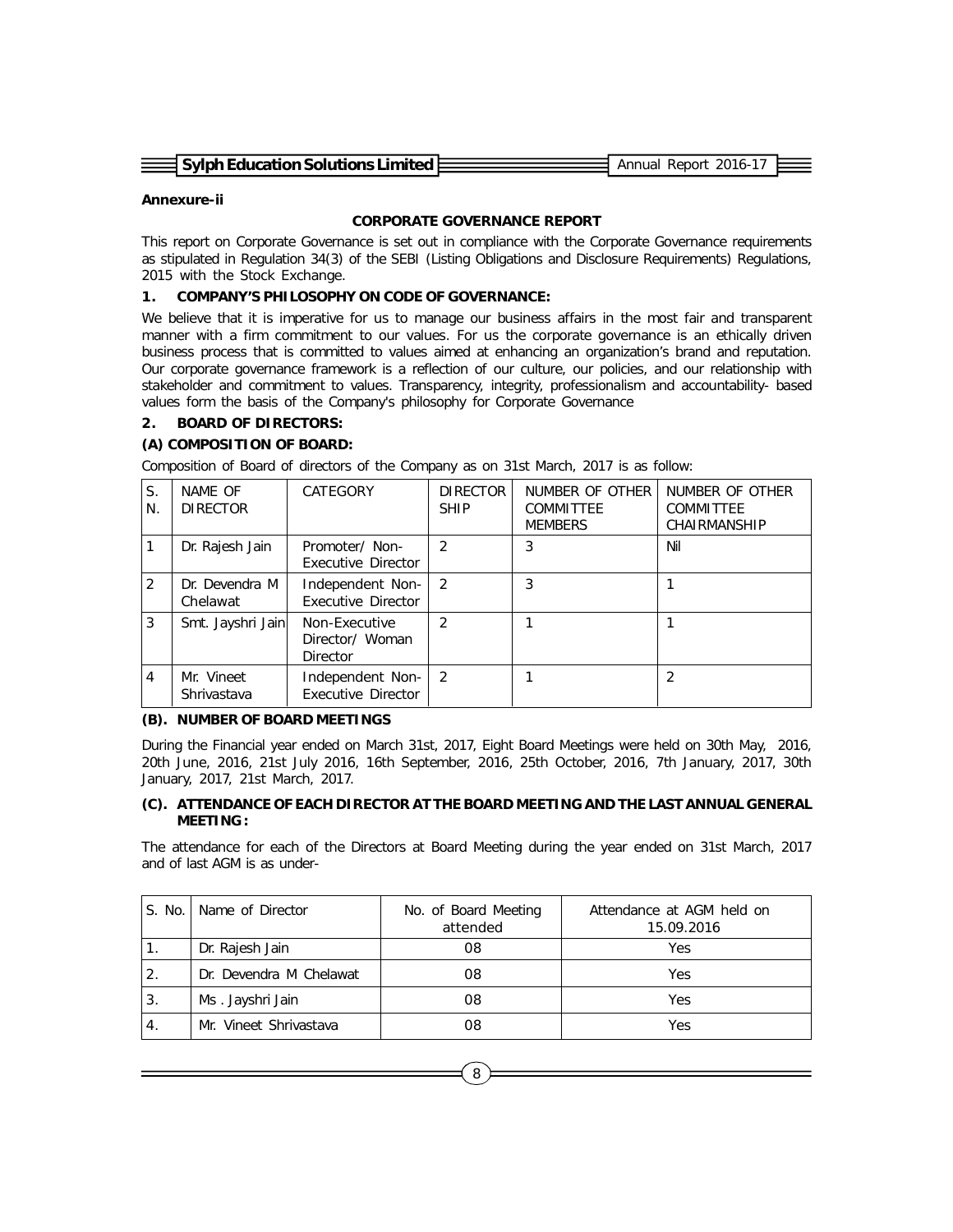| 크 Sylph Education Solutions Limited E | . Annual Report 2016-17 |  |
|---------------------------------------|-------------------------|--|
|                                       |                         |  |

#### **3. COMMITTEES OF THE BOARD**

#### **(A). AUDIT COMMITTEE**

#### **i) Terms of Reference:**

Apart from all the matters provided in Regulation 18 of the SEBI (Listing Obligations and Disclosure Requirements) Regulations, 2015 and section 177 of the Companies Act 2013, the Audit committee reviews reports of the internal auditor, meets statutory auditors as and when required and discusses their findings, suggestions, observations and other related matters. The Committee reviews the financial statements before they are placed before the Board.

#### **ii) Composition:**

The Audit committee consists of three directors –Mr. Vineet Shrivastava, Dr. Devendra M Chelawat, and Dr. Rajesh Jain. All the members of the Audit committee are independent Directors except Dr. Rajesh Jain. Mr. Vineet Shrivastava has been designated as chairman of the committee.

The committee met 4 times during the Financial Year ended March 31, 2017.

The composition of the Audit Committee as at March 31, 2017 and details of the Members participation at the Meetings of the Committee are as under:

| S.NO. | Name of The Member      | Designation | No. of Meeting Attended |
|-------|-------------------------|-------------|-------------------------|
|       | Mr. Vineet Shrivastava  | Chairman    |                         |
|       | Dr. Devendra M Chelawat | Member      |                         |
|       | Dr. Rajesh Jain         | Member      |                         |

#### **(B). NOMINATION AND REMUNERATION COMMITTEE :**

The Nomination & remuneration committee for appointment & remuneration of directors was constituted with Mr. Vineet Shrivastava as chairman of committee. The committee comprises of three non executive Directors and out of which two directors are independent directors.

| S.NO. | Name of The Member      | Designation | No. of Meeting Attended |
|-------|-------------------------|-------------|-------------------------|
|       | Mr. Vineet Shrivastava  | Chairman    |                         |
|       | Dr. Devendra M Chelawat | Member      |                         |
|       | Mrs. Jayshri Jain       | Member      |                         |

The terms of reference of the Committee inter alia, include the following:

- Succession planning of the Board of Directors and Senior Management Employees;
- Identifying and selection of candidates for appointment as Directors / Independent Directors based on certain laid down criteria;
- Identifying potential individuals for appointment as Key Managerial Personnel and to other Senior Management positions;
- Formulate and review from time to time the policy for selection and appointment of Directors, Key Managerial Personnel and senior management employees and their remuneration;
- Review the performance of the Board of Directors and Senior Management Employees based on certain criteria as approved by the Board.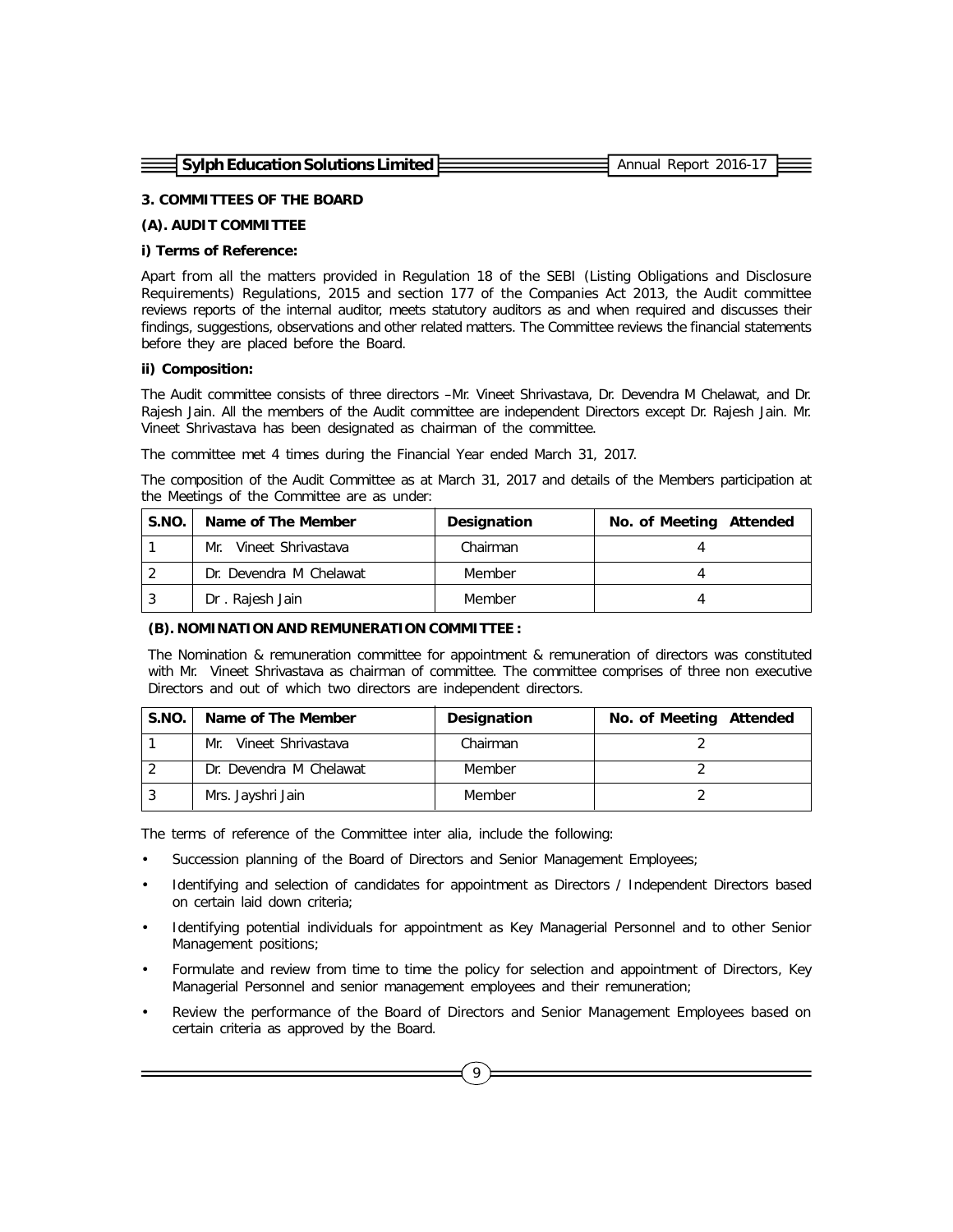| $\equiv$ Sylph Education Solutions Limited $\equiv$ | Annual Report 2016-17 |  |
|-----------------------------------------------------|-----------------------|--|
|                                                     |                       |  |

#### **POLICY FOR SELECTION AND APPOINTMENT OF DIRECTORS AND THEIR REMUNERATION**

**The NOMINATION AND REMUNERATION COMMITTEE** has adopted a Charter which, inter alia, deals with the manner of selection of Board of Directors, KMP (Key Managerial personnel) or senior management and their remuneration. This Policy is accordingly derived from the said Charter.

#### **THE APPOINTMENT CRITERIA AND QUALIFICATIONS FOR APPOINTMENT OF DIRECTORS, KMP AND SENIOR MANAGEMENT**

The Company shall take into account following points:

- The Committee shall identify and ascertain the integrity, qualification, expertise and experience of the person for appointment as Director, KMP or senior management level and recommend to the Board his/her appointment.
- A person to be appointed as Director, should possess adequate qualification, expertise and experience for the position he/she is considered for appointment .The Committee has discretion to decide whether qualification, expertise and experience possessed by a person is sufficient/satisfactory for the concerned position.
- The Non Executive Directors shall be of high integrity with relevant expertise and experience so as to have a diverse Board with Directors having expertise in the relevant fields of marketing, finance, taxation, law, governance and general management.
- In case of appointment of Independent Directors, the Nomination and Remuneration Committee shall satisfy itself with regard to the independent nature of the Directors so as to enable the Board to discharge its function and duties effectively.
- Independent Director shall meet all criteria specified in Section 149(7) of the Companies Act, 2013 and rules made there under and SEBI (Listing Obligations and Disclosure Requirements)Regulations,2015 entered into with BSE Limited
- The Nomination and Remuneration Committee shall ensure that the candidate identified for appointment as a Director is not disqualified for appointment under Section 164 of the Companies Act, 2013
- Director must have relevant experience in Finance/ Law/ Management/ Sales/Marketing/ Administration/ Research/ Corporate Governance/ Technical Operations or the other disciplines related to company's business.
- Director should possess the highest personal and professional ethics, integrity and values.
- Director must be willing to devote sufficient time and energy in carrying out their duties and responsibilities.
- The Nomination and Remuneration Committee shall consider the following attributes / criteria, whilst recommending to the Board the candidature for appointment as Directors, KMP And Senior Management:
	- i. Qualification, expertise and experience of the Directors in their respective fields;
	- ii. Personal, Professional or business standing;
	- iii. Diversity of the Board.
- In case of re-appointment of Non Executive Directors, the Board shall take into consideration the performance evaluation of the Director and his engagement level.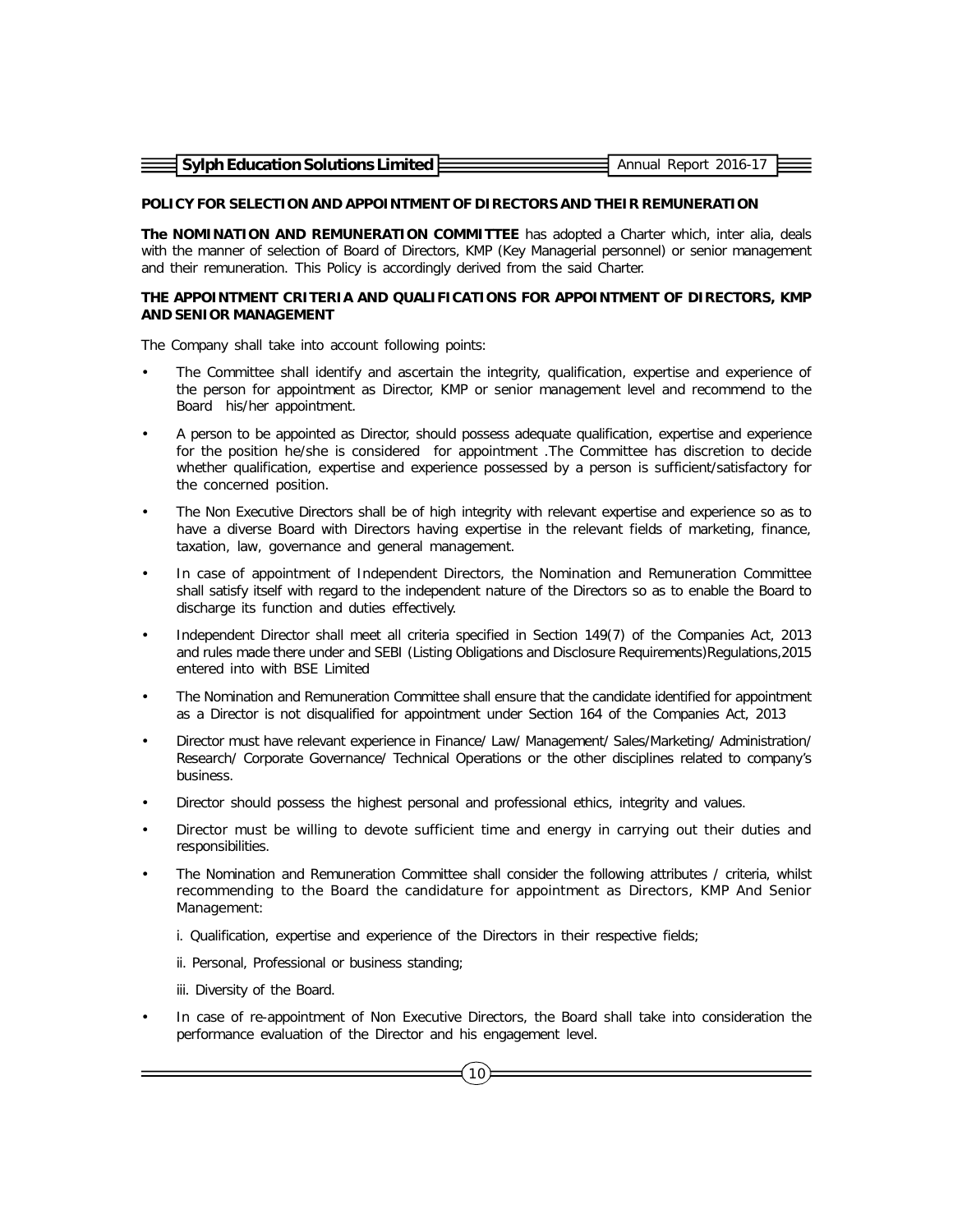| $\equiv$ Sylph Education Solutions Limited E | Annual Report 2016-17 |  |
|----------------------------------------------|-----------------------|--|
|                                              |                       |  |
|                                              |                       |  |

#### **PERFORMANCE EVALUATION**

Pursuant to the provisions of the Companies Act, 2013 and SEBI (Listing Obligations and Disclosure Requirements)Regulations,2015, the Board has carried out the annual performance evaluation of its own performance, the Directors individually as well as the evaluation of the working of its Audit, Appointment and Remuneration Committees. A structured questionnaire was prepared after taking into consideration inputs received from the Directors, covering various aspects of the Board' functioning such as adequacy of the composition of the Board and its Committees, Board culture, execution and performance of specific duties, obligations and governance.

A separate exercise was carried out to evaluate the performance of individual Directors, who were evaluated on parameters such as level of engagement and contribution, independence of judgment, safeguarding the interest of the Company and its minority shareholders etc. The performance evaluation of the Independent Directors was carried out by the entire Board. The performance evaluation of Non Independent Directors was carried out by the Independent Directors who also reviewed the performance of the Secretarial Department. The Directors expressed their satisfaction with the evaluation process.

## **TO CARRY OUT PERFORMANCE EVALUATION OF BOARD, COMMITTEES AND DIRECTORS, CRITERIA TO BE CONSIDERED WOULD INTER ALIA INCLUDE FOLLOWING:**

#### **PART A: FOR BOARD & COMMITTEES OF BOARD**

- 1. Composition with requisite number of Independent Directors (and woman director in the case of board).
- 2. Frequency of Meetings.
- 3. Discharge of the key functions prescribed under law.
- 4. Discharge of other responsibilities prescribed under law.
- 5. Monitoring the effectiveness of corporate governance practice.
- 6. Ensuring the integrity of the company's accounting and financial reporting systems, independent audit, internal audit and risk management system (for Board and Audit Committee).
- 7. Working in the interests of all the stakeholders of the company.

#### **PART B: DIRECTORS**

- 1. Attendance and Participation
- 2. Pro-active and positive approach with regard to Board and Senior Management particularly the arrangements for management of risk and steps needed to meet challenges from the competition
- 3. Maintaining confidentiality
- 4. Acting in good faith and in the interest of the company as a whole
- 5. Exercising duties with due diligence and reasonable care
- 6. Complying with legislations and regulations in letter and sprit
- 7. Openness to ideas, perspectives and opinions and ability to challenge old practices and throwing up new ideas for discussion
- 8. Maintaining relationships of mutual trust respect with Board members
- 9. Capacity to effectively examine financial and other information on operations of the company and the ability to make positive contribution thereon.

 $(11)$ 

The foresaid criteria for performance evaluation are subject to change from time to time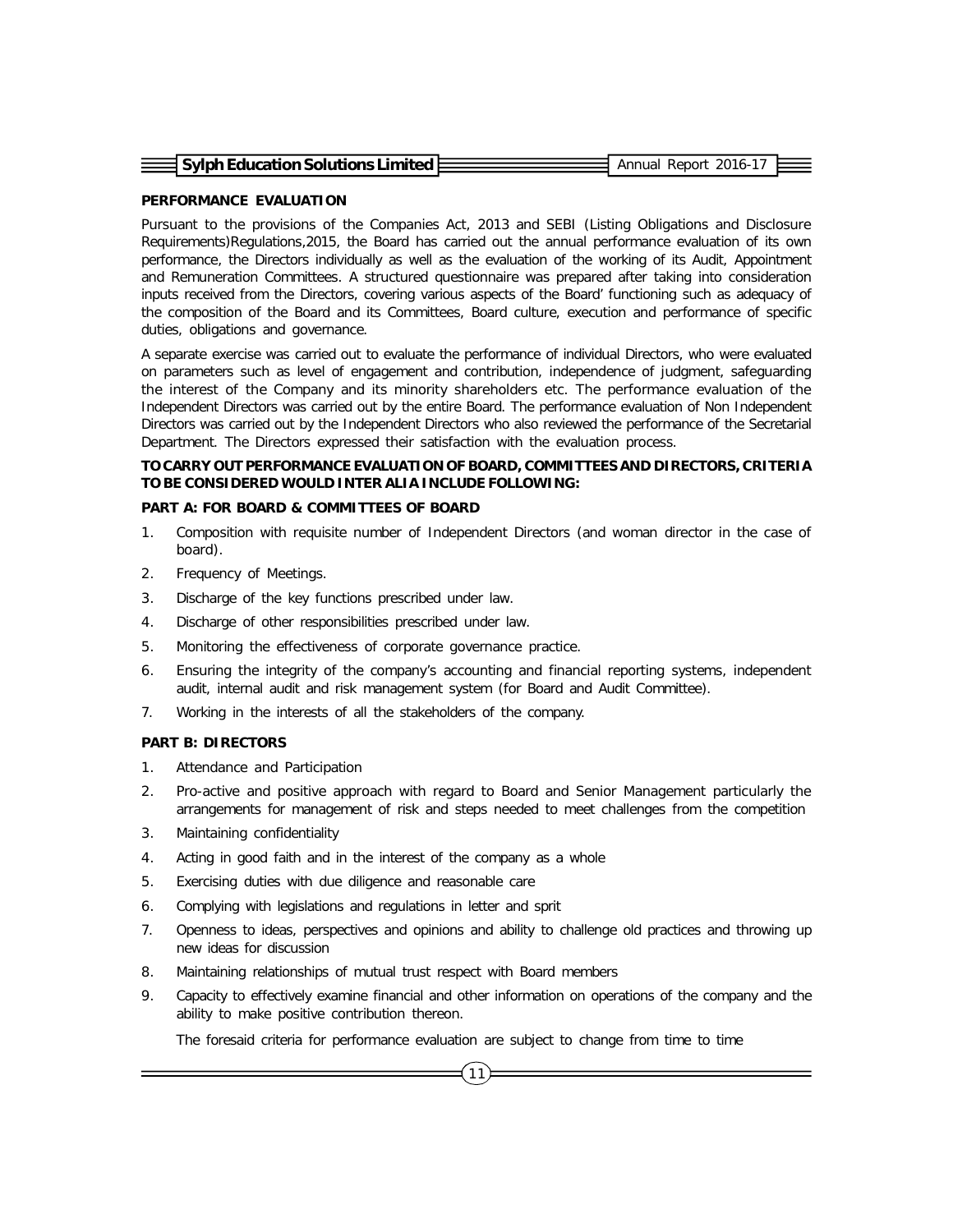| 국 Sylph Education Solutions Limited E | Annual Report 2016-17 |  |
|---------------------------------------|-----------------------|--|
|                                       |                       |  |
|                                       |                       |  |

#### **THE NOMINATION AND REMUNERATION COMMITTEE HAS LAID DOWN THE CRITERIA FOR EVALUATION OF PERFORMANCE OF INDEPENDENT DIRECTORS.**

- 1. Attendance and contribution at Board and Committee meetings
- 2. Qualification, expertise and experience of the Directors in their respective fields
- 3. His/her stature, appropriate mix of expertise, skills, behavior, experience, leadership qualities, and understanding of business, strategic direction to align company's value and standards.
- 4. His/her ability to create a performance culture that drives value creation and a high quality of debate with robust and probing discussions.
- 5. Effective decisions making ability to respond positively and constructively to implement the same to encourage more transparency.
- 6. Open channels of communication with executive management and other colleague on Board to maintain high standards of integrity and probity.
- 7. Recognize the role which he/she is expected to play, internal Board Relationships to make decisions objectively and collectively in the best interest of the Company to achieve organizational successes and harmonizing the Board.
- 8. Quality of decision making on understanding financial statements and business performance.
- 9. His/her ability to monitor the performance of management and satisfy himself with integrity of the financial controls and systems in place by ensuring right level of contact with external stakeholders.
- 10. His/her contribution to enhance overall brand image of the Company.

#### **REMUNERATION POLICY**

#### **Directors**

Nomination and Remuneration Committee shall recommend the remuneration, including the commission based on the net profits of the Company for the Non-Executive Directors and Whole time Director and other Executive Directors. This will be then approved by the Board. Prior approval of shareholders will be obtained wherever applicable in case of remuneration to non-executive directors.

The Company may pay remuneration by way of salary, perquisites and allowances to whole time Director. Salary is to be paid within the range approved by the Shareholders. Annual increments may be recommended by the Nomination and Remuneration Committee, and is approved by the Board.

The remuneration paid to Executive Directors is determined keeping in view the industry benchmark and the relative performance of the Company to the industry performance.

Independent Non-Executive Directors are appointed for their professional expertise in their individual capacity as independent professionals/Business Executives. Independent Non executive Directors will receive sitting fees for attending the meeting of the Board and Board Committees and commission as approved by the Board and shareholders.

#### **Key Managerial Personnel and Other Employees**

The remuneration of employees largely consists of basic salary, perquisites, allowances and performance incentives. Perquisites and retirement benefits are paid according to the Company policy, subject to prescribed statutory ceiling.

The components of the total remuneration vary for different grades and are governed by the industry pattern, qualification & experience / merits, performance of each employee. The Company while deciding the remuneration package takes into consideration current employment scenario and remuneration package of the industry.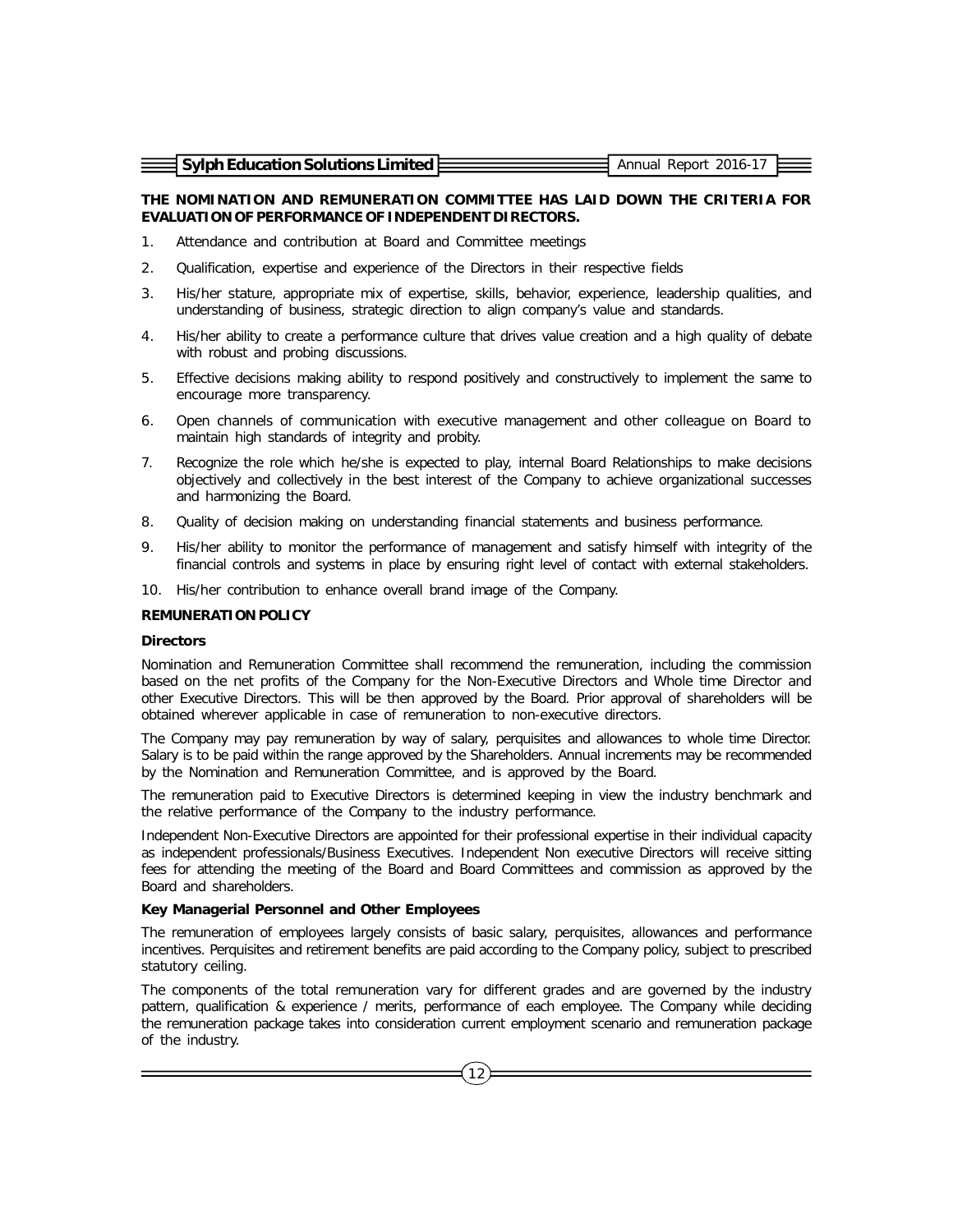| $\equiv$ Sylph Education Solutions Limited $\approx$ | Annual Report 2016-17 |  |
|------------------------------------------------------|-----------------------|--|

The Board will carry out the individual performance review based on the standard appraisal matrix and shall take into account the appraisal score card and other factors mentioned herein-above, whilst recommending the annual increment and performance incentive to the NOMINATION AND REMUNERATION COMMITTEE for its review and approval.

#### **DETAILS OF REMUNERATION TO ALL THE DIRECTORS**

During the Financial Year ending on 31 March, 2017, company did not pay any remuneration and seating fee to the Directors of the company.

#### **(C). STAKEHOLDER'S GRIEVANCE COMMITTEE/ STAKEHOLDER'S RELATIONSHIP COMMITTEE :**

Stakeholders' Grievance Committee/ Stakeholders' Relationship Committee was constituted with Shri Devendra Chelawat (Independent Director) as chairman of committee. The committee comprise of three Directors.

| S.NO. Name of The Member | Designation                    |
|--------------------------|--------------------------------|
| Mrs. Jayshri Jain        | Member, Non Executive Director |
| Mr. Vineet Shrivastava   | Member, Independent Director   |
| Dr. Devendra M Chelawat  | Chairman, Independent Director |

Ms. Chhaya Lakmani is a Company Secretary & Compliance Officer of the company.

M/s Purva Sharegistry (India) Private Limited is a Share Transfer Agent of the Company.

Company has not received complaints from shareholders in Financial Year ending on 31.03.2017.

The Company shares are in D-Mat & Physical form. The company has signed depository agreement with CDSL & NSDL. The ISIN Number is INE622Q01019.

#### **GENERAL BODY MEETINGS :**

(A). Last Three Annual General Meeting (AGM) of the company have been held at the following places in the last three years:-

| AGM I           | For the year end on | Venue                                                   | Date       | Time         |
|-----------------|---------------------|---------------------------------------------------------|------------|--------------|
| 4 <sup>th</sup> | 31-03-2014          | ST-4, 22 Press Complex A.B. Road<br>Indore (M.P)-452008 | 30-05-2014 | $03.30$ P.M. |
| 5 <sup>th</sup> | 31-03-2015          | ST-4, 22 Press Complex A.B. Road<br>Indore (M.P)-452008 | 29-06-2015 | 11.00 A.M.   |
| 6 <sup>th</sup> | $31 - 03 - 2016$    | ST-4, 22 Press Complex A.B. Road<br>Indore (M.P)-452008 | 15-09-2016 | 12.30 P.M.   |

#### **There were no Special resolutons passed in the 6th AGM held on 15-09-2016.**

#### **POSTAL BALLOT :**

For the year ended March 31, 2017 there have been no special resolutions passed by the Company's Shareholders through postal ballot.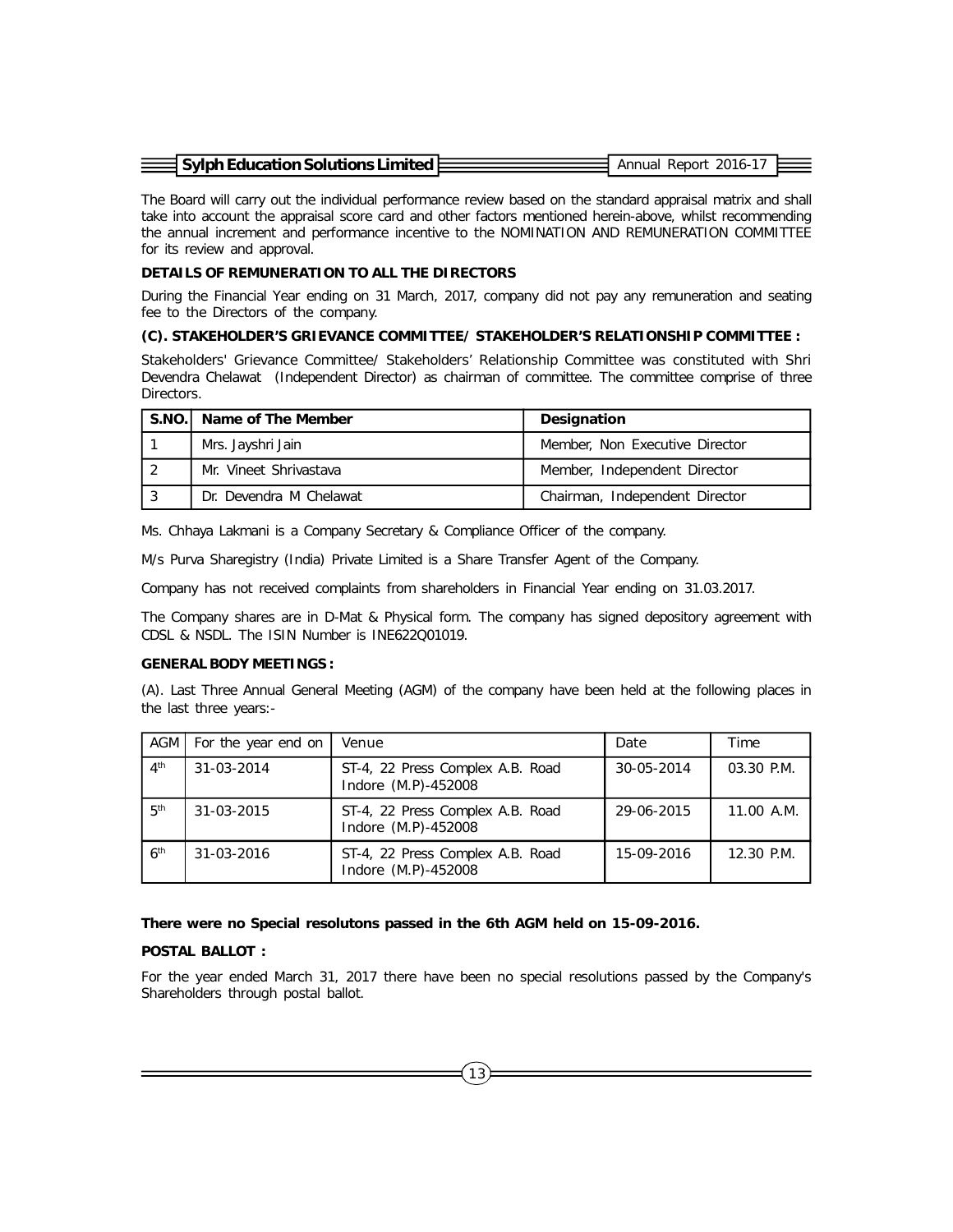| $\equiv$ Sylph Education Solutions Limited $\bar{\epsilon}$ | Annual Report 2016-17 |  |
|-------------------------------------------------------------|-----------------------|--|
|                                                             |                       |  |

#### **5. DISCLOSURES**

- I. There are no transactions of material natures with directors/Promoters or any related entity, which will have any potential conflict with the interest of the Company at large.
- II. There is no non–compliance by the company or any penalties, structures imposed by the stock exchange SEBI, or any statutory authorities on any matter related to capital markets, during the last three years/period.
- III. The Company has a Vigil Mechanism / Whistle Blower Policy to report genuine concerns or grievances of directors and employees and to deal with instance of fraud and mismanagement, if any. No personnel has been denied access to the audit committee
- IV. Details of compliance with mandatory requirements and adoption of the non-mandatory requirements of this clause-

The company has complied with all the mandatory requirements of listing agreements.

#### **6. MEANS OF COMMUNICATION :**

The half yearly audited financial results and annual audited financial results are not required to be published by company in newspaper because company is listed on BSE SME Exchange.

Half yearly results and annual results are displayed on the website of company- www.sylphedu.com

#### **7. GENERAL SHAREHOLDER INFORMATION :**

#### **(i) Annual General Meeting:**

Day, Date and Time : Friday, 11<sup>th</sup> day of August, 2017 at 12.30 p.m Venue : ST-4, 22 Press Complex A.B. Road Indore (M.P)-452008

#### **(ii) Financial Calendar:**

Calendar of events for the Financial Year commencing on 01/04/2016 to 31/03/2017. Audited results for the period ended 01/04/2016 to 31/03/2017

| Half Year Ended                               | <b>Release of Result</b> |  |
|-----------------------------------------------|--------------------------|--|
| For the Half Yearly ending September 30, 2016 | 25th October, 2016       |  |
| For the Half Yearly ending March 31, 2017     | 30th May, 2017           |  |

- **(iii) Date of book Closure :** The Company's Register of members and Share Transfer Books shall remain closed from Saturday, 5th August, 2017 to Monday, 7th August, 2017 (both days inclusive).
- **(iv) Listing on Stock Exchanges :** The company is listed on BSE SME Exchange.

25 th Floor, P.J.Towers, Dalal Street, Fort, Mumbai - 400 001

#### **(v) Stock Code :** 539682

**(vi) Market Price Data :** High, Low during each month in last financial year

| Month         | <b>Highest Rate</b> | <b>Lowest Rate</b> |
|---------------|---------------------|--------------------|
| April 2016    | 9.50                | 9.03               |
| August 2016   | 8.58                | 8.58               |
| January 2017  | 8.17                | 7.77               |
| February 2017 | 7.39                | 7.03               |
| March 2017    | 8.49                | 7.38               |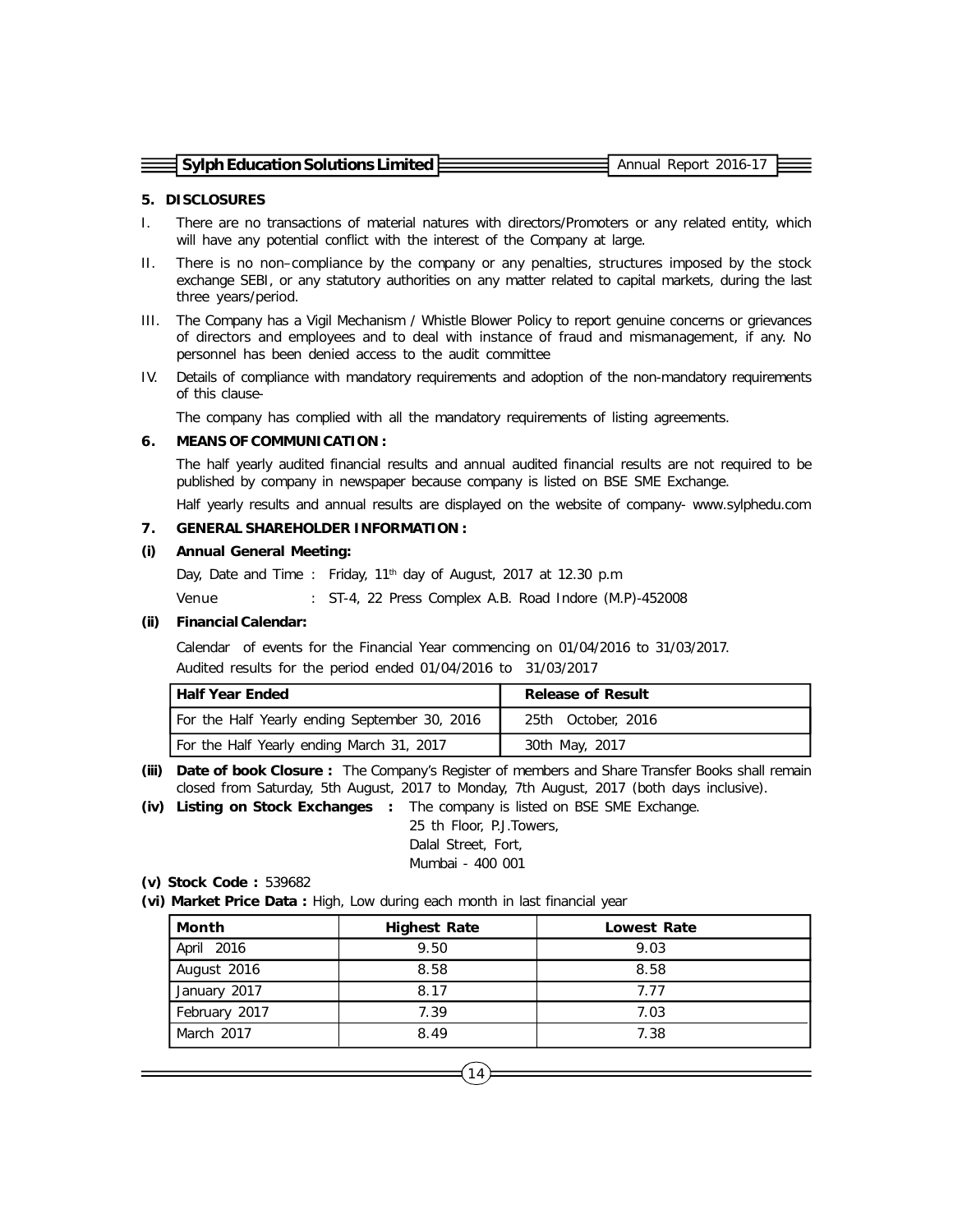**Sylph Education Solutions Limited Example 2016-17** Annual Report 2016-17

#### **(vii). Registrar And Transfer Agents Of The Company –**

M/s Purva Sharegistry (India) Private Limited. Unit No. 9, Shiv Shakti Ind. Estt. J.R. Boricha Marg, Opp. Kasturba Hospital Lane, Lower Parel (E)- Mumbai- 400 011 Tel- 91-22-2301 3761/8261, Fax: 91-22-2301/2517

#### **(viii). Share Transfer System**

Share transfers in physical form are processed and the share certificates are generally returned to the transferees within a period of fifteen days from the date of receipt of transfer provided the transfer documents lodged with the Company are complete in all respects.

#### **(ix) Distribution Of Shareholding**

The Shareholding Distribution of Equity shares of face value Rs. 10/- as at 31st March, 2017 is given below:-

| Share Holding Of<br>Nominal Value Of | Number Of<br><b>Shareholders</b> | Shareholders % Of<br><b>Total Shareholders</b><br><b>Holders</b> | Share Holding<br>In $Rs.$ | Share Holding<br>% Of Total Capital |
|--------------------------------------|----------------------------------|------------------------------------------------------------------|---------------------------|-------------------------------------|
| $30,001 -$<br>40,000                 | 85                               | 23.61                                                            | 2805000                   | 1.87                                |
| $40.001 -$<br>50,000                 | 47                               | 13.06                                                            | 2068000                   | 1.38                                |
| 50,001 - 1,00,000                    | 77                               | 21.39                                                            | 6379600                   | 4.25                                |
| 1,00,001 and Above                   | 151                              | 41.94                                                            | 138747400                 | 92.50                               |
| Total                                | 360                              | 100.00                                                           | 150000000                 | 100.00                              |

#### **(x). Dematerialization Of Shares And Liquidity**

The break-up of equity shares held in Physical and Dematerialised form as on March 31, 2017, is given below:

| <b>Particulars</b> | No. of Shares | Percentage |
|--------------------|---------------|------------|
| Physical Segment   | 6960250       | 46.40%     |
| Demat Segment      |               |            |
| <b>NSDL</b>        | 140000        | 0.93%      |
| CDSL               | 7899750       | 52.67%     |
| Total              | 15000000      | 100%       |

#### **(xi). Outstanding Gdrs/Adrs/Warrants Or Any Convertible Instruments, Conversion Date And Likely Impact On Equity-** Nil

#### **(Xii). Independent Directors' Meeting**

During the year under review, the Independent Directors met on April 10, 2016, inter alia, to discuss:

- Evaluation of the performance of Non-independent Directors and the Board of Directors as a whole.
- Evaluation of the performance of the chairman of the Company, taking into account the views of the Executive and Non-executive directors.
- Evaluation of the quality, content and timelines of flow of information between the Management and the Board that is necessary for the Board to effectively and reasonably perform its duties.

All the Independent Directors were present at the Meeting.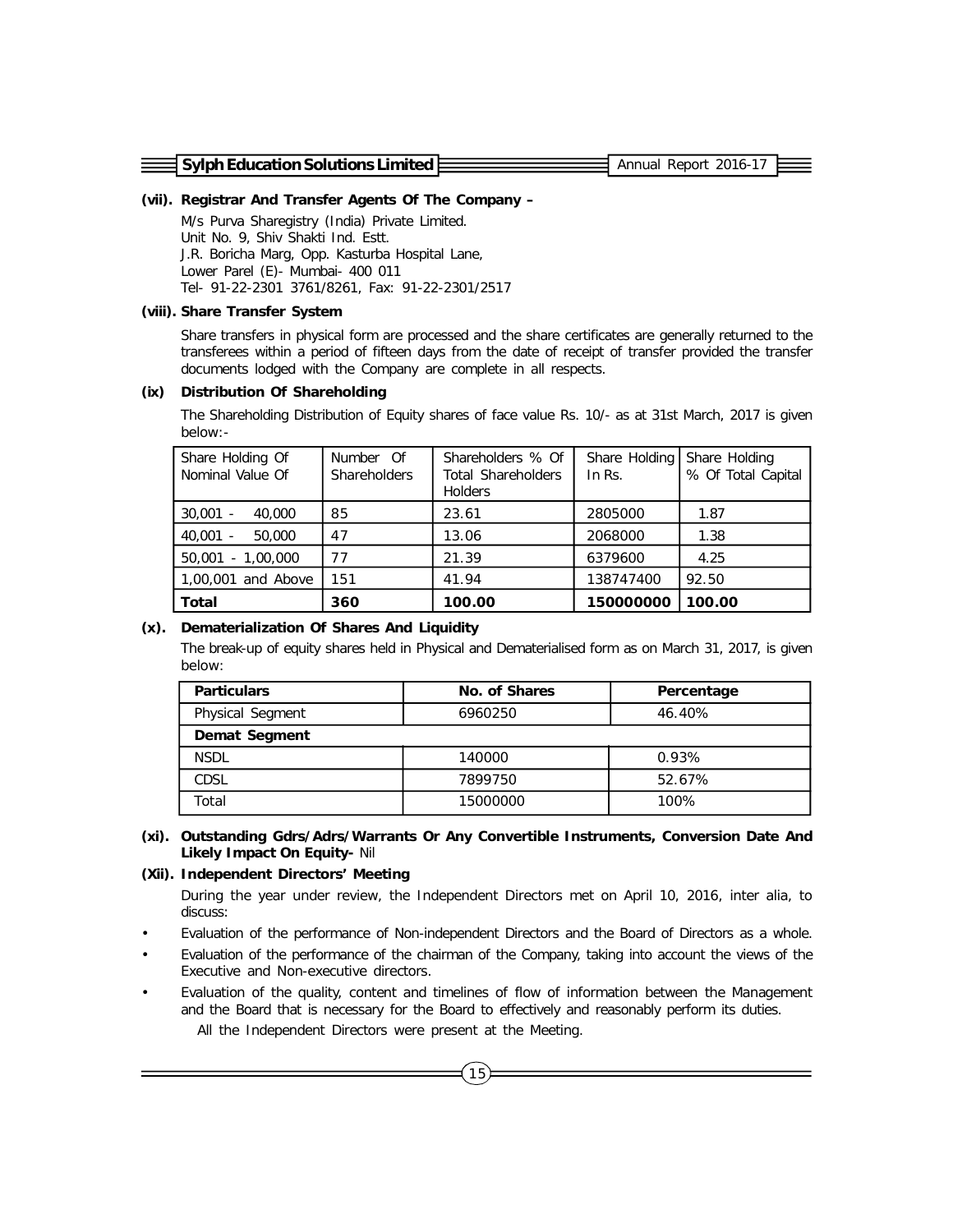| $\equiv$ Sylph Education Solutions Limited E | Annual Report 2016-17 |  |
|----------------------------------------------|-----------------------|--|
|                                              |                       |  |

#### **(xiii). Nomination Facility For Shareholding**

As per the provisions of the Companies Act, 2013, facility for making nomination is available for Members in respect of shares held by them. Members holding shares in physical form may obtain nomination form, from the Share Department of the Company or download the same from the Company's website. Members holding shares in dematerialized form should contact their Depository Participants (DP) in this regard.

#### **(xiv). Permanent Account Number (Pan)**

Members who hold shares in physical form are advised that SEBI has made it mandatory that a copy of the PAN card of the transferee/s, members, surviving joint holders / legal heirs be furnished to the Company while obtaining the services of transfer, transposition, transmission and issue of duplicate share certificates.

# **(xv). ADDRESS FOR CORRESPONDENCE**

M/s Purva Sharegistry (India) Private Limited. Unit No. 9, Shiv Shakti Ind. Estt. J.R. Boricha Marg, Opp. Kasturba Hospital Lane, Lower Parel (E)- Mumbai- 400 011 Tel- 91-22-2301 3761/8261, Fax: 91-22-2301/2517

#### **8. Familiarization Program For Independent Directors**

The Company shall through its Executive Directors / Senior Managerial Personnel conduct programs/ presentations periodically to familiarize the Independent Directors with the strategy, operations and functions of the Company. Such programs / presentations will provide an opportunity to the Independent Directors to interact with the senior leadership team of the Company and help them to understand the Company's strategy, business model, operations, service and product offerings, markets, organization structure, finance, human resources, technology, quality, facilities and risk management and such other areas as may arise from time to time. The programs / presentations shall also familiarize the Independent Directors with their roles, rights and responsibilities. The Familiarization Program for Independent Directors are also available on www.sylphedu.com

#### **9. POLICY FOR MATERIAL SUBSIDIARY AND POLICY ON DEALING WITH RELATED PARTY TRANSATION**

In accordance with the requirements of the Listing Agreement, the Company has formulated policies on related party transactions and material subsidiaries. The policies, including the Whistleblower Policy, are available on our website of company- www.sylphedu.com

#### **10. MANAGEMENT DISCUSSION AND ANALYSIS REPORT**

#### **INDUSTRY STRUCTURE AND DEVELOPMENTS**

The company has established Skill development and Vocational Training centre at Indore in its modern infrastructure with full facilities.

Presently our company runs several courses in the field of skill development and vocational training and all of these courses are highly educative and performance and result oriented courses. The aim is to make youth employable. Admission to these courses is done throughout the year depending on the demand and availability of resources. The company is running following courses under different sectors for training and Development.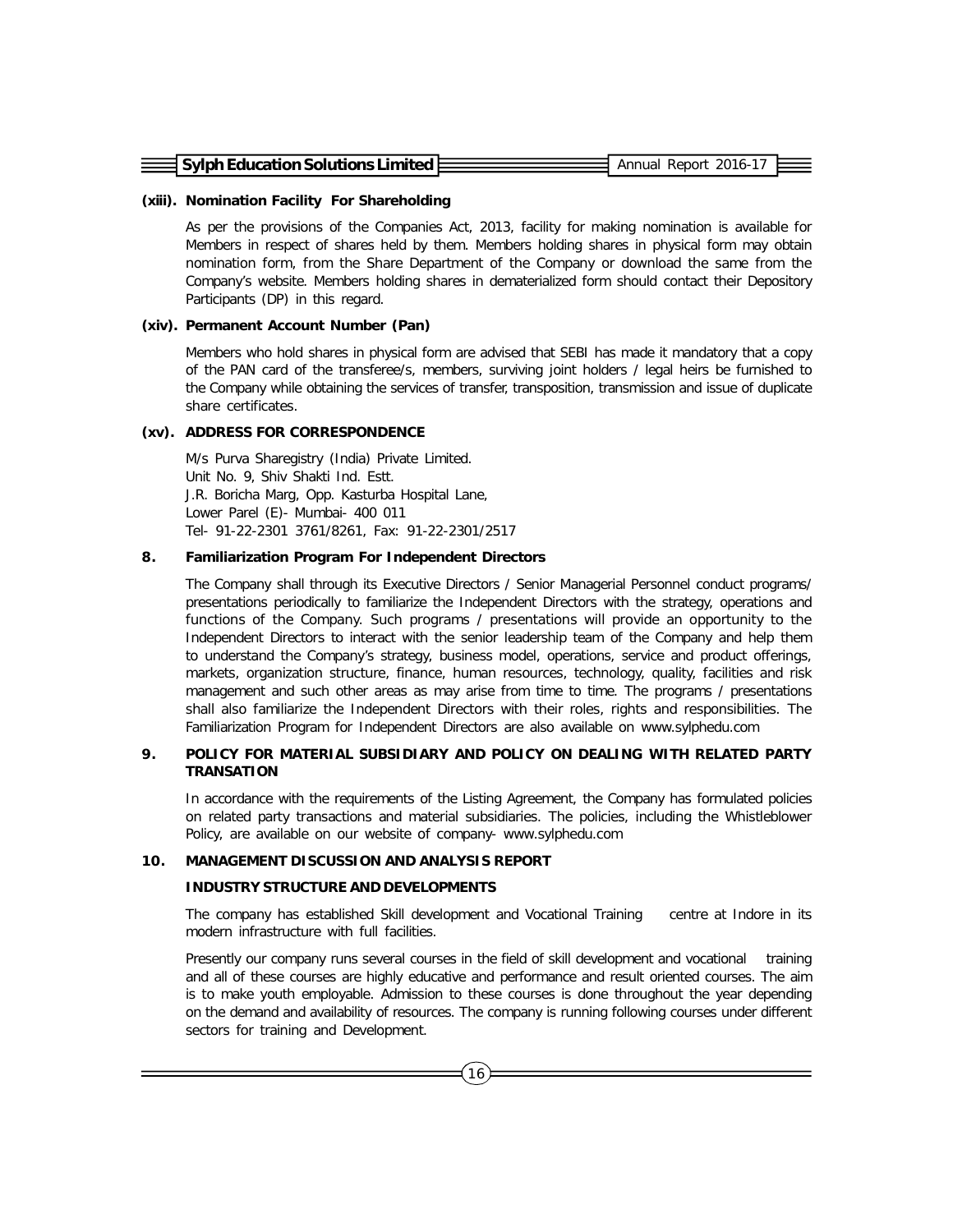| $\equiv$ Sylph Education Solutions Limited $E$ | Annual Report 2016-17 |  |
|------------------------------------------------|-----------------------|--|
|                                                |                       |  |

The completion of Course is not sufficient, until and unless students are given employment. The company has made arrangement with Industrial and Business organizations for placement of students who are declared successful. The company has successfully placed all of its students .The feedback of students is very encouraging and it is helping company to get the business and fulfill its corporate social responsibility.

#### **FUTURE PLANS**

Having enough experience in the field of skill development and vocational trainings, now the company has made plans to expand its reach throughout India. The company has tied up with Indian and all State Governments for providing vocational courses and skill development courses. The company is also in process to make tie up's for knowledge and expertise in the skill development with foreign Universities and enterprises. The company has facilitated various training programs to various students in the field of computer application. The company has also registered itself as vocational trainer. It has registered under various schemes of government for providing education related services. The process are done through franchisees' and own center model.

#### **SCOPE OF SKILL DEVELOPMENT :**

NSDC was set up as part of a national skill development mission to fulfill the growing need in India for skilled manpower across sectors and narrow the existing gap between the demand and supply of skills. The Union Finance Minister announced the formation of the National Skill Development Corporation (NSDC) in his Budget Speech (2008-09): "...There is a compelling need to launch a world-class skill development programme in a mission mode that will address the challenge of imparting the skills required by a growing economy. Both the structure and the leadership of the mission must be such that the programme can be scaled up quickly to cover the whole country. To contribute significantly (40 per cent) to the overall target of skilling / up-skilling 400 million people in India by 2022, mainly by fostering private sector initiatives in skill development programmes and to provide funding.

## **SWOT ANALYSIS**

#### **Strengths**

Four Years of experience in the field of information technology and tutoring. Competitive and Low pricing Policy Well qualified and experienced technical and management team

#### **Weakness**

Highly dependent on technology related resources. The industry is subject to high attrition rate.

#### **Opportunities**

Big Markets and high growth rate industry is available for Information Technology Projects both in government and private sector of education.

Wide scope for selling software and services for schools, as more and more schools are shifting towards tech -based system of education.

#### **Threats**

There are local players already operating in School automation, Content Management, tech enabled solutions.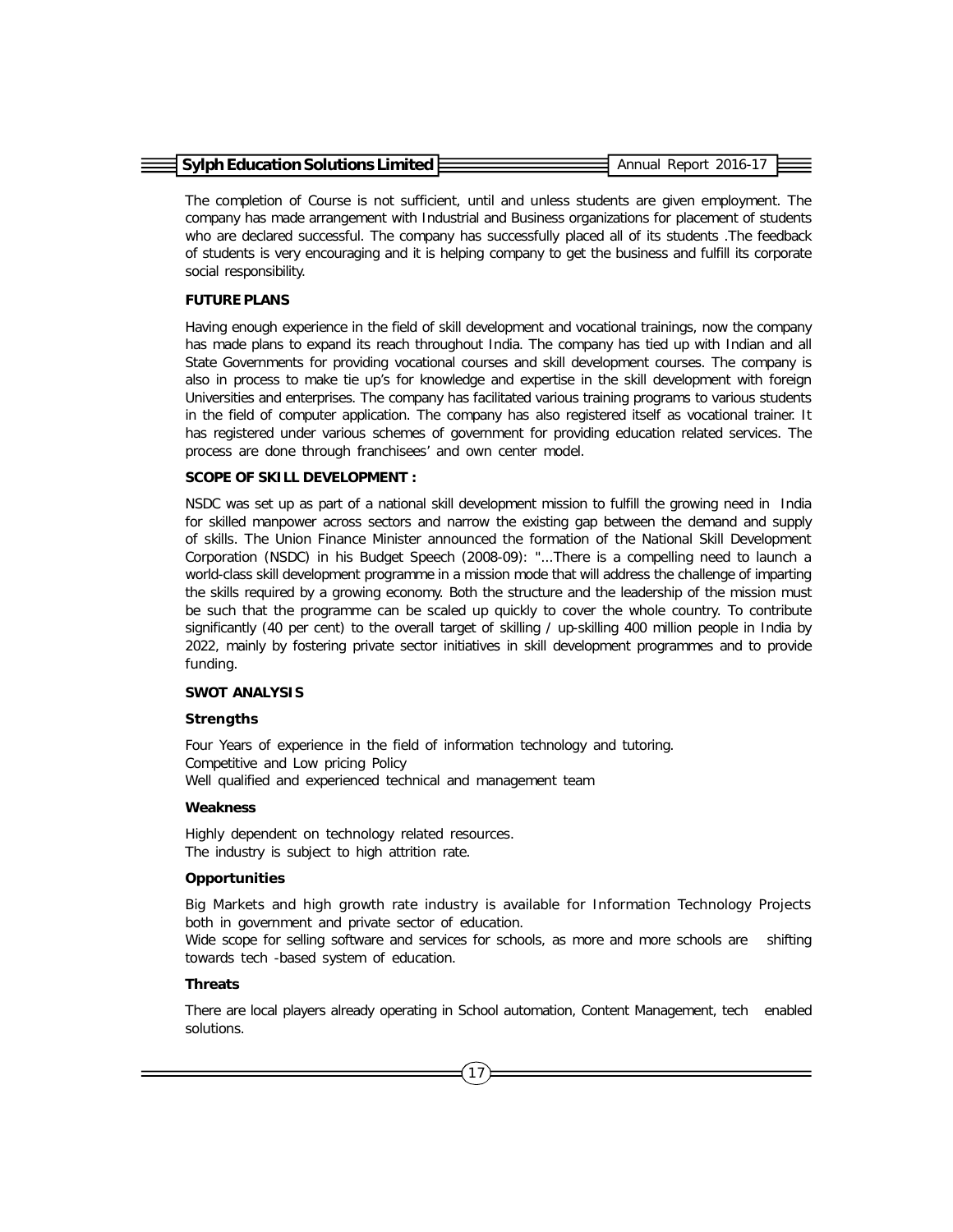| $\equiv$ Sylph Education Solutions Limited $\equiv$ | Annual Report 2016-17 |  |
|-----------------------------------------------------|-----------------------|--|

#### **INTERNAL CONTROL SYSTEMS AND THEIR ADEQUACY.**

The directors has laid down internal financial controls to be followed by the company and that such internal financial controls are adequate and operating effectively for ensuring the accuracy and completeness of the accounting records, relevant to the preparation and presentation of financial statements.

#### **DISCUSSION ON FINANCIAL PERFORMANCE WITH RESPECT TO OPERATIONAL PERFORMANCE**

Company has suffiered a loss of Rs. 197883 due to its desreased turnover during the year and it assures to work dedicatedly in the forthconing years so that its financial stauding will strengthen.

#### **HUMAN RESOURCES**

The company firmly believes that Human Resources and knowledge capital are vital for business success and creating value for stakeholders. The Company recognizes the fact that people drive business success, cordial with total dedicated efforts from employees.

> FOR AND ON BEHALF OF THE BOARD OF DIRECTORS **SYLPH EDUCATION SOLUTIONS LIMITED** CIN: L80302MP2010PLC023011

Place- Indore Date-17<sup>th</sup> July, 2017

Registered Office: ST-4, 22 Press Complex, A. B. Road, Indore-452008 (MP)

 **Jayshri Jain** Director (Din-01824937)

 **Rajesh Jain** Director (Din-01704145)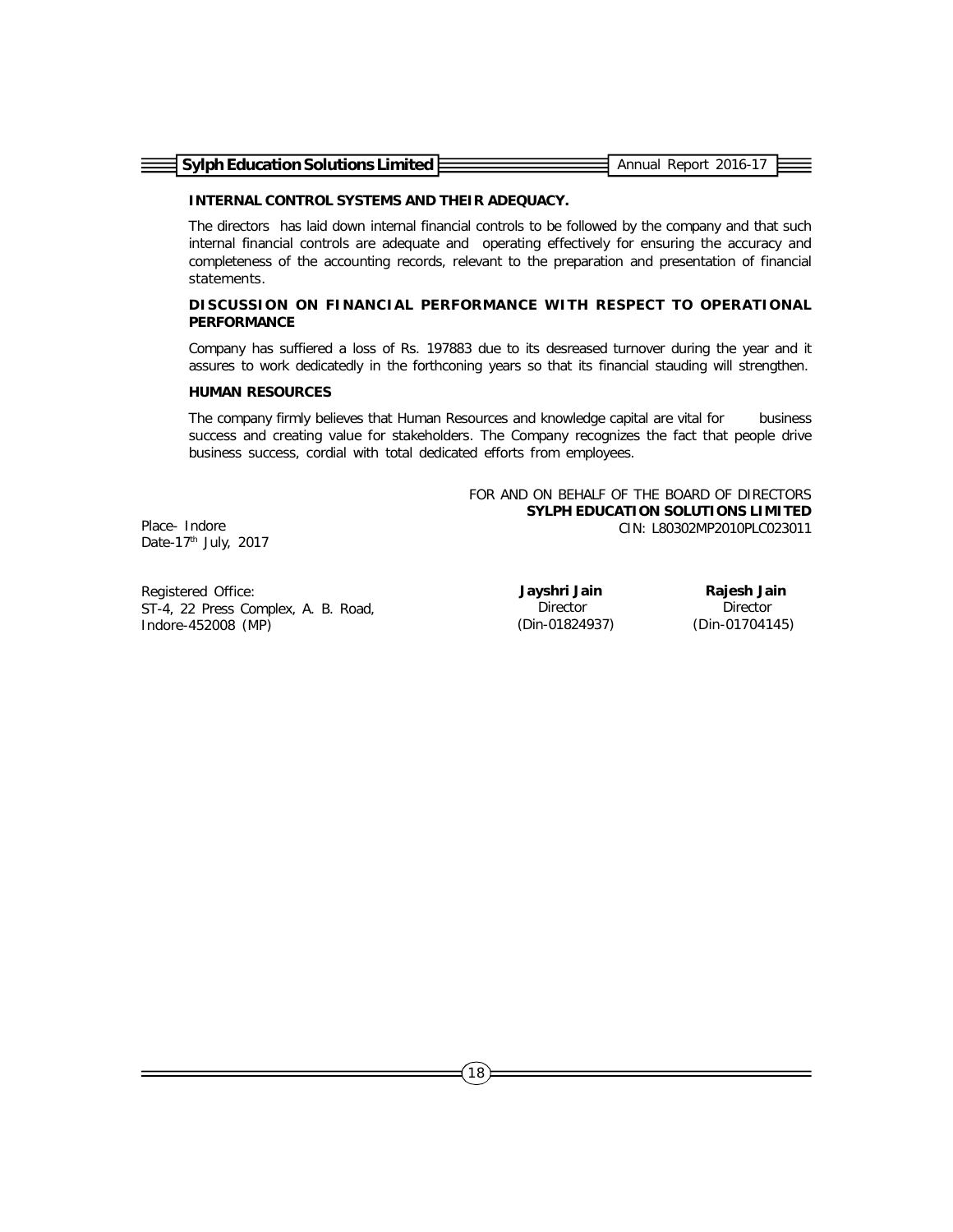**Sylph Education Solutions Limited Annual Report 2016-17** Annual Report 2016-17

# *Annexure - iii FORM MR-3 Secretarial Audit Report*

*For the Financial Year ended 31st March, 2017 [Pursuant to Section 204(1) of the Companies Act, 2013 and Rule No. 9 of the Companies (Appointment and Remuneration of Managerial Personnel) Rules, 2014]*

To,

Members,

#### **SYLPH EDUCATION SOLUTIONS LIMITED,**

CIN-L80302MP2010PLC023011

Reg.Office: ST-4, 22 press complex

A.B. Road, Indore- 452001 (M.P.).

I have conducted the secretarial audit of the compliance of applicable statutory provisions and the adherence to good corporate practices by **Sylph Education Solutions Limited** (hereinafter called the Company). Secretarial Audit was conducted in a manner that provided me a reasonable basis for evaluating the corporate conducts/statutory compliances and expressing my opinion thereon.

Based on my verification of Company's books, papers, minute books, Statutory Registers, forms and returns filed and other records maintained by the Company and also the information provided by the Company, its officers, agents and authorized representatives during the conduct of secretarial audit, hereby report that in my opinion, the Company has, during the audit period covering the financial year ended on 31st, March, 2017, complied with the statutory provisions listed hereunder and also that the Company has proper Board processes and compliance-mechanism in place to the extent, in the manner and subject to the reporting made hereinafter:

I have examined the books, papers, minute books, forms and returns filed and other records Maintained by The Company for the Financial Year ended on 31st, March, 2017, according to the provisions of:

- (I) The Companies Act, 2013 (**the Act**) and the Rules made there under;
- (II) The Securities Contracts (Regulation) Act, 1956 (**SCRA**) and the Rules made there under;
- (III) The Depositories Act, 1996 and the Regulations and Bye-laws framed there under;
- (IV) Foreign Exchange Management Act, 1999 and the Rules and Regulations made there under to the extent of Foreign Direct Investment, Overseas Direct Investment and External Commercial Borrowings; *(not applicable to the company during the audit period)*
- (V) The following Regulations and Guidelines prescribed under the Securities and Exchange Board of India Act, 1992 (**SEBI Act.)** to the extent applicable to the Company;
	- (a) The Securities and Exchange Board of India (Substantial Acquisition of Shares and Takeovers) Regulations, 2011;
	- (b) The Securities and Exchange Board of India (Prohibition of Insider Trading) Regulations, 1992;
	- (c) The Securities and Exchange Board of India (Issue of Capital and Disclosure Requirements) Regulations, 2009;
	- (d) The Securities and Exchange Board of India (Employee Stock Option Scheme and employee stock purchase Guidelines, 1999 *(not applicable to the company during the audit period)*
	- (e) The Securities and Exchange Board of India (Issue and Listing of Debt Securities Regulations, 2009; *(Not applicable to the company during the audit period)*
	- (f) The Securities and Exchange Board of India (Registrars to an Issue and Share Transfer Agents) Regulation 1993 regarding the companies Act dealing with client;
	- (g) The Securities and Exchange Board of India (Delisting of Equity Shares) Regulations, 2009; and *(not applicable to the company during the audit period);*
	- (h) The Securities and Exchange Board of India (Buyback of Securities) Regulations, 1998 *(not applicable to the company during the audit period);*
	- The Listing Agreements entered into by the Company with Stock Exchange(s);
- (VI) Other laws applicable to the Company as per the representations made by the Management.

19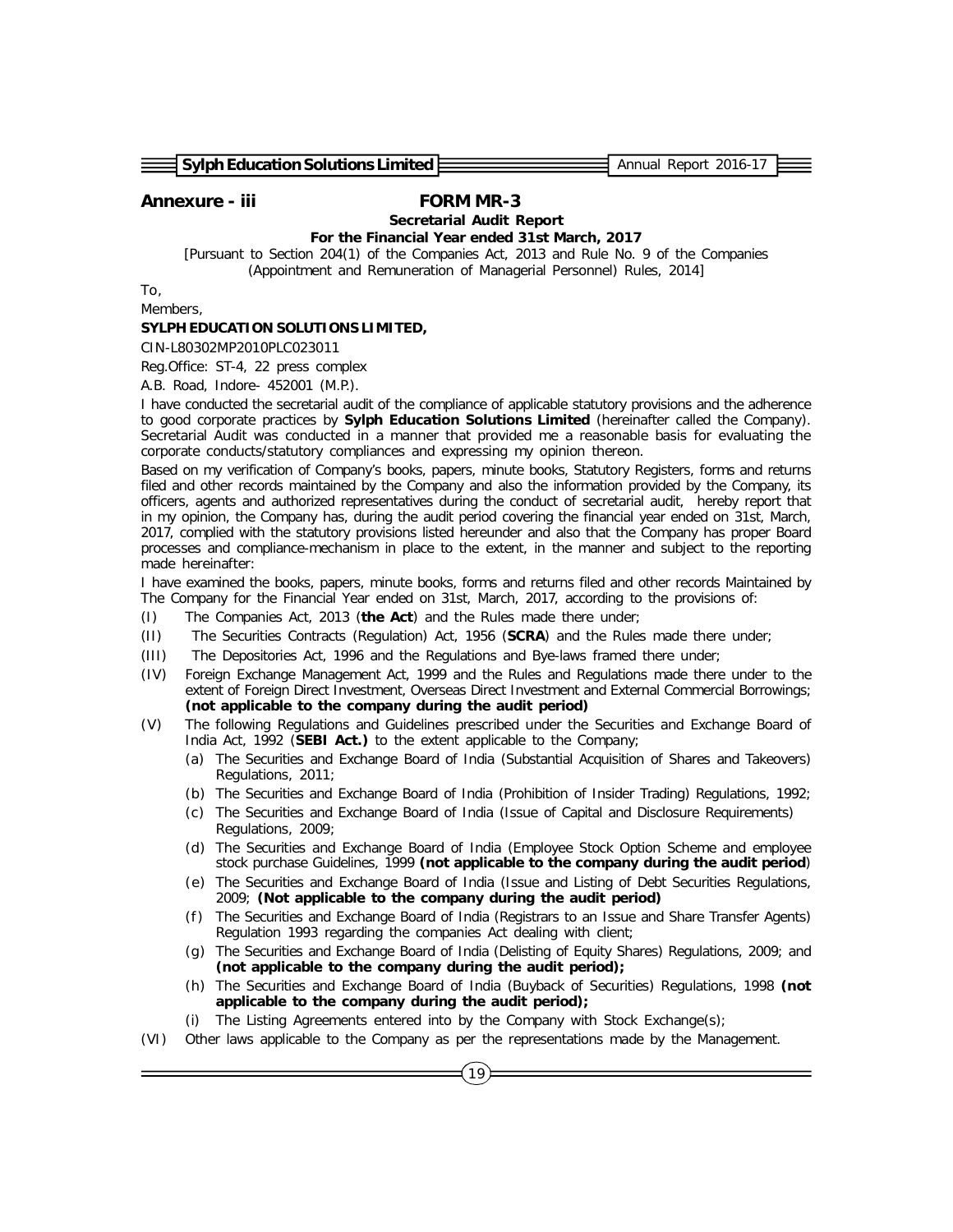| $\equiv$ Sylph Education Solutions Limited E | Annual Report 2016-17 |  |
|----------------------------------------------|-----------------------|--|
|                                              |                       |  |

I have also examined compliance with the applicable clauses of the following:

- i) Secretarial Standards with regard to Meeting of Board of Directors (SS-1) and General Meetings (SS-2) issued by The Institute of Company Secretaries of India and made effective 1st July, 2015;
- ii) The Listing Agreements entered into by the Company with the BSE Limited and SEBI (Listing Obligations and Disclosure Requirements) Regulations, 2015 made Effective 1st December, 2015.

I further report that I have not reviewed the applicable financial laws (direct and indirect tax Laws) since the same have been subjects to review and audit by the statutory Auditors of the Company.

During the period under review the Company has complied with the provisions of the Act, Rules, Regulations, Guidelines, Standards, and Listing Agreements etc mentioned above subject to the following observations :

#### **a. Company has not comply section 203 of Companies Act 2013 related to appointment of Key Managerial Personnel :**

**1. Chief Financial Officer**

#### **I further report that**:

The Board of Directors of the Company is duly constituted with proper balance of Executive Directors, Non-Executive Directors and Independent Directors. The changes in the composition of the Board of Directors that took place during the period under review were carried out in compliance with the provisions of the Act.

Adequate notice is given to all directors to schedule the Board Meetings, agenda and detailed notes on agenda were sent at least seven days in advance and a system exists for seeking and Obtaining further information and clarifications on the agenda items before the meeting and for meaningful participation at the meeting.

Majority decision is carried through while the dissenting members. views are captured and recorded as part of the minutes.

The Company has obtained all necessary approvals under the various provisions of the Act; and there was no prosecution initiated and no fines or penalties were imposed during the year under review under the Act, SEBI Act, SCRA, Depositories Act, Listing Agreement and Rules, Regulations and Guidelines framed under these Acts against / on the Company, its Directors and Officers.

The Directors have complied with the disclosure requirements in respect of their eligibility of appointment, their being independent and compliance with the Code of Business Conduct & Ethics for Directors and Management Personnel;

The Company has complied with the provisions of the Securities Contracts (Regulation) Act, 1956 and the Rules made under that Act, with regard to maintenance of minimum public shareholding.

I further report that the Company has complied with the provisions of the Depositories Act, 1996 and the Byelaws framed there under by the Depositories with regard to dematerialization / dematerialization of securities and reconciliation of records of dematerialized securities with all securities issued by the Company.

**I further report that** there are adequate systems and processes in the company commensurate with the size and operations of the Company to monitor and ensure compliance with applicable laws, rules, regulations and guidelines.

**I further report that** there are adequate systems and processes in the company commensurate with the size and operations of the Company to monitor and ensure compliance with applicable laws, rules, regulations and guidelines.

The company has generally complied with the requirements of various Act, Rules and Regulations, guidelines and standards as are applicable to the Company and there were no instances of:

- I. Merger/amalgamation reconstruction etc.
- II. Foreign technical collaborations.

**Date : 29th June, 2017 Place : Indore**

**CS Rani Rai** Practicing company secretary Membership No. 39581 Certificate of practice No. 16987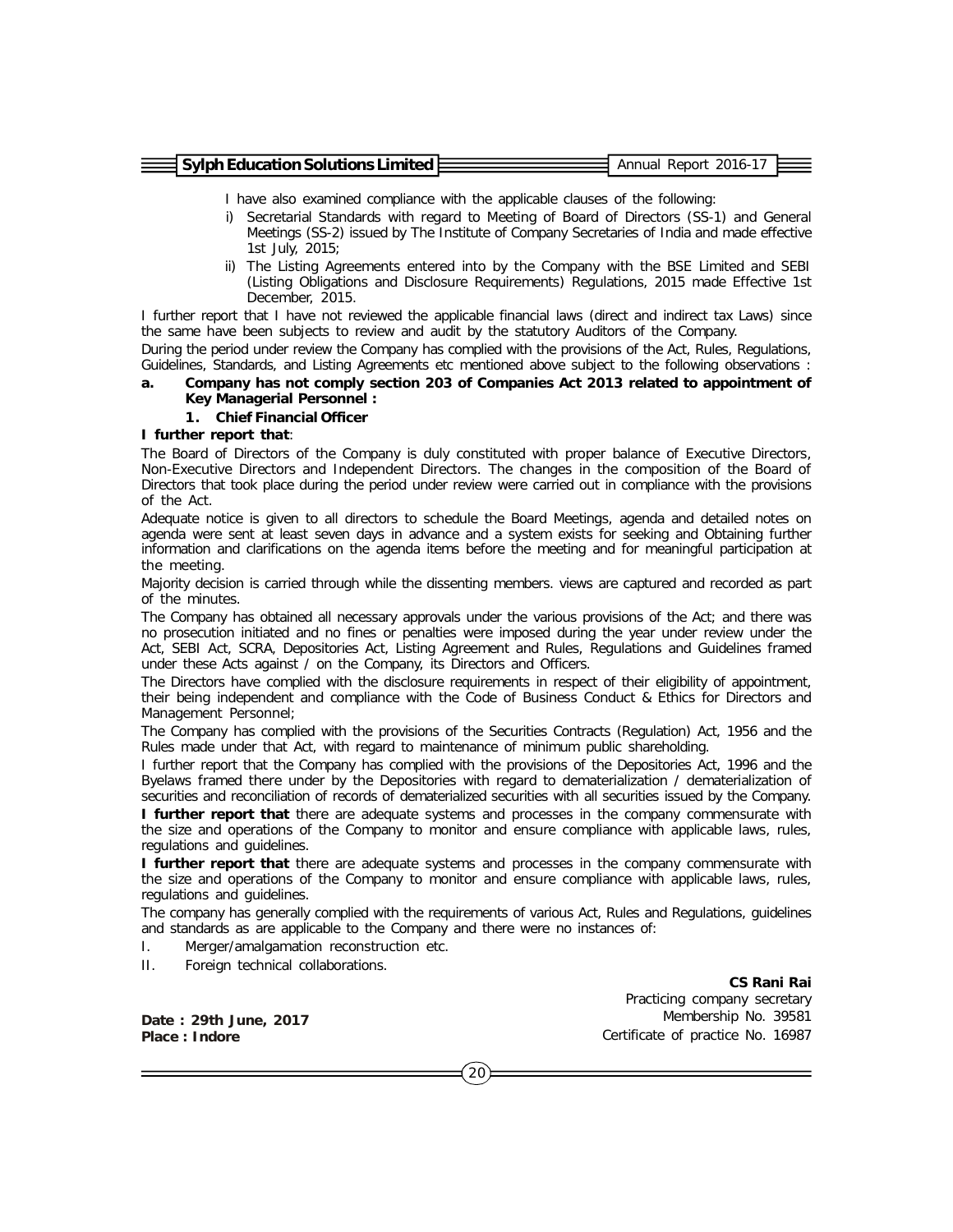**Sylph Education Solutions Limited Annual Report 2016-17** Annual Report 2016-17

To, The Members, **SYLPH EDUCATION SOLUTIONS LIMITED,** CIN-L80302MP2010PLC023011 Reg.Office: ST-4, 22 press complex, A.B. Road, Indore- 452001 (M.P.)

My report of even date is to be read along with this letter

- 1. Maintenances of secretarial record is the responsibility of the management of the company. My responsibility is to express an opinion on these secretarial records based on my audit.
- 2. I have followed the audit practices and processes as were appropriate to obtain reasonable assurance about the correctness of the contents of the secretarial records. The verification was done on test basis to ensure that correct facts are reflected in secretarial records. believe that the processes and practices, I followed provide a reasonable for my opinion.
- 3. I have not verified the correctness and appropriateness of financial records and Books of accounts of the company.
- 4. Where ever required, I have obtained the management representation about the compliance of laws, rules and regulation and happening of events etc.
- 5. The compliance of the provision of corporate and other applicable laws, rules, regulations, standards is the responsibility of managements. My examination was limited to the verification of procedures on test basis.
- 6. The secretarial Audit report is neither an assurance as to the future viability of the company nor of the efficiency or effectiveness with which the managements has conducted the affairs of the company.

**Date: 29th June, 2017 Place: Indore**

**CS Rani Rai** Practicing company secretary Membership No. 39581 Certificate of practice No. 16987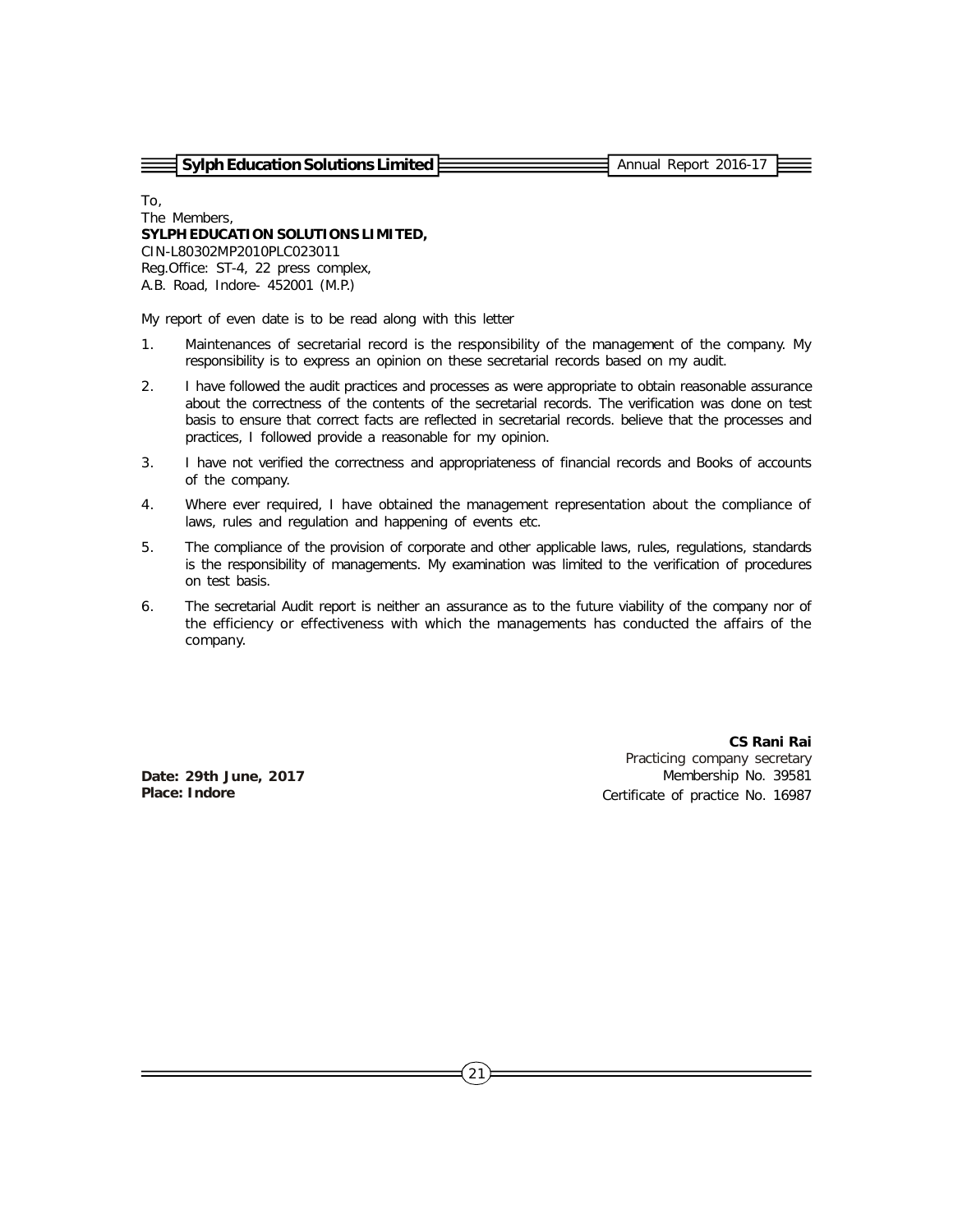| $\equiv$ Sylph Education Solutions Limited | Annual Report 2016-1 |  |
|--------------------------------------------|----------------------|--|
|                                            |                      |  |

**Annexure-iv**

Place- Indore Date-17<sup>th</sup> July, 2017 **Form No. AOC-2**

(Pursuant to clause (h) of sub-section (3)of section 134 of the Act and Rule 8(2) of the Companies (Accounts) Rules, 2014)

Form for disclosure of particulars of contracts/arrangements entered into by the company with related parties referred to in sub-section (1) of section 188 of the Companies Act, 2013 including certain arms length transactions under third proviso thereto-

**1. Details of contracts or arrangements or transactions not at arm's length basis:**

There were no contract or arrangement or transations entered in to during the year ended on March 31, 2017, which were not at arm's length basis.

**2. Details of material contracts or arrangement or transactions at arm's length basis:**

Nil

FOR AND ON BEHALF OF THE BOARD OF DIRECTORS SYLPH EDUCATION SOLUTIONS LIMITED CIN: L80302MP2010PLC023011

Registered Office: ST-4, 22 Press Complex, A. B. Road, Indore-452008 (MP)

 **Jayshri Jain** Director (Din-01824937)

 **Rajesh Jain** Director (Din-01704145)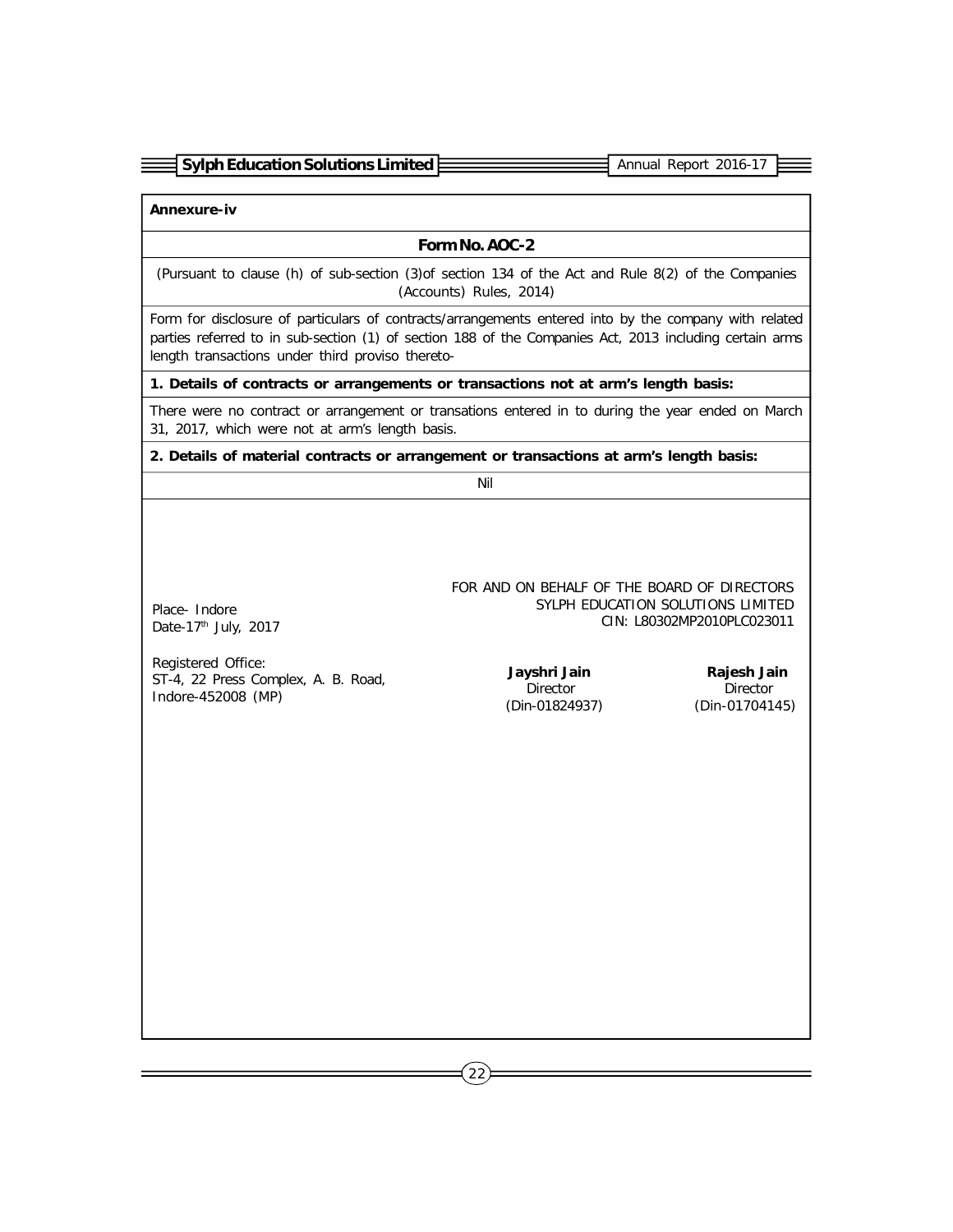| $\equiv$ Sylph Education Solutions Limited E | . Annual Report 2016-17 |  |
|----------------------------------------------|-------------------------|--|
|                                              |                         |  |

# **Annexure- 'v'**

#### **FORM NO. MGT 9 EXTRACT OF ANNUAL RETURN As on financial year ended on 31.03.2017 Pursuant to Section 92 (3) of the Companies Act, 2013 and rule 12(1) of the Company (Management & Administration) Rules, 2014.**

|                | <b>I. REGISTRATION &amp; OTHER DETAILS:</b>        |                                                                             |
|----------------|----------------------------------------------------|-----------------------------------------------------------------------------|
|                | <b>CIN</b>                                         | L80302MP2010PLC023011                                                       |
| 2              | <b>Registration Date</b>                           | 29/01/2010                                                                  |
| 3              | Name of the Company                                | SYLPH EDUCATION SOLUTIONS LIMITED                                           |
| $\overline{4}$ | Category/Sub-category of the Company               | Company Limited By Shares                                                   |
| 5              | Address of the Registered office & contact details | ST-4, 22 PRESS COMPLAX,                                                     |
|                |                                                    | A.B. ROAD, INDORE-452008, Madhya Pradesh,                                   |
|                |                                                    | Tel. No 0731-2571452, E-mail- info@sylphedu.com                             |
|                |                                                    | Website-www.sylphedu.com                                                    |
| 6              | Whether listed company                             | Yes                                                                         |
| $\overline{7}$ | Name, Address & contact details of the Registrar & | Purva Sharegistry (India) Private Limited                                   |
|                | Transfer Agent, if any.                            | Unit No. 9, Shiv Shakti Ind. Estt.,                                         |
|                |                                                    | J. R. Boricha Marg, Opp. Kasturba Hospital Lane,                            |
|                |                                                    | Lower Parel (E), Mumbai - 400 011, maharashtra<br>TEL: 91-22-2301 6761/8261 |
|                |                                                    | FAX: 91-22-23012517                                                         |
|                |                                                    | Email: busicomp@vsnl.com                                                    |
|                |                                                    |                                                                             |

#### **II. PRINCIPAL BUSINESS ACTIVITIES OF THE COMPANY**

(All the business activities contributing 10 % or more of the total turnover of the company shall be stated)

| S. No. | Name and Description of main products / services | NIC Code of the<br>Product/service | % to total turnover<br>of the company |
|--------|--------------------------------------------------|------------------------------------|---------------------------------------|
|        |                                                  |                                    |                                       |
|        | Educational support services                     | 8550                               | 100.00%                               |

#### **III. PARTICULARS OF HOLDING, SUBSIDIARY AND ASSOCIATE COMPANIES**

| -SN | Name and address of the<br>Company | CIN/GLN | Holding/Subsidiary/<br>Associate | % of<br>shares<br>held | Applicable<br>Section |
|-----|------------------------------------|---------|----------------------------------|------------------------|-----------------------|
|     | <b>NIL</b>                         |         |                                  |                        |                       |

#### **IV. SHARE HOLDING PATTERN**

(Equity share capital breakup as percentage of total equity)

# **(i) Category-wise Share Holding**

| Category of         | No. of Shares held at the beginning<br>of the year [As on 31-March-2016] |                  |           | No. of Shares held at the end of the<br>[As on 31March-2017]<br>year |                  |          |           | %Change<br>during           |          |  |
|---------------------|--------------------------------------------------------------------------|------------------|-----------|----------------------------------------------------------------------|------------------|----------|-----------|-----------------------------|----------|--|
| <b>Shareholders</b> |                                                                          | Demat   Physical | Total     | $%$ of<br>Total<br><b>Shares</b>                                     | Demat            | Physical | Total     | % of Total<br><b>Shares</b> | the year |  |
| A. Promoters        |                                                                          |                  |           |                                                                      |                  |          |           |                             |          |  |
| $(1)$ Indian        |                                                                          |                  |           |                                                                      |                  |          |           |                             |          |  |
| a) Individual/ HUF  | 3,388,330                                                                |                  | 3,388,330 |                                                                      | 22.59% 4,088,330 |          | 4,088,330 | 27.26%                      | 4.67%    |  |

 $(23)$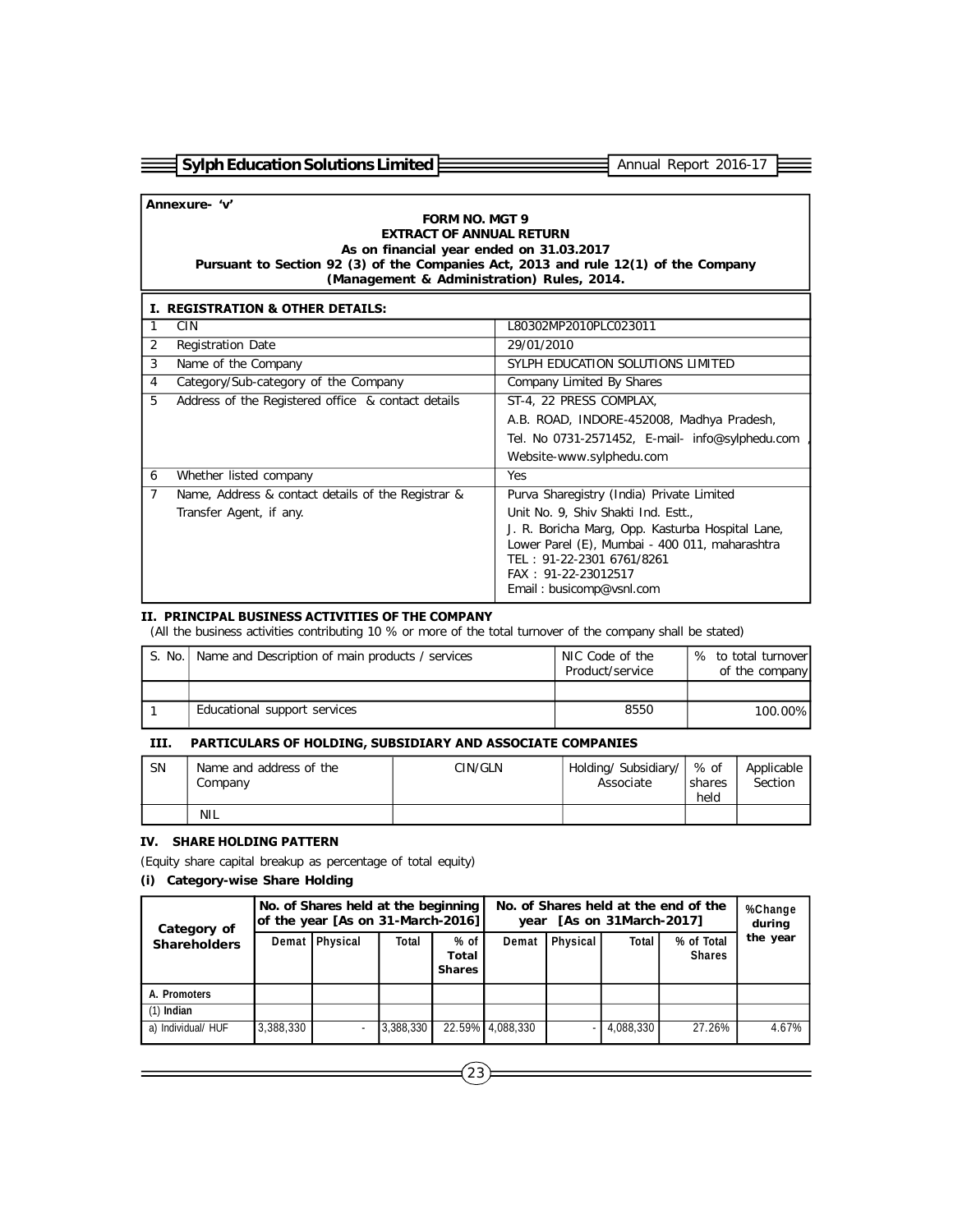| <b>Sylph Education Solutions Limited</b>       |                     |                             |            |          |                          | Annual Report 2016-17    |                             |          |          |
|------------------------------------------------|---------------------|-----------------------------|------------|----------|--------------------------|--------------------------|-----------------------------|----------|----------|
|                                                |                     |                             |            |          |                          |                          |                             |          |          |
| b) Central Govt                                |                     |                             |            | 0.00%    |                          |                          |                             | 0.00%    | 0.00%    |
| c) State Govt(s)                               |                     | ÷,                          |            | 0.00%    |                          |                          |                             | 0.00%    | 0.00%    |
| d) Bodies Corp.                                | 556,160             | $\overline{\phantom{a}}$    | 556.160    | 3.71%    | 556.160                  | $\overline{\phantom{a}}$ | 556.160                     | 3.71%    | $0.00\%$ |
| e) Banks / FI                                  |                     | ÷                           |            | 0.00%    |                          |                          |                             | 0.00%    | 0.00%    |
| f) Any other                                   |                     | $\overline{\phantom{a}}$    |            | 0.00%    |                          |                          |                             | 0.00%    | 0.00%    |
| Sub Total (A) (1)                              | 3,944,490           | $\blacksquare$              | 3,944,490  | 26.30%   | 4,644,490                |                          | 4,644,490                   | 30.96%   | 4.67%    |
| (2) Foreign                                    |                     |                             |            |          |                          |                          |                             |          |          |
| a) NRI Individuals                             |                     | $\mathcal{L}_{\mathcal{A}}$ |            | 0.00%    |                          |                          | $\mathcal{L}_{\mathcal{A}}$ | 0.00%    | 0.00%    |
| b) Other Individuals                           | ÷,                  | $\overline{\phantom{a}}$    |            | 0.00%    |                          |                          | ×,                          | 0.00%    | 0.00%    |
| c) Bodies Corp.                                |                     | ×,                          |            | 0.00%    |                          |                          |                             | 0.00%    | 0.00%    |
| d) Any other                                   |                     | $\overline{\phantom{a}}$    |            | 0.00%    |                          |                          |                             | 0.00%    | 0.00%    |
| Sub Total (A) (2)                              |                     | $\overline{\phantom{a}}$    |            | 0.00%    |                          |                          |                             | 0.00%    | 0.00%    |
| TOTAL (A)                                      | 3,944,490           | $\overline{\phantom{a}}$    | 3,944,490  | 26.30%   | 4,644,490                |                          | 4,644,490                   | 30.96%   | 4.67%    |
| <b>B. Public Shareholding</b>                  |                     |                             |            |          |                          |                          |                             |          |          |
| 1. Institutions                                |                     |                             |            |          |                          |                          |                             |          |          |
| a) Mutual Funds                                |                     | $\overline{\phantom{a}}$    |            | 0.00%    |                          |                          | $\overline{\phantom{a}}$    | 0.00%    | 0.00%    |
| b) Banks / FI                                  |                     | $\overline{\phantom{a}}$    |            | 0.00%    |                          |                          | ×,                          | 0.00%    | 0.00%    |
| c) Central Govt                                | J.                  | ÷.                          |            | 0.00%    | J.                       |                          | ÷.                          | 0.00%    | 0.00%    |
| d) State Govt(s)                               | ÷,                  | ÷                           |            | 0.00%    | ä,                       |                          | ä,                          | 0.00%    | 0.00%    |
| e) Venture Capital Funds                       |                     | ×,                          |            | 0.00%    | ÷,                       |                          | ÷,                          | 0.00%    | 0.00%    |
| f) Insurance Companies                         | ÷,                  | $\overline{\phantom{a}}$    |            | 0.00%    | ÷,                       |                          | ÷                           | 0.00%    | 0.00%    |
| q) FIIs                                        |                     | $\overline{\phantom{a}}$    |            | 0.00%    | $\overline{\phantom{a}}$ |                          | $\overline{\phantom{a}}$    | 0.00%    | 0.00%    |
| h) Foreign Venture                             |                     | ä,                          |            | 0.00%    |                          |                          | L.                          | 0.00%    | 0.00%    |
| Capital Funds                                  | 240,000             |                             | 240,000    | 1.60%    | 270.000                  |                          | 270,000                     | 1.80%    | 0.20%    |
| i) Others (specify)                            | 240,000             | $\Box$                      |            |          | 270,000                  | ÷                        | 270,000                     | 1.80%    |          |
| Sub-total (B)(1):-                             |                     | $\blacksquare$              | 240,000    | 1.60%    |                          |                          |                             |          | 0.20%    |
| 2. Non-Institutions                            |                     |                             |            |          |                          |                          |                             |          |          |
| a) Bodies Corp.<br>i) Indian                   | 1,475,260           | 102,080                     | 1,577,340  | 10.52%   | 1545260                  | 102080                   | 1,647,340                   | 10.98%   | 0.47%    |
| ii) Overseas                                   |                     |                             |            | 0.00%    | $\Omega$                 | $\theta$                 |                             | 0.00%    | 0.00%    |
| b) Individuals                                 |                     |                             |            |          |                          |                          |                             |          |          |
| i) Individual shareholders                     |                     |                             |            |          |                          |                          |                             |          |          |
| holding nominal share                          |                     |                             |            |          |                          |                          |                             |          |          |
| capital upto Rs. 1 lakh                        | 290,000             | 697,840                     | 987,840    | 6.59%    | 110000                   | 726640                   | 816,640                     | 5.64%    | $-0.95%$ |
| ii) Individual shareholders                    |                     |                             |            |          |                          |                          |                             |          |          |
| holding nominal share                          |                     |                             |            |          |                          |                          |                             |          |          |
| capital in excess of                           |                     |                             |            |          |                          |                          |                             |          |          |
| Rs 1 lakh                                      |                     | 1.830.000 5.192.770         | 7,022,770  | 46.82%   | 1460000                  | 5192770                  | 6,652,770                   | 44.35%   | $-2.47%$ |
| c) Others (specify)                            |                     |                             |            |          |                          |                          |                             |          |          |
| Non Resident Indians                           |                     | ÷.                          |            | 0.00%    | 0                        | $\bf{0}$                 | ä,                          | 0.00%    | 0.00%    |
| Overseas Corporate                             |                     | ÷,                          |            | 0.00%    |                          |                          | $\overline{\phantom{a}}$    | 0.00%    | 0.00%    |
| <b>Bodies</b>                                  |                     |                             |            |          |                          |                          |                             |          |          |
| <b>Foreign Nationals</b>                       |                     | $\overline{\phantom{a}}$    |            | 0.00%    | 0                        | 0                        | ÷.                          | 0.00%    | 0.00%    |
| Clearing Members                               |                     |                             |            | $0.00\%$ | 0                        | 0                        |                             | $0.00\%$ | $0.00\%$ |
| Trusts                                         |                     |                             |            | 0.00%    |                          |                          |                             | 0.00%    | 0.00%    |
| Hindu Undivided Family                         | 260,000             | 938,520                     | 1,198,520  | 7.99%    | 10000                    | 929720                   | 939,720                     | 6.26%    | $-1.73%$ |
| Other Director's &                             |                     | 29,040                      | 29,040     | 0.19%    | 0                        | 29,040                   | 29,040                      | 0.19%    |          |
| Relatives                                      |                     |                             |            |          |                          |                          |                             |          |          |
| <b>Clearing Members</b>                        |                     | $\overline{\phantom{a}}$    |            | 0.00%    | 0                        | $\pmb{0}$                |                             | 0.00%    | 0.00%    |
| Foreign Bodies - D R                           |                     |                             |            | 0.00%    |                          |                          |                             | 0.00%    | 0.00%    |
| Sub-total $(B)(2)$ :                           | 3,855,260           | 6,960,250                   | 10,815,510 | 72.10%   | 3,125,260                |                          | 6,980,250 10,085,510        | 67.24%   | $-4.87%$ |
| <b>Total Public (B)</b>                        | 4,095,260           | 6,960,250                   | 11,055,510 | 73.70%   | 3,395,260                |                          | 6,980,250 10,355,510        | 69.04%   | -4.67%   |
| C. Shares held by                              |                     |                             |            | 0.00%    |                          |                          |                             | 0.00%    | 0.00%    |
| <b>Custodian for</b><br><b>GDRs &amp; ADRs</b> |                     |                             |            |          |                          |                          |                             |          |          |
| Grand Total (A+B+C)                            | 8,039,750 6,960,250 |                             | 15,000,000 | 100.00%  | 8,039,750                |                          | 6,980,250 15,000,000        | 100.00%  | 0.00%    |
|                                                |                     |                             |            |          |                          |                          |                             |          |          |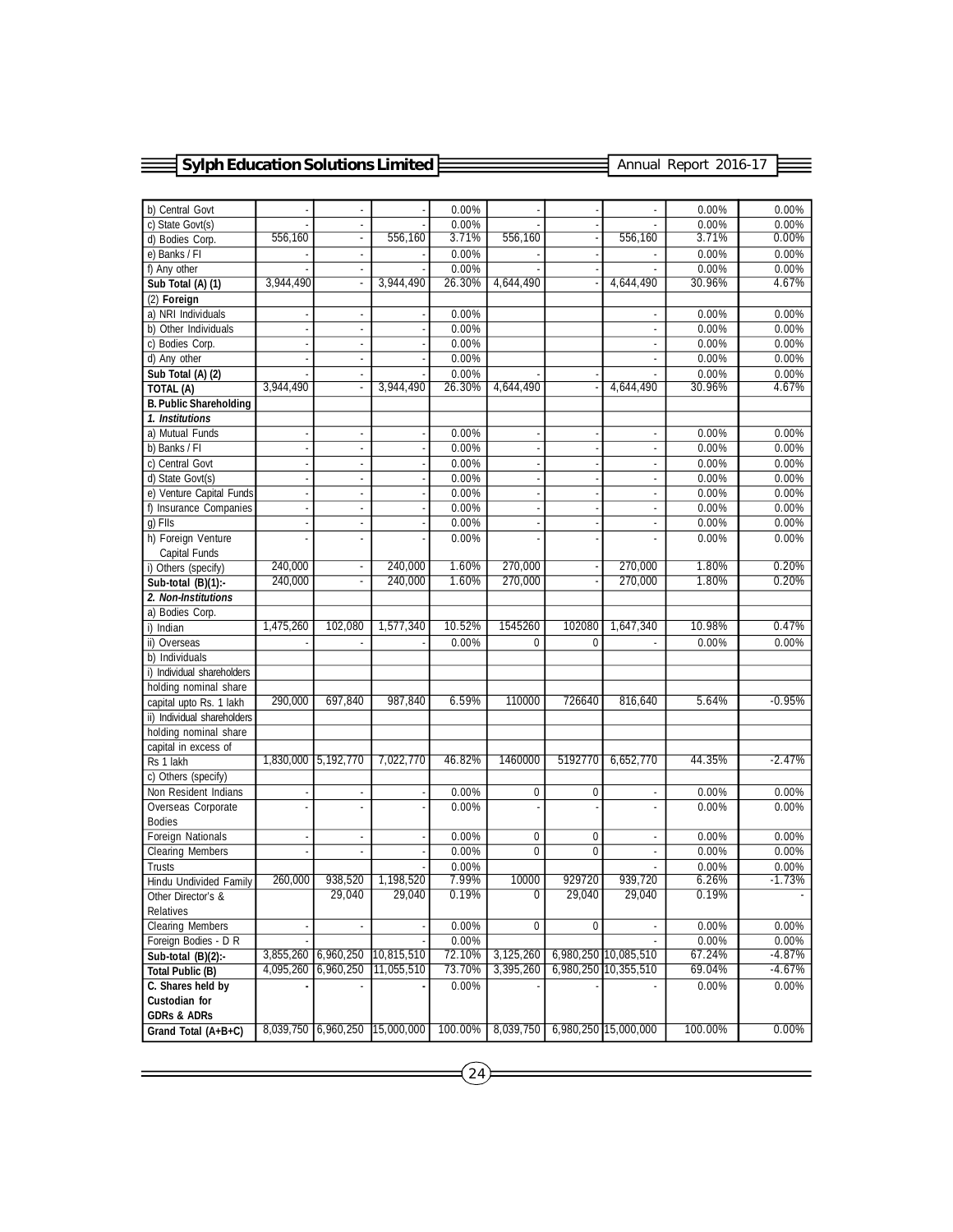| $\equiv$ Sylph Education Solutions Limited $\approx$ | . Annual Report 2016-17 |  |
|------------------------------------------------------|-------------------------|--|
|                                                      |                         |  |

#### **(ii) Shareholding of Promoter**

|           |                         |                         | Shareholding at the beginning of the year |                                                             |                         | Shareholding at the end of the year    |                                                             |                                                   |
|-----------|-------------------------|-------------------------|-------------------------------------------|-------------------------------------------------------------|-------------------------|----------------------------------------|-------------------------------------------------------------|---------------------------------------------------|
| <b>SN</b> | Shareholder's<br>Name   | No. of<br><b>Shares</b> | % of total<br>Shares of the<br>company    | % of Shares<br>$P$ ledged/<br>encumbered<br>to total shares | No. of<br><b>Shares</b> | % of total<br>Shares of the<br>company | % of Shares<br>Pledged/<br>lencumbered to I<br>total shares | % change in<br>shareholding<br>during the<br>year |
|           | Rajesh Jain             | 3,000,800               | 20.01%                                    |                                                             | 3,000,800               | 20.01%                                 |                                                             | 0.00%                                             |
|           | Jayshri Jain            | 387,530                 | 2.58%                                     |                                                             | 1,087,530               | 7.25%                                  |                                                             | 4.67%                                             |
|           | Sylph Technologies Ltd. | 556,160                 | 3.71%                                     |                                                             | 556.160                 | 3.71%                                  |                                                             | 0.00%                                             |

#### **iii) Change in Promoters' Shareholding (please specify, if there is no change)**

| SΝ | <b>Particulars</b>                |               | Shareholding at the beginning<br>of the year | Cumulative Shareholding during<br>the year |                        |     |
|----|-----------------------------------|---------------|----------------------------------------------|--------------------------------------------|------------------------|-----|
|    |                                   | No. of shares | % of total shares                            | No. of shares                              | % of total shares Type |     |
|    | Rajesh Jain                       |               |                                              |                                            |                        |     |
|    | At the beginning of the year      | 3.000.800     | 20.01%                                       | ٠                                          |                        |     |
|    | At the end of the year 31/03/2017 |               |                                              | 3.000.800                                  | 20.01%                 |     |
|    |                                   |               |                                              |                                            |                        |     |
|    | Jayshri Jain                      |               |                                              |                                            |                        |     |
|    | At the beginning of the year      | 387,530       | 2.58%                                        |                                            | 0.00%                  |     |
|    | Transfer of shares 24/03/2017     | 700.000       | 4.67%                                        | 1,087,530                                  | 7.25%                  | Buy |
|    | At the end of the year 31/03/2017 |               |                                              | 1.087.530                                  | 7.25%                  |     |
|    |                                   |               |                                              |                                            |                        |     |
|    | <b>Sylph Technologies Limited</b> |               |                                              |                                            |                        |     |
|    | At the beginning of the year      | 556.160       | 3.71%                                        |                                            |                        |     |
|    | At the end of the year 31/03/2017 |               |                                              | 556,160                                    | 3.71%                  |     |
|    |                                   |               |                                              |                                            |                        |     |

#### **iv) Shareholding Pattern of top ten Shareholders**

 *(Other than Directors, Promoters and Holders of GDRs and ADRs):*

| <b>SN</b>               |                                     | Shareholding at the beginning<br>of the year |                   | Cumulative Shareholding during<br>the year |                   |      |
|-------------------------|-------------------------------------|----------------------------------------------|-------------------|--------------------------------------------|-------------------|------|
|                         | For each of the Top 10 shareholders | No. of shares                                | % of total shares | No. of shares                              | % of total shares | Type |
| 1                       | Ghanshyam Soni                      |                                              |                   |                                            |                   |      |
|                         | At the beginning of the year        | 1,745,000                                    | 11.63%            |                                            | 0.00%             |      |
|                         | Transfer of shares as on 31/3/2016  | 495,000                                      | 3.30%             | 1,745,000                                  | 11.63%            |      |
|                         | At the end of the year 31/3/0217    |                                              |                   | 1,745,000                                  | 11.63%            |      |
|                         |                                     |                                              |                   |                                            |                   |      |
| $\overline{2}$          | Sri Akal Commodity Ltd.             |                                              |                   |                                            |                   |      |
|                         | At the beginning of the year        | 890,000                                      | 5.93%             |                                            |                   |      |
|                         | Transfer of shares as on 31/3/2017  |                                              |                   | 890,000                                    | 5.93%             |      |
|                         |                                     |                                              |                   |                                            |                   |      |
| $\overline{\mathbf{3}}$ | Shatrunjay Securities Pvt. Ltd.     |                                              |                   |                                            |                   |      |
|                         | At the beginning of the year        | 455,260                                      | 3.04%             |                                            | 0.00%             |      |
|                         | Transfer of shares as on 17-06-2016 | 90.000                                       | 0.60%             | 545260                                     | 3.64%             | Buy  |
|                         | Transfer of shares as on 22-07-2016 | 30,000                                       | 0.20%             | 575,260                                    | 3.84%             | Buy  |
|                         | Transfer of shares as on 05-08-2016 | 20,000                                       | 0.13%             | 595,260                                    | 3.97%             | Buy  |
|                         | At the end of the year 31-03-2017   |                                              |                   | 595,260                                    | 3.97%             |      |
|                         |                                     |                                              |                   |                                            |                   |      |
| 4                       | <b>M/s NNM Securities Pvt. Ltd.</b> |                                              |                   |                                            |                   |      |
|                         | At the beginning of the year        | 240.000                                      | 1.60%             |                                            | 0.00%             |      |
|                         | Transfer of shares as on 08-04-2016 | 10,000                                       | 0.07%             | 250,000                                    | 1.67%             | Buy  |
|                         |                                     |                                              |                   |                                            |                   |      |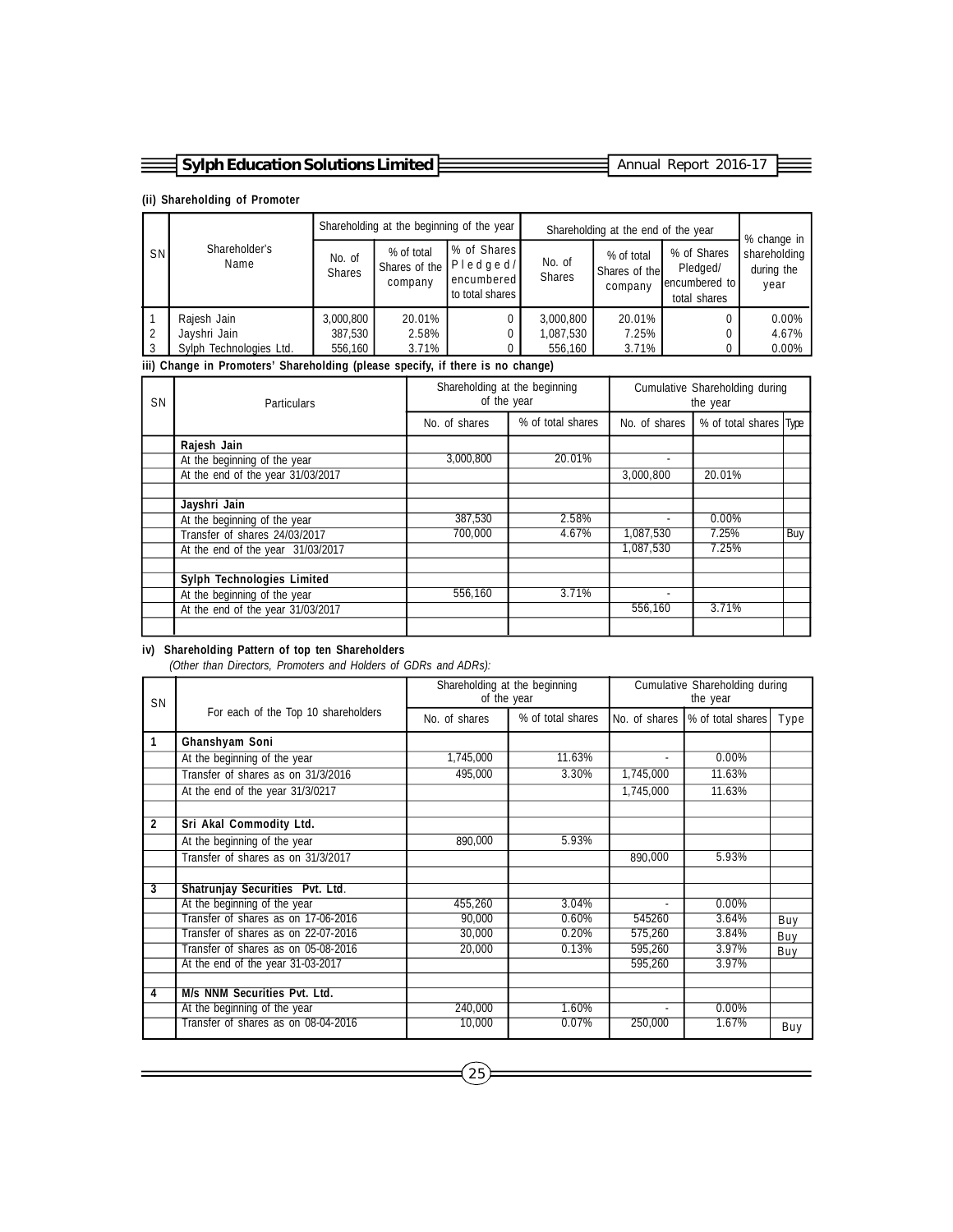|                | <b>Sylph Education Solutions Limited</b> |               |                                           | Annual Report 2016-17                   |                   |      |
|----------------|------------------------------------------|---------------|-------------------------------------------|-----------------------------------------|-------------------|------|
|                |                                          |               |                                           |                                         |                   |      |
| <b>SN</b>      |                                          |               | Shareholding at the beginning of the year | Cumulative Shareholding during the year |                   |      |
|                | For each of the Top 10 shareholders      | No. of shares | % of total shares                         | No. of shares                           | % of total shares | Type |
|                | Transfer of shares as on 22-04-2016      | 20,000        | 0.13%                                     | 270,000                                 | 1.80%             | Buy  |
|                | Transfer of shares as on 26-08-2016      | 10,000        | 0.07%                                     | 280,000                                 | 1.87%             | Buy  |
|                | Transfer of shares as on 20-01-2017      | (10,000)      | $-0.07\%$                                 | 270.000                                 | $1.80\%$          | Sell |
|                | Transfer of shares as on 24-03-2017      | (10,000)      | $-0.07%$                                  | 260.000                                 | 1.73%             | Sell |
|                | Transfer of shares as on 31-03-2017      | 10,000        | 0.07%                                     | 270.000                                 | 1.80%             | Buy  |
|                | At the end of the year                   |               |                                           | 270.000                                 | $1.80\%$          |      |
|                |                                          |               |                                           |                                         |                   |      |
| 5              | Anil Suresh Ch Ra Mundada                |               |                                           |                                         |                   |      |
|                | At the beginning of the year             | 198,000       | 1.32%                                     |                                         | $0.00\%$          |      |
|                | At the end of the year 31-03-2017        |               |                                           | 198.000                                 | 1.32%             |      |
| $\overline{6}$ | <b>Iswarlal Thakkar</b>                  |               |                                           |                                         |                   |      |
|                | At the beginning of the year             | 146,300       | 0.98%                                     |                                         | $0.00\%$          |      |
|                | At the end of the year 31-03-2017        |               |                                           | 146,300                                 | 0.98%             |      |
|                |                                          |               |                                           |                                         |                   |      |
| 7              | Bachubhai D Arethiya                     |               |                                           |                                         |                   |      |
|                | At the beginning of the year             | 126,500       | 0.84%                                     |                                         | $0.00\%$          |      |
|                | At the end of the year 31-03-2017        |               |                                           | 126.500                                 | 0.84%             |      |
|                |                                          |               |                                           |                                         |                   |      |
| ष्ठ            | <b>Ranveer Singh</b>                     |               |                                           |                                         |                   |      |
|                | At the beginning of the year             | 122,100       | 0.81%                                     | $\sim$                                  | $0.00\%$          |      |
|                | At the end of the year 31-03-2017        |               |                                           | 122,100                                 | 0.81%             |      |
| 9              | <b>Harjeet Kuar</b>                      |               |                                           |                                         |                   |      |
|                | At the beginning of the year             | 122,100       | 0.81%                                     |                                         | 0.00%             |      |
|                | At the end of the year 31-03-2017        |               |                                           | 122,100                                 | 0.81%             |      |

# **(v) Shareholding of Directors and Key Managerial Personnel :**

| <b>SN</b>      | Shareholding of each Directors and each |                          |                   | Shareholding at the beginning of the year Cumulative Shareholding during the year |                        |     |
|----------------|-----------------------------------------|--------------------------|-------------------|-----------------------------------------------------------------------------------|------------------------|-----|
|                | Key Managerial Personnel                | No. of shares            | % of total shares | No. of shares                                                                     | % of total shares Type |     |
| 1              | Rajesh Jain (Director)                  |                          |                   |                                                                                   |                        |     |
|                | At the beginning of the year            | 3,000,800                | 20.01%            |                                                                                   | 0.00%                  |     |
|                | At the end of the year                  |                          |                   | 3,000,800                                                                         | 20.01%                 |     |
|                |                                         |                          |                   |                                                                                   |                        |     |
| $\overline{2}$ | Jayshri Jain (Director)                 |                          |                   |                                                                                   |                        |     |
|                | At the beginning of the year            | 387,530                  | 2.58%             |                                                                                   | 0.00%                  |     |
|                | Tranfer of shares as on 24-03-2017      | 700,000                  | 4.67%             | 1,087,530                                                                         | 7.25%                  | Buy |
|                | At the end of the year 31-03-2017       |                          |                   | 1,087,530                                                                         | 7.25%                  |     |
|                |                                         |                          |                   |                                                                                   |                        |     |
| 3              | <b>Vineet Shrivastav (Director)</b>     |                          |                   |                                                                                   |                        |     |
|                | At the beginning of the year            | $\overline{\phantom{a}}$ | 0.00%             |                                                                                   | 0.00%                  |     |
|                | Issue of bonus share on 01/07/2015      |                          | 0.00%             |                                                                                   | 0.00%                  |     |
|                | At the end of the year                  |                          |                   |                                                                                   | 0.00%                  |     |
|                |                                         |                          |                   |                                                                                   |                        |     |
| 4              | Devendra M Chelawat (Director)          |                          |                   |                                                                                   |                        |     |
|                | At the beginning of the year            | 9.680                    | 0.06%             |                                                                                   | 0.00%                  |     |
|                | At the end of the year 31-03-2017       |                          |                   | 9,680                                                                             | 0.06%                  |     |
|                |                                         |                          |                   |                                                                                   |                        |     |
| 5              | Chhaya Lakhmani (Company Secretary)     |                          |                   |                                                                                   |                        |     |
|                | At the beginning of the year            |                          | 0.00%             |                                                                                   | 0.00%                  |     |
|                | At the end of the year 31-03-2017       |                          |                   |                                                                                   | 0.00%                  |     |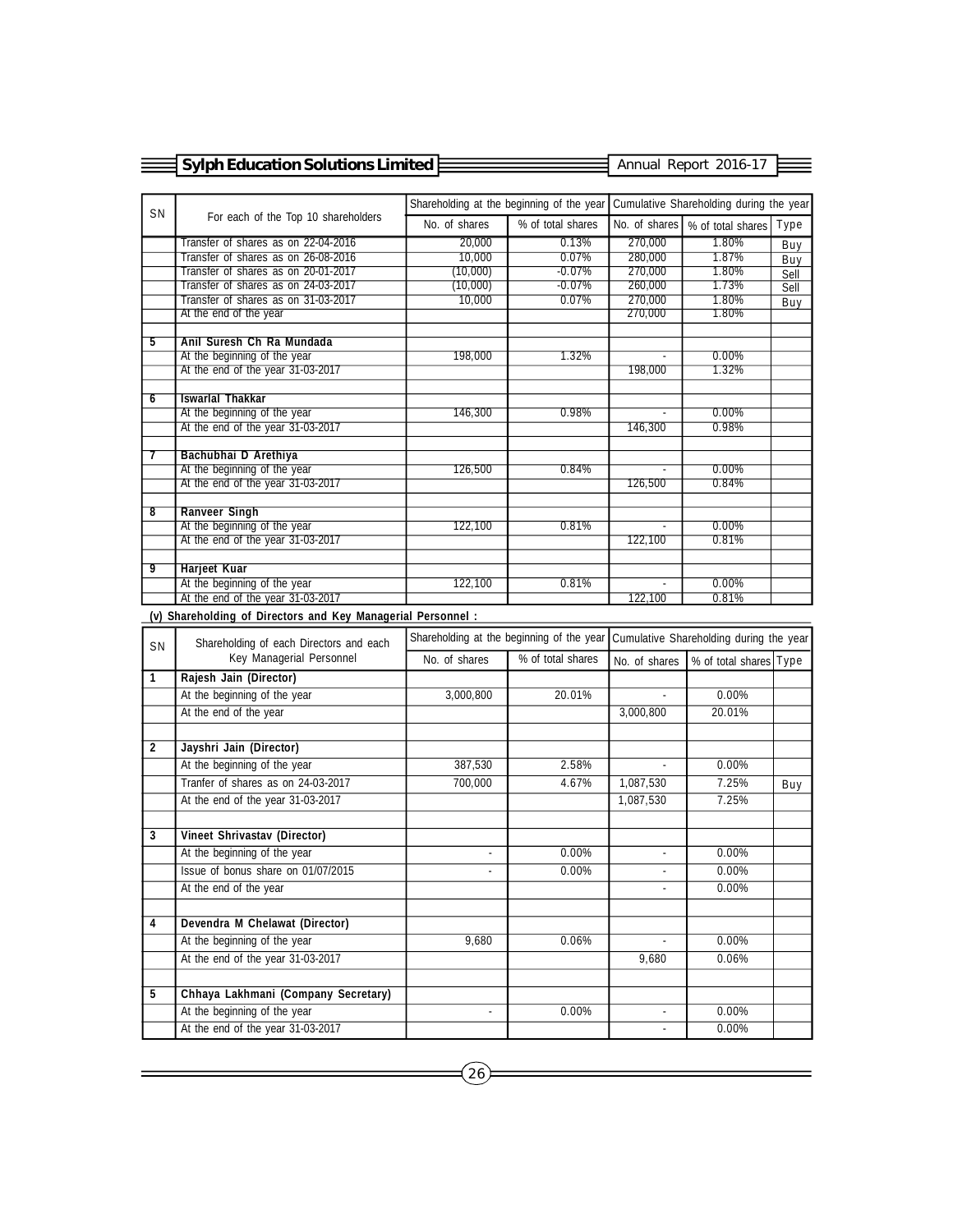| $\equiv$ Sylph Education Solutions Limited $\equiv$ | Annual Report 2016-17 |  |
|-----------------------------------------------------|-----------------------|--|

#### **V. INDEBTEDNESS**

Indebtedness of the Company including interest outstanding/accrued but not due for payment. (Amt. Rs.)

| <b>Particulars</b>                                  | Secured Loans<br>excluding deposits | Unsecured Loans | Deposits | Total<br>Indebtedness |
|-----------------------------------------------------|-------------------------------------|-----------------|----------|-----------------------|
| Indebtedness at the beginning of the financial year |                                     |                 |          |                       |
| Principal Amount<br>i)                              | O                                   | 0               |          | 0                     |
| ii) Interest due but not paid                       | O                                   | 0               |          |                       |
| iii) Interest accrued but not due                   |                                     | 0               |          |                       |
| Total (i+ii+iii)                                    | O                                   | 0               |          | 0                     |
| Indebtedness at the end of the financial year       |                                     |                 |          |                       |
| i) Principal Amount                                 | U                                   | $\Omega$        |          | 0                     |
| ii) Interest due but not paid                       | 0                                   | $\mathbf{0}$    |          | 0                     |
| iii) Interest accrued but not due                   | 0                                   | 0               |          | 0                     |
| Total (i+ii+iii)                                    | 0                                   | 0               |          | 0                     |
|                                                     |                                     |                 |          |                       |

# **VI. REMUNERATION OF DIRECTORS AND KEY MANAGERIAL PERSONNEL-**

A**.** Remuneration to Managing Director, Whole-time Directors and/or Manager:

| SN. | Particulars of Remuneration                                             | Name of Manager     | <b>Total Amount</b> |
|-----|-------------------------------------------------------------------------|---------------------|---------------------|
|     | Name                                                                    | Dinesh Kumar Jangid | (Rs/Lac)            |
|     | Designation                                                             | Manager             |                     |
|     | Gross salary                                                            |                     |                     |
|     | (a) Salary as per provisions contained in section 17(1) of the          | 100064              | 100064              |
|     | Income-tax Act, 1961                                                    |                     |                     |
|     | (b) Value of perquisites u/s 17(2) Income-tax Act, 1961                 | Nil                 |                     |
|     | (c) Profits in lieu of salary under section 17(3) Income- tax Act, 1961 | Nil                 |                     |
| 2   | <b>Stock Option</b>                                                     | Nil                 |                     |
| 3   | Sweat Equity                                                            | Nil                 |                     |
| 4   | Commission                                                              | Nil                 |                     |
|     | - as % of profit                                                        | Nil                 |                     |
|     | - others, specify                                                       |                     |                     |
| 5   | Others, please specify                                                  | Nil                 |                     |
|     | Total (A)                                                               | 100064              | 100064              |
|     | Ceiling as per the Act                                                  |                     |                     |

- B. Remuneration to other Directors

| SN. | Particulars of Remuneration                | Name of Director |     |   | <b>Total Amount</b> |
|-----|--------------------------------------------|------------------|-----|---|---------------------|
|     |                                            |                  |     |   | (Rs/Lac)            |
|     | Independent Directors                      |                  | Nil |   |                     |
|     | Fee for attending board committee meetings |                  | Nil |   |                     |
|     | Commission                                 |                  | Nil |   |                     |
|     | Others, please specify                     |                  | Nil |   |                     |
|     | Total (1)                                  |                  |     | ٠ |                     |
|     | Other Non-Executive Directors              |                  | Nil |   |                     |
|     | Fee for attending board committee meetings |                  |     |   |                     |
|     | Commission                                 |                  |     |   |                     |
|     | Others, please specify                     |                  |     |   |                     |
|     | Total (2)                                  |                  |     | ٠ |                     |
|     | Total $(B)=(1+2)$                          |                  |     | ٠ |                     |
|     | <b>Total Managerial Remuneration</b>       |                  |     |   |                     |
|     | Overall Ceiling as per the Act             |                  | Nil |   | 100.064             |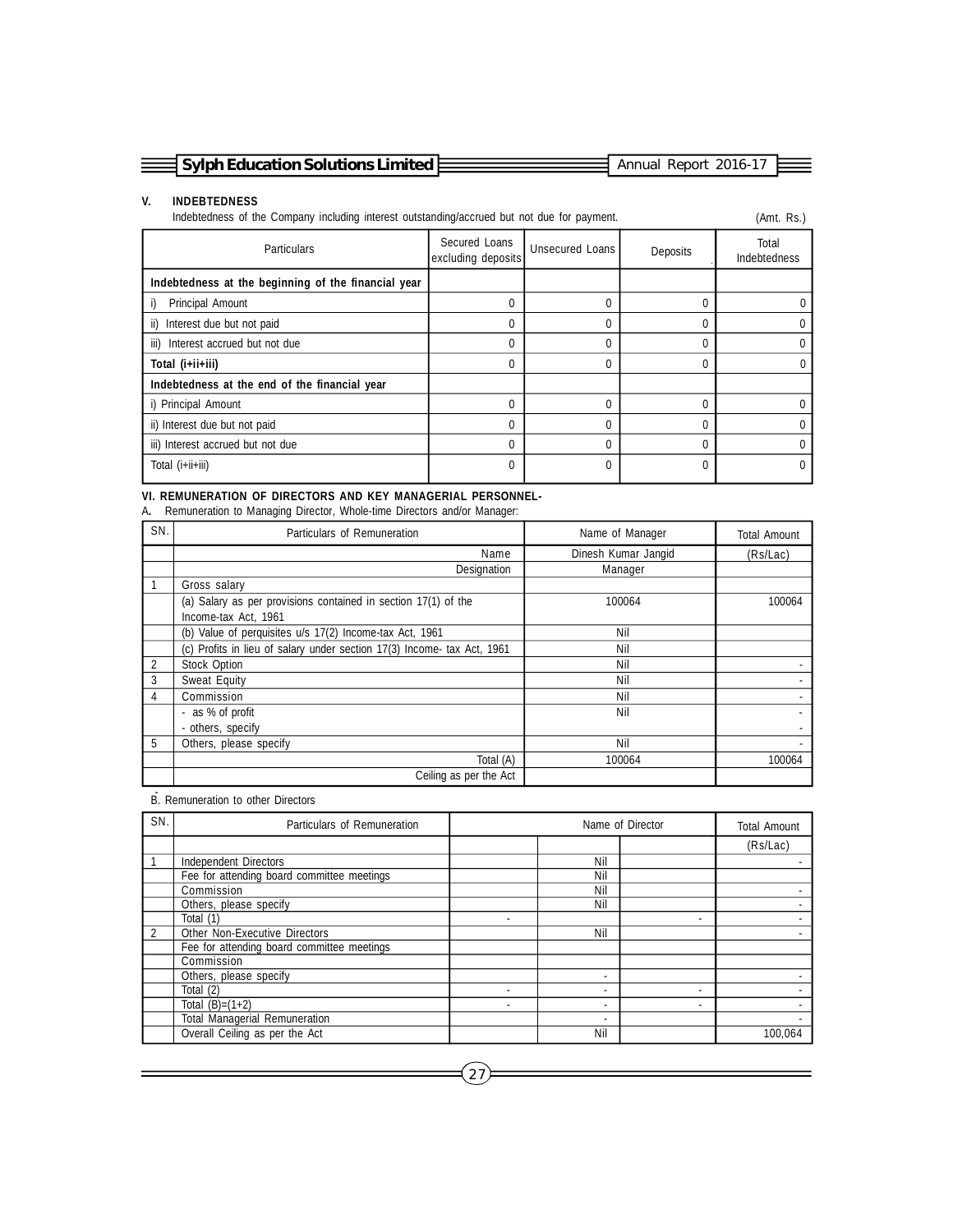| 국 Sylph Education Solutions Limited E |
|---------------------------------------|
|---------------------------------------|

Annual Report 2016-17

C. Remuneration to Key Managerial Personnel other than MD/Manager/WTD

| SN. | Particulars of Remuneration                       |            | Name of Key Managerial Personnel |           | Total     |
|-----|---------------------------------------------------|------------|----------------------------------|-----------|-----------|
|     |                                                   |            |                                  |           | (Rs/Lac)  |
|     | Name                                              |            |                                  |           |           |
|     | Designation                                       | <b>CEO</b> | <b>CFO</b>                       | CS.       |           |
|     | Gross salary                                      |            |                                  |           |           |
|     | (a) Salary as per provisions contained in section | Nil        |                                  | 42,500.00 | 42.500.00 |
|     | 17(1) of the Income-tax Act, 1961                 |            |                                  |           |           |
|     | (b) Value of perquisites u/s 17(2) Income-tax     | Nil        | Nil                              | Nil       |           |
|     | Act, 1961                                         |            |                                  |           |           |
|     | (c) Profits in lieu of salary under section 17(3) | Nil        | Nil                              | Nil       |           |
|     | Income- tax Act, 1961                             |            |                                  |           |           |
| 2   | <b>Stock Option</b>                               | Nil        | Nil                              | Nil       |           |
| 3   | Sweat Equity                                      | Nil        | Nil                              | Nil       |           |
| 4   | Commission                                        |            |                                  |           |           |
|     | - as % of profit                                  | Nil        | Nil                              | Nil       |           |
|     | others, specify                                   |            |                                  |           |           |
| 5   | Others, please specify                            | Nil        | Nil                              | Nil       |           |
|     | Total                                             | Nil        |                                  | 42,500    | 42,500    |

**VII. PENALTIES / PUNISHMENT/ COMPOUNDING OF OFFENCES: NIL**

| <b>Type</b>              | Section of the<br>Companies<br>Act | <b>Brief</b><br><b>Description</b> | Details of Penalty /<br>Punishment/<br><b>Compounding fees</b><br>imposed | Authority [RD /<br><b>NCLT/ COURT]</b> | Appeal<br>made, if any<br>(give Details) |
|--------------------------|------------------------------------|------------------------------------|---------------------------------------------------------------------------|----------------------------------------|------------------------------------------|
| A. COMPANY               |                                    |                                    |                                                                           |                                        |                                          |
| Penalty                  |                                    |                                    |                                                                           |                                        |                                          |
| Punishment               |                                    |                                    |                                                                           |                                        |                                          |
| Compounding              |                                    |                                    |                                                                           |                                        |                                          |
| <b>B. DIRECTORS</b>      |                                    |                                    |                                                                           |                                        |                                          |
| Penalty                  |                                    |                                    |                                                                           |                                        |                                          |
| Punishment               |                                    |                                    |                                                                           |                                        |                                          |
| Compounding              |                                    |                                    |                                                                           |                                        |                                          |
| <b>C. OTHER OFFICERS</b> |                                    |                                    |                                                                           |                                        |                                          |
| <b>IN DEFAULT</b>        |                                    |                                    |                                                                           |                                        |                                          |
| Penalty                  |                                    |                                    |                                                                           |                                        |                                          |
| Punishment               |                                    |                                    |                                                                           |                                        |                                          |
| Compounding              |                                    |                                    |                                                                           |                                        |                                          |

#### **For and on Behalf of Board of Directors Sylph Education Solutions Limited**

CIN : L80302MP2010PLC023011

Place : Indore Date : 17<sup>TH</sup> July, 2017

(DIN-01824937)

**Jayshri Jain** Rajesh Jain<br>Director Director Director Director<br>N-01824937) (DIN-01704145)

Registered Office: ST-4, 22 Press Complex, A. B. Road, Indore-452008 (MP)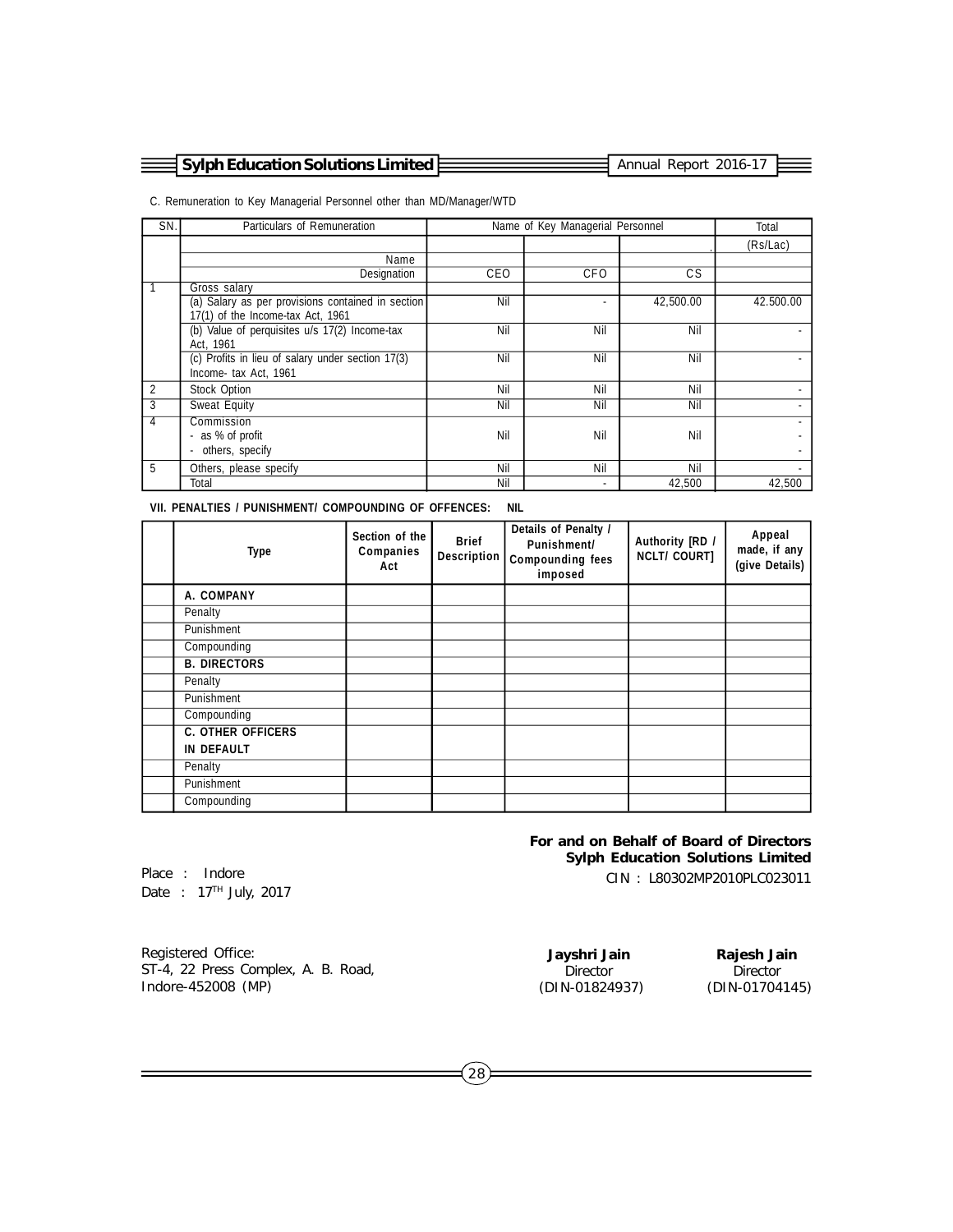**Sylph Education Solutions Limited Annual Report 2016-17** Annual Report 2016-17

#### **DECLARATION REGARDING AFFIRMATION OF CODE OF CONDUCT**

To, The Members Sylph Education Solutions Limited

In terms of the requirements of Regulation 34(3) of the SEBI (Listing Obligations and Disclosure Requirements) Regulations, 2015, along with Schedule V of the SEBI (Listing Obligations and Disclosure Requirements) Regulations, 2015, this is to confirm that all the members of the Board and the Senior Management personnel have affirmed Compliance with the Code of Conduct for the year ended March 31, 2017.

#### **FOR AND ON BEHALF OF THE BOARD OF DIRECTORS**

Place- Indore Date-17<sup>th</sup> July, 2017

 SYLPH EDUCATION SOLUTIONS LIMITED CIN: L80302MP2010PLC023011

Registered Office: ST-4, 22 Press Complex, A. B. Road, Indore-452008 (MP)

 Rajesh Jain **Director** (Din-01704145)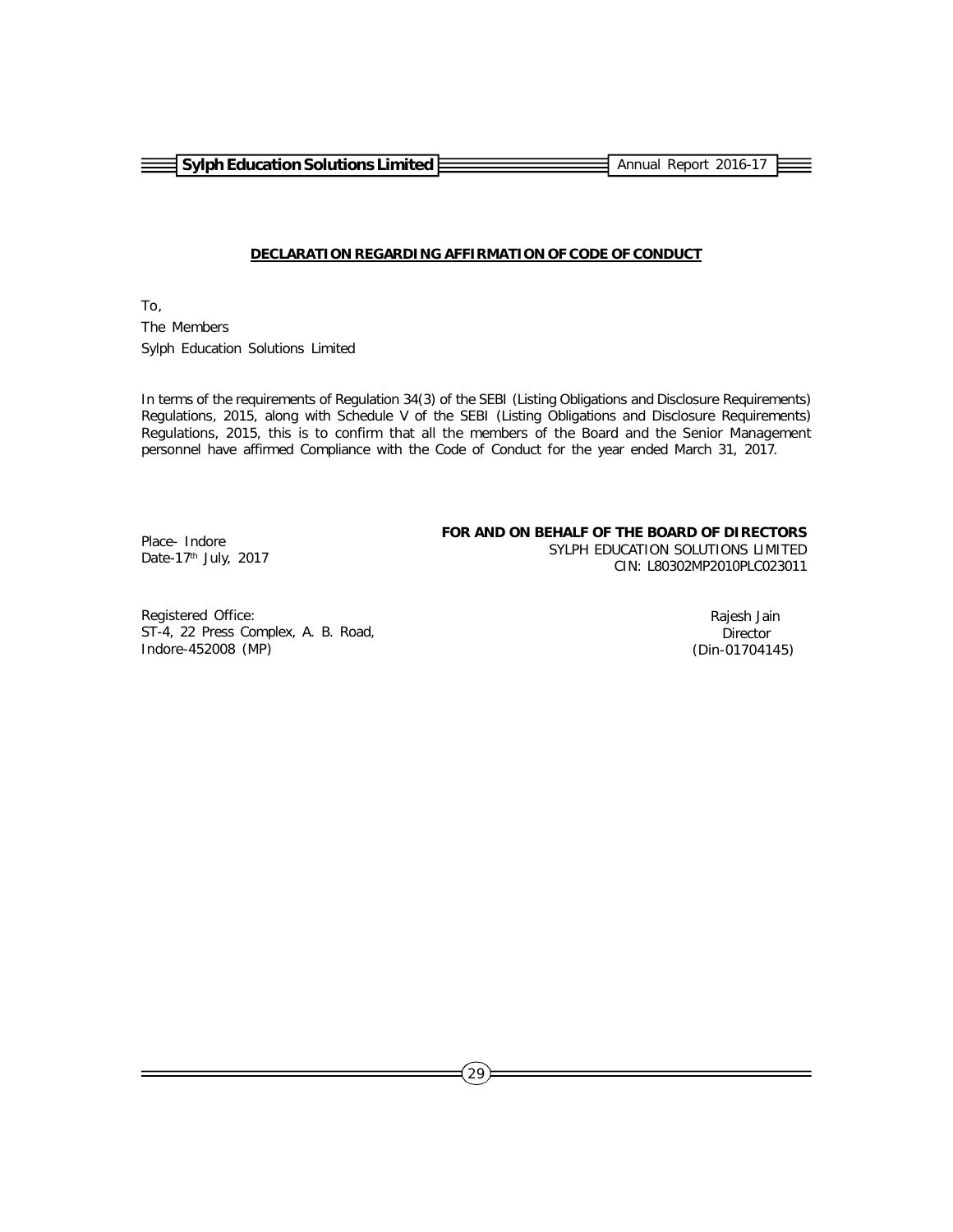**Sylph Education Solutions Limited <b>Annual Report 2016-17** Annual Report 2016-17

# **CERTIFICATION UNDER REGULATION 17(8) OF THE SEBI (LISTING OBLIGATIONS AND DISCLOSURE REQUIREMENTS) REGULATIONS, 2015**

To,

The Board of Directors,

Sylph Education Solutions Limited

I have reviewed the financial statements and the cash flow statement of Sylph Education Solutions Limited for the year ended March 31, 2017 and to the best of my knowledge and belief:

- (a) (i) These statements do not contain any materially untrue statement or omit any material fact or contain statements that might be misleading;
	- (ii) These statements together present a true and fair view of the Company's affairs and are in compliance with existing Accounting Standards, applicable laws and regulations.
- (b) That is, to the best of my knowledge and belief, no transactions entered into by the Company during the year which is fraudulent, illegal or violative of the Company's Code of Conduct.
- (c) I accept responsibility for establishing and maintaining internal controls for financial reporting and that I have evaluated the effectiveness of the internal control systems of the Company pertaining to financial reporting and have disclosed to the Auditors and the Audit Committee, deficiencies in the design or operation of such internal controls, if any, of which I am aware and the steps I have taken or propose to take for rectifying these deficiencies.
- (d) I have indicated to the Auditors and the Audit Committee:
	- (i) Significant changes in internal control over financial reporting during the year;
	- (ii) Significant changes in accounting policies made during the year and the same have been disclosed in the notes to the financial statements; and
	- (iii) Instances of significant fraud of which I have become aware and the involvement therein, if any, of the management or an employee having a significant role in the Company's internal control system over financial reporting.

Date: 17<sup>th</sup> July, 2017 **Rajesh Jain** Place: Indore Director Director Director Director Director Director Director Director

(DIN : 01704145)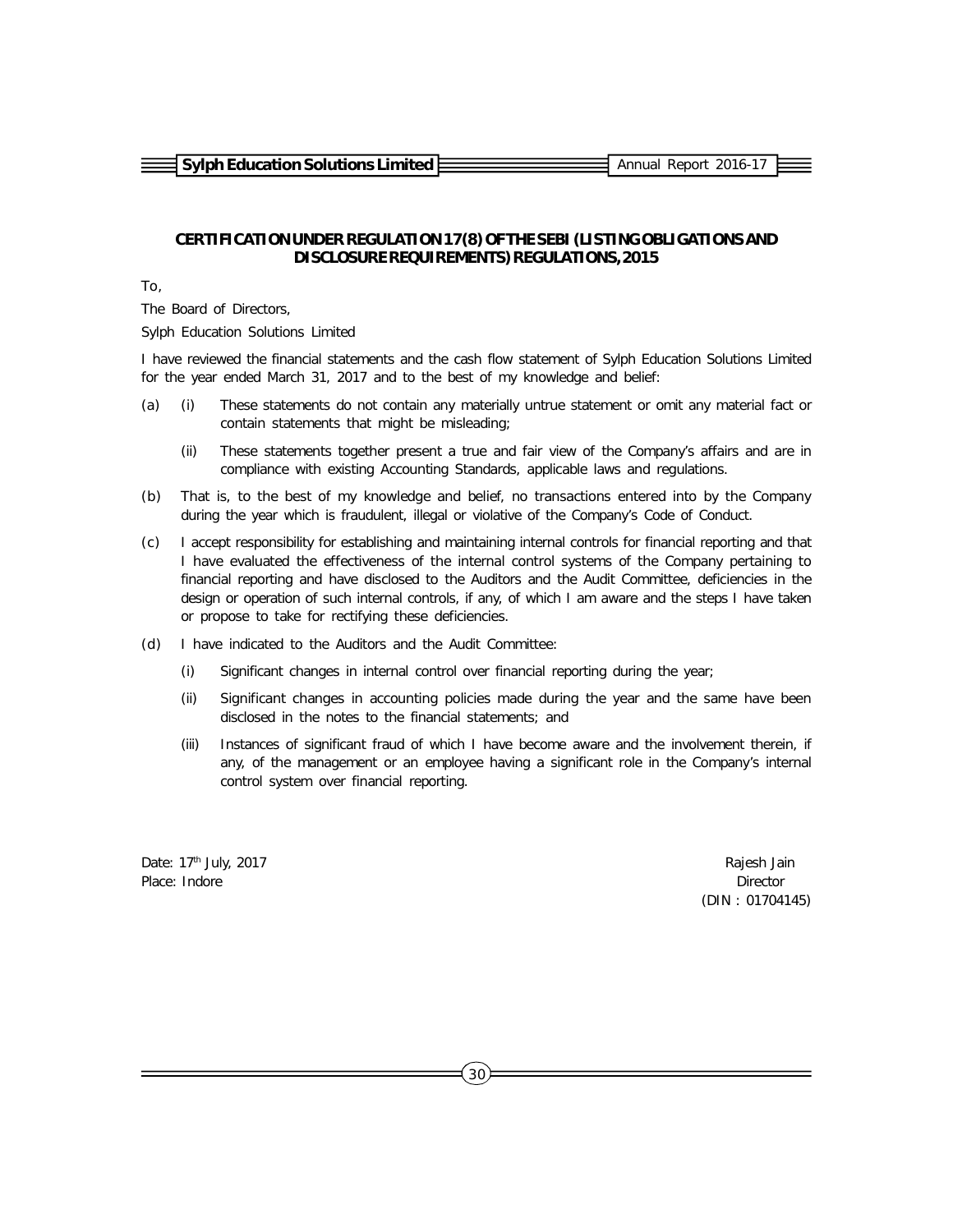| $\equiv$ Sylph Education Solutions Limited $\equiv$ | Annual Report 2016-17 |  |
|-----------------------------------------------------|-----------------------|--|
|                                                     |                       |  |

# **AUDITORS' CERTIFICATE OF CORPORATE GOVERNANCE**

To,

The Members,

Sylph Education Solutions Limited

We have examined the compliance of conditions of Corporate Governance by Sylph Education Solutions Limited for the financial years ended March 31, 2017 as stipulated in Regulation 34(3) of the SEBI (Listing Obligations and Disclosure Requirements) Regulations, 2015 of the said Company with the Stock Exchange(s).

The compliance of conditions of Corporate Governance is the responsibility of the management. Our examination was limited to procedures and implementation thereof, adopted by the Company for ensuring the compliance of the conditions of the Corporate Governance. It is neither an audit nor an expression of opinion on the financial statements of the Company.

In our opinion, and to the best of our information and according to the explanations given to us, we certify that the Company has complied with the conditions of Corporate Governance as stipulated in the SEBI (Listing Obligations and Disclosure Requirements) Regulations, 2015.

We further state that such compliance is neither an assurance as to the future viability of the Company nor the efficiency or effectiveness with which the management has conducted the affairs of the Company.

> **For M. S. Dahiya & Co. Chartered Accountants FRN. 013855C**

**Place: Indore Date: 17th July, 2017**

**Harsh Firoda ((Partner) (M. No. 409391)**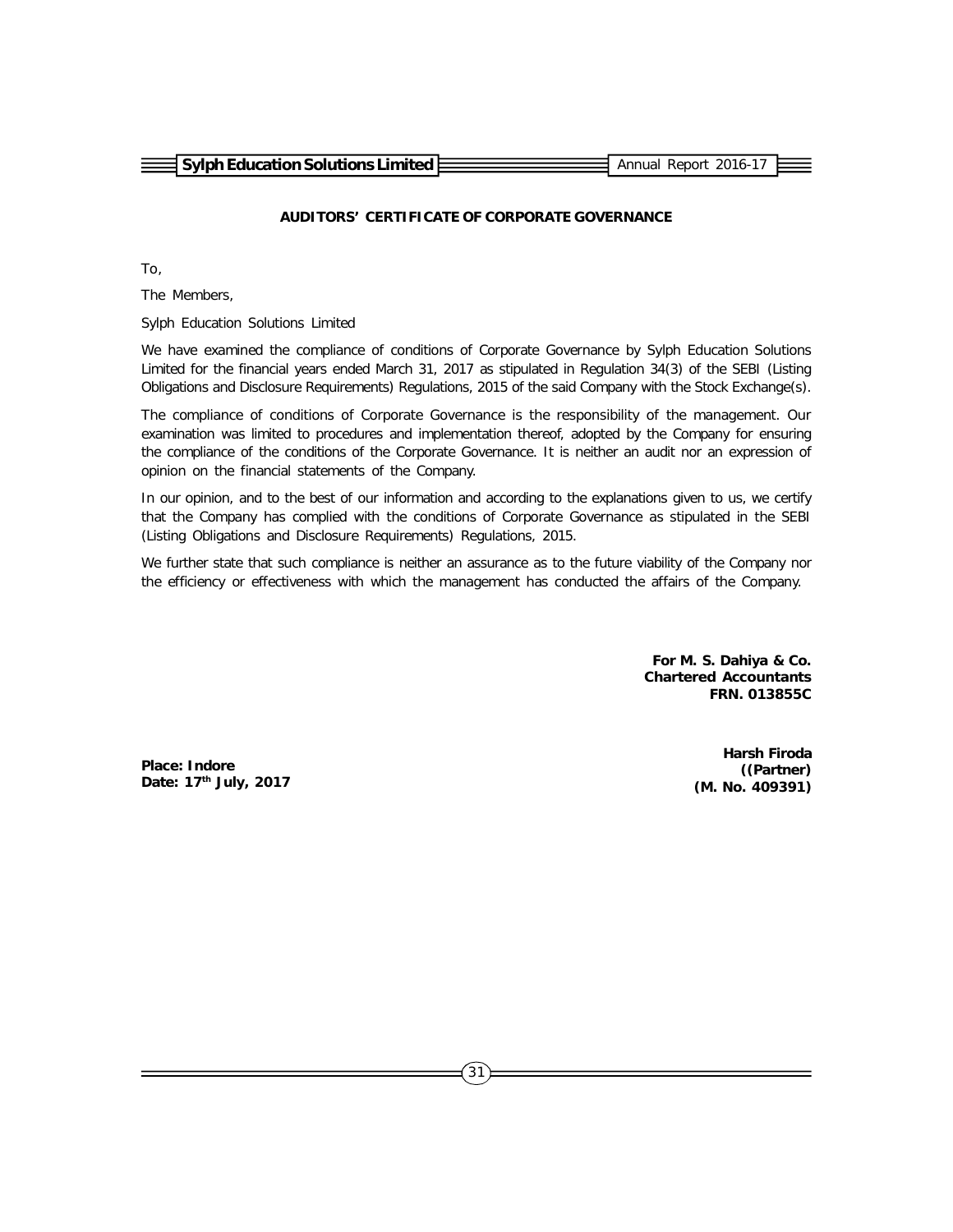**Sylph Education Solutions Limited Annual Report 2016-17** Annual Report 2016-17

#### **Independent Auditor's Report**

#### **To the Members of SYLPH EDUCATION SOLUTIONS LIMITED Report on the Financial Statements**

We have audited the accompanying financial statements of **SYLPH EDUCATION SOLUTIONS LIMITED ("the Company")** which comprise the Balance Sheet as at March 31, 2017, the Statement of Profit and Loss, Cash Flow Statement for the year then ended, and a summary of significant accounting policies and other explanatory information.

#### **Management's Responsibility for the Financial Statements**

The Company's Board of Directors is responsible for the matters stated in Section 134(5) of the Companies Act, 2013 ("the Act") with respect to the preparation of these financial statements that give a true and fair view of the financial position, financial performance and cash flows of the Company in accordance with the accounting principles generally accepted in India, including the Accounting Standards specified under Section 133 of the Act, read with Rule 7 of the Companies (Accounts) Rules, 2014. This responsibility also includes maintenance of adequate accounting records in accordance with the provisions of the Act for safeguarding the assets of the Company and for preventing and detecting frauds and other irregularities; selection and application of appropriate accounting policies; making judgments and estimates that are reasonable and prudent; and design, implementation and maintenance of adequate internal financial controls, that were operating effectively for ensuring the accuracy and completeness of the accounting records, relevant to the preparation and presentation of the financial statements that give a true and fair view and are free from material misstatement, whether due to fraud or error.

#### **Auditor's Responsibility**

Our responsibility is to express an opinion on these financial statements based on our audit.

We have taken into account the provisions of the Act, the accounting and auditing standards and matters which are required to be included in the audit report under the provisions of the Act and the Rules made there under.

We conducted our audit in accordance with the Standards on Auditing specified under Section 143(10) of the Act. Those Standards require that we comply with ethical requirements and plan and perform the audit to obtain reasonable assurance about whether the financial statements are free from material misstatement.

An audit involves performing procedures to obtain audit evidence about the amounts and the disclosures in the financial statements. The procedures selected depend on the auditor's judgment, including the assessment of the risks of material misstatement of the financial statements, whether due to fraud or error. In making those risk assessments, the auditor considers internal financial control relevant to the Company's preparation of the financial statements that give a true and fair view in order to design audit procedures that are appropriate in the circumstances, but not for the purpose of expressing an opinion on whether the Company has in place an adequate internal financial controls system over financial reporting and the operating effectiveness of such controls. An audit also includes evaluating the appropriateness of the accounting policies used and the reasonableness of the accounting estimates made by the Company's Directors, as well as evaluating the overall presentation of the financial statements.

We believe that the audit evidence we have obtained is sufficient and appropriate to provide a basis for our audit opinion on the financial statements.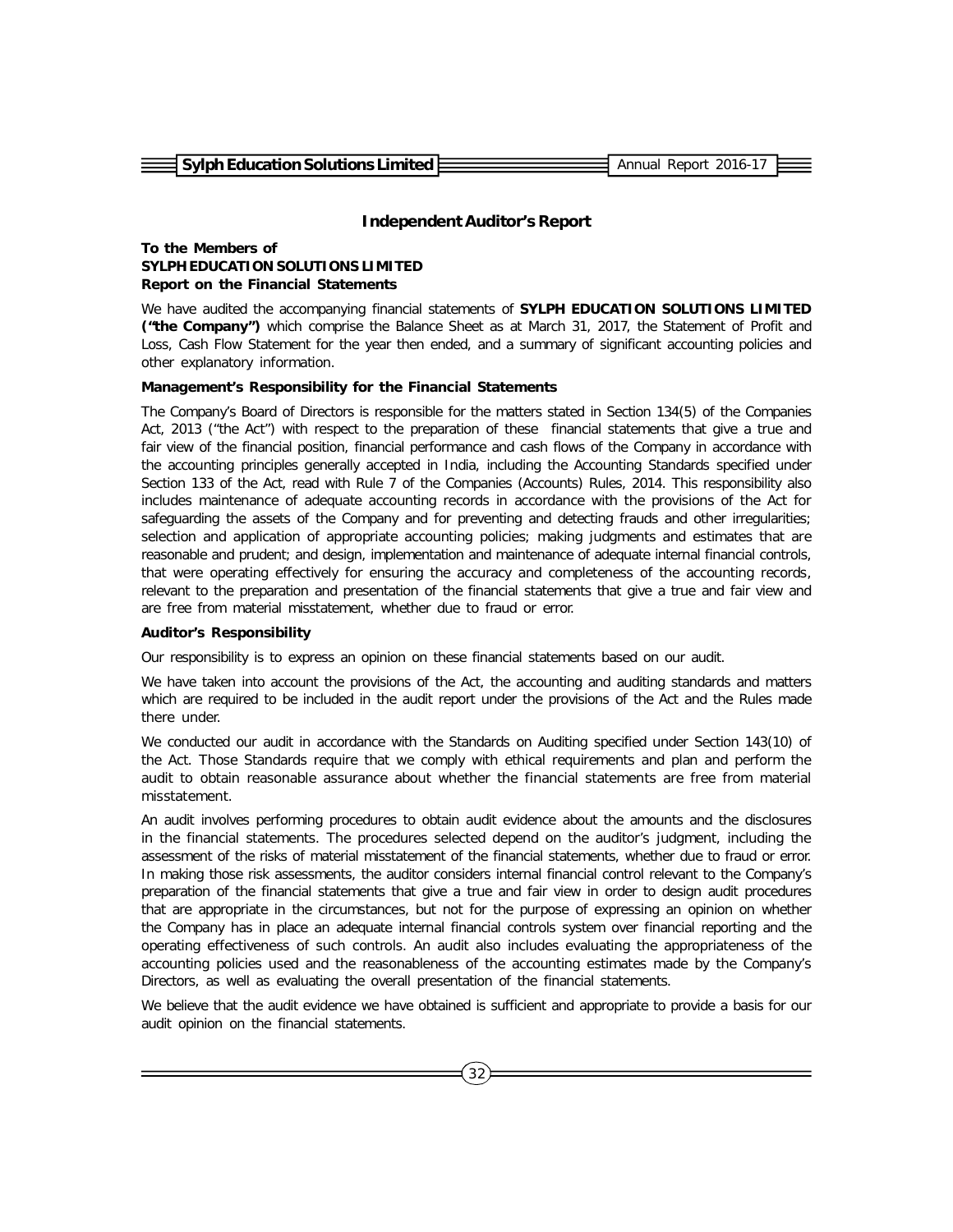| $\equiv$ Sylph Education Solutions Limited $\equiv$ | Annual Report 2016-17 |  |
|-----------------------------------------------------|-----------------------|--|

#### **Opinion**

In our opinion and to the best of our information and according to the explanations given to us, the aforesaid financial statements give the information required by the Act in the manner so required and give a true and fair view in conformity with the accounting principles generally accepted in India, of the state of affairs of the Company as at March 31, 2017, and its Loss and its Cash Flow for the year ended on the date.

#### **Report on Other Legal and Regulatory Requirements**

- 1. As required by the Companies (Auditor's Report) Order, 2016 ("the Order"), as amended, issued by the Central Government of India in terms of sub-section (11) of section 143 of the Act, we give in the **"Annexure A"** a statement on the matters specified in paragraphs 3 and 4 of the Order.
- 2. As required by section 143 (3) of the Act, we report that:
	- a. We have sought and obtained all the information and explanations which to the best of our knowledge and belief were necessary for the purpose of our audit;
	- b. In our opinion proper books of account as required by law have been kept by the Company so far as it appears from our examination of those books;
	- c. The Balance Sheet, the Statement of Profit and Loss and the Cash Flow Statement dealt with by this Report are in agreement with the books of account
	- d. In our opinion, the aforesaid financial statements comply with the Accounting Standards specified under section 133 of the Act, read with Rule 7 of the Companies (Accounts) Rules, 2014.
	- e. On the basis of written representations received from the directors as on March 31, 2017 taken on record by the Board of Directors, none of the directors is disqualified as on March 31, 2017 from being appointed as a director in terms of Section 164 (2) of the Act.
	- f. With respect to the adequacy of the internal financial controls over financial reporting of the Company and the operating effectiveness of such controls, refer to our separate Report in **"Annexure B".**
	- g. With respect to the other matters to be included in the Auditor's Report in accordance with Rule 11 of the Companies (Audit and Auditors) Rules, 2014, in our opinion and to the best of our information and according to the explanations given to us:
		- i. The Company does not have any pending litigations which would impact its financial position.
		- ii. The Company does not have any long-term contracts including derivative contracts for which there were any material foreseeable losses.
		- iii. There were no amounts which were required to be transferred to the Investor Education and Protection Fund by the Company.
		- iv. The Company has provided requisite disclosures in the standalone financial statements as to holdings as well as dealings in Specified Bank Notes during the period from 8 November 2016 to 30 December 2016. Based on audit procedures and relying on the management representation, we report that the disclosures are in accordance with books of account maintained by the Company and as produced to us by the Management-Refer Note 14 to the standalone financial statements.

For and on behalf of **M.S. Dahiya & Co.** Chartered Accountants Firm's registration number: 013855C

Place: Indore Date: 30<sup>th</sup> May, 2017

**Harsh Firoda** Partner Membership number: 409391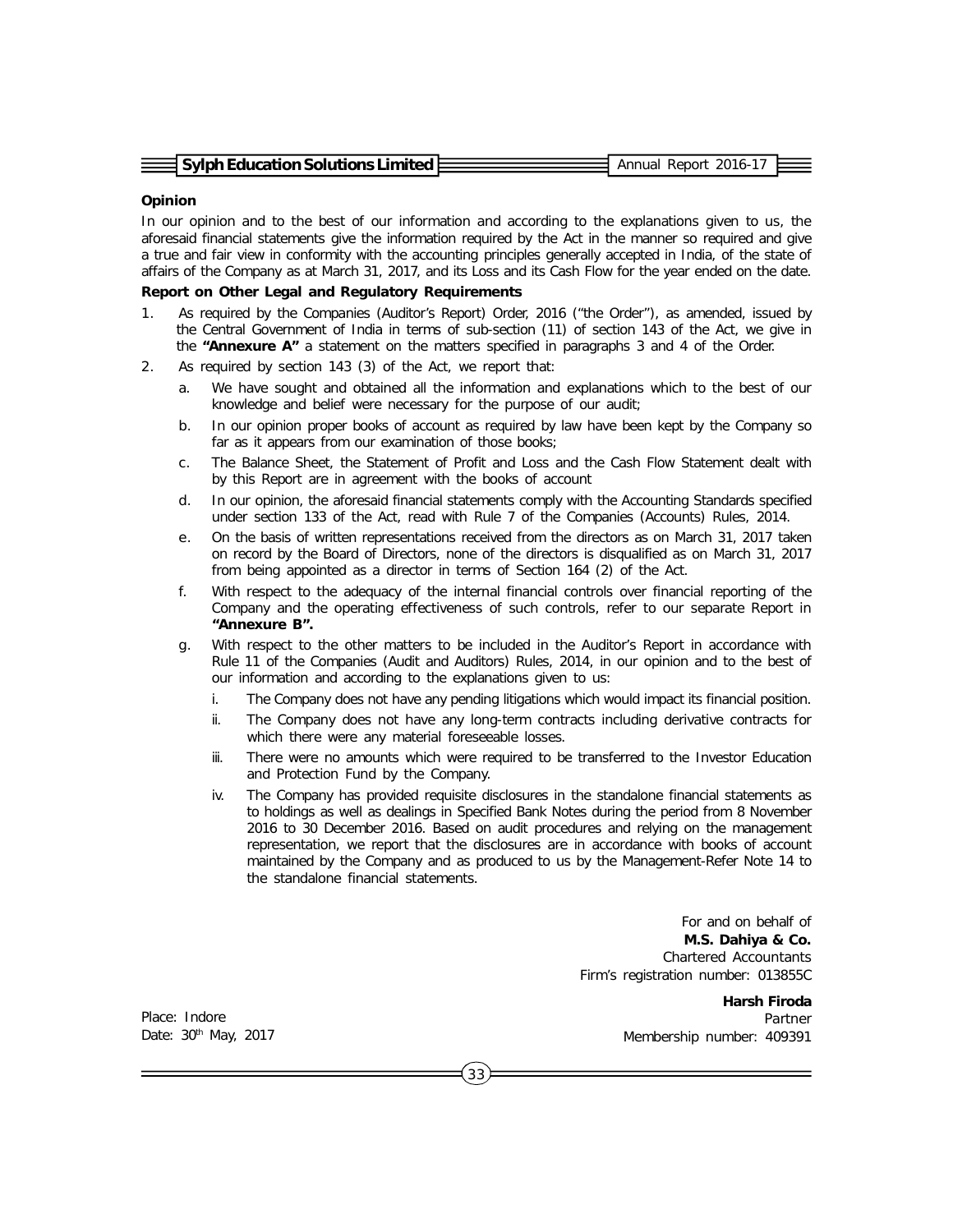| $\equiv$ Sylph Education Solutions Limited $\equiv$ | Annual Report 2016-17 |  |
|-----------------------------------------------------|-----------------------|--|

#### **"Annexure A" to the Independent Auditors' Report**

Referred to in paragraph 1 under the heading 'Report on Other Legal & Regulatory Requirement' of our report of even date to the financial statements of the Company for the year ended March 31, 2017:

- 1) (a) The Company has maintained proper records showing full particulars, including quantitative details and situation of fixed assets;
	- b) As explained to us, all the fixed assets have been physically verified by the management in a phased periodical manner, which in our opinion is reasonable, having regard to the size of the Company and nature of its assets. No material discrepancies were noticed on such physical verification.
	- (c) There is no immovable properties held in the name of the company.
- 2) The Company has no Inventory as it is Service Provider Company. Accordingly, the provisions of clause 3 (2) (a) to (b) of the Order are not applicable to the Company and hence not commented upon.
- 3) The Company has not granted any loans, secured or unsecured to companies, firms, Limited Liability partnerships or other parties covered in the Register maintained under section 189 of the Act. Accordingly, the provisions of clause 3 (3) (a) to (c) of the Order are not applicable to the Company and hence not commented upon.
- 4) In our opinion and according to the information and explanations given to us, the company has complied with the provisions of section 185 and 186 of the Companies Act, 2013 In respect of loans, investments, guarantees, and security.
- 5) The Company has not accepted any deposits from the public and hence the directives issued by the Reserve Bank of India and the provisions of Sections 73 to 76 or any other relevant provisions of the Act and the Companies (Acceptance of Deposit) Rules, 2015 with regard to the deposits accepted from the public are not applicable.
- 6) As informed to us, the maintenance of Cost Records has not been specified by the Central Government under sub-section (1) of Section 148 of the Act, in respect of the activities carried on by the company.
- 7) (a) According to information and explanations given to us and on the basis of our examination of the books of account, and records, the Company has been generally regular in depositing undisputed statutory dues including Provident Fund, Employees State Insurance, Income-Tax, Sales tax, Service Tax, Duty of Customs, Duty of Excise, Value added Tax, Cess and any other statutory dues with the appropriate authorities. According to the information and explanations given to us, no undisputed amounts payable in respect of the above were in arrears as at March 31, 2017 for a period of more than six months from the date on when they become payable.
	- b) According to the information and explanation given to us, there are no dues of income tax, sales tax, service tax, duty of customs, duty of excise, value added tax outstanding on account of any dispute.
- 8) As the Company does not have any loans or borrowings from any financial institution or bank or Government, nor has it issued any debentures, as at the balance sheet date the provisions of Clause 3(8) of the Order are not applicable to the Company.
- 9) In our opinion and on the basis of information and explanations given to us, money raised by way of initial public offer was applied for the purposes for which they were raised and company has not raised any money as term loan during the year.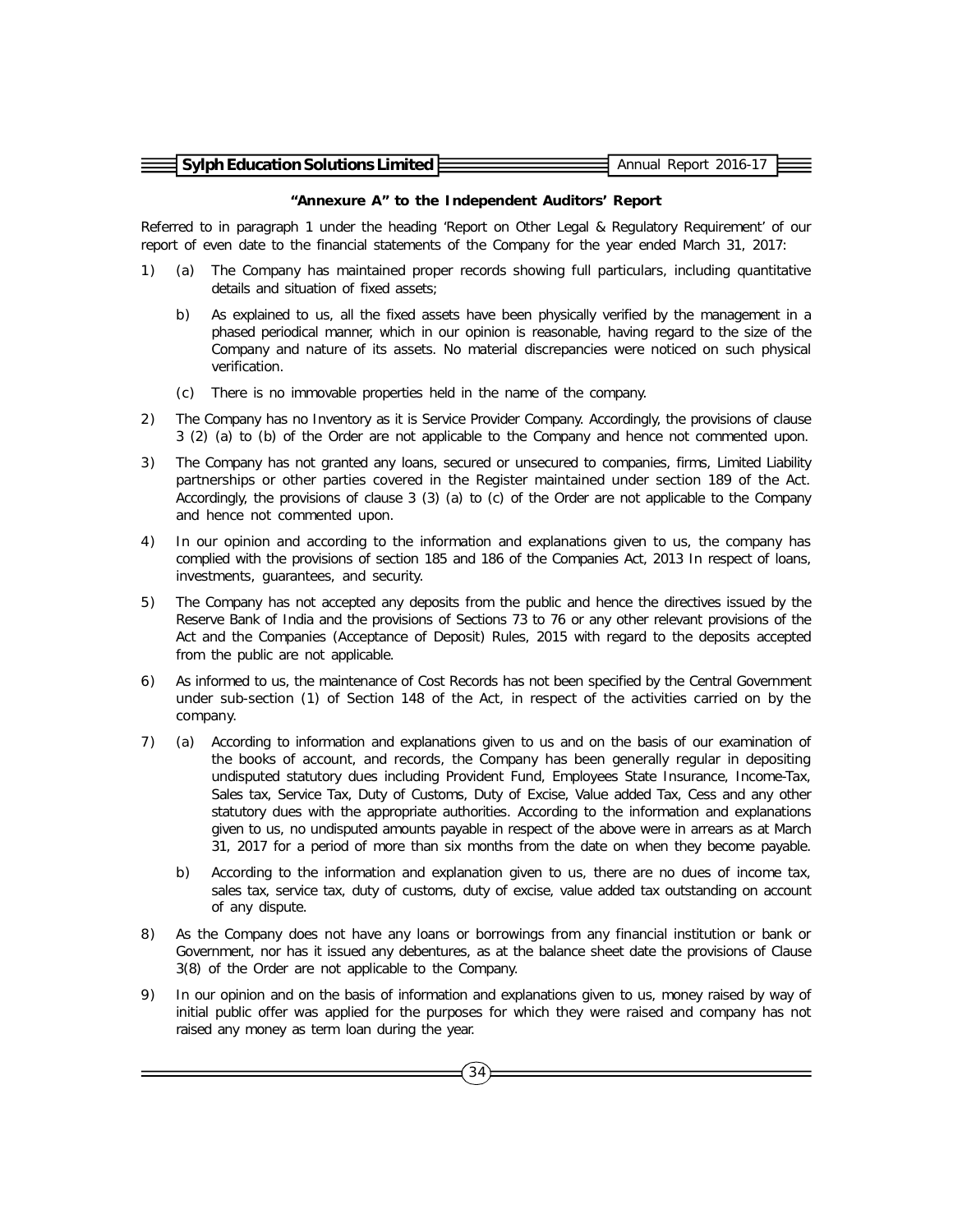| $\equiv$ Sylph Education Solutions Limited $\bar{\epsilon}$ | Annual Report 2016-17 |  |
|-------------------------------------------------------------|-----------------------|--|
|                                                             |                       |  |

- 10) Based upon the audit procedures performed and the information and explanations given by the management, we report that no fraud by the Company or on the company by its officers or employees has been noticed or reported during the year.
- 11) Based upon the audit procedures performed and the information and explanations given by the management, the managerial remuneration has not been paid or provided in financial statements by the company during the year.
- 12) In our opinion, the Company is not a Nidhi Company. Therefore, the provisions of clause 3 (12) of the Order are not applicable to the Company.
- 13) In our opinion, all transactions with the related parties are in compliance with section 177 and 188 of Companies Act, 2013 and the details have been disclosed in the Financial Statements as required by the applicable accounting standards.
- 14) Based upon the audit procedures performed and the information and explanations given by the management, the company has not made any preferential allotment or private placement of shares or fully or partly convertible debentures during the year under review. Accordingly, the provisions of clause 3 (14) of the Order are not applicable to the Company and hence not commented upon.
- 15) Based upon the audit procedures performed and the information and explanations given by the management, the company has not entered into any non-cash transactions with directors or persons connected with him. Accordingly, the provisions of clause 3 (15) of the Order are not applicable to the Company and hence not commented upon.
- 16) In our opinion, the company is not required to be registered under section 45 IA of the Reserve Bank of India Act, 1934 and accordingly, the provisions of clause 3 (16) of the Order are not applicable to the Company and hence not commented upon.

For and on behalf of **M.S. Dahiya & Co.** Chartered Accountants Firm's registration number: 013855C

**Harsh Firoda** Partner Membership number: 409391

Place: Indore Date: 30<sup>th</sup> May, 2017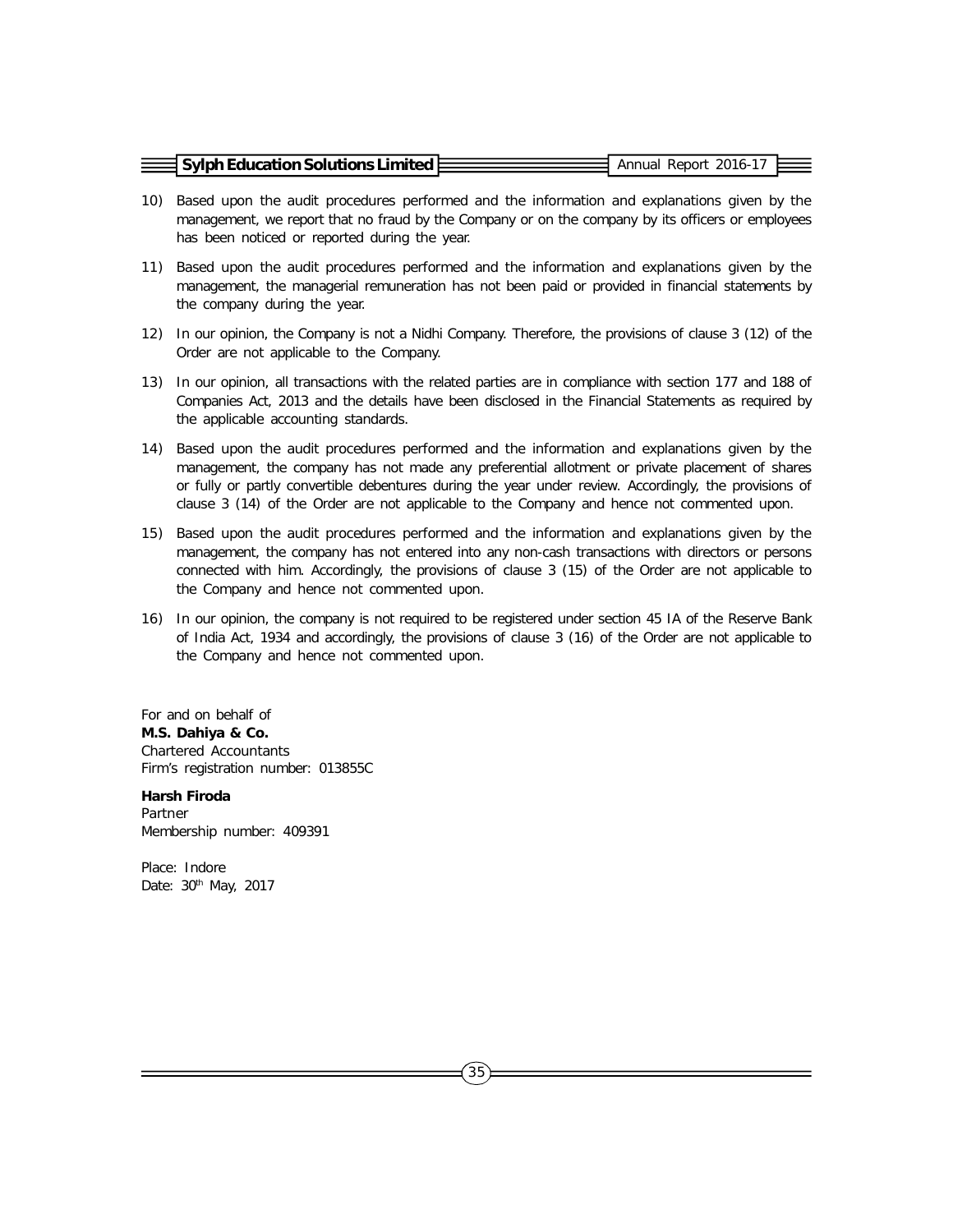| $\equiv$ Sylph Education Solutions Limited $\equiv$ | Annual Report 2016-17 |  |
|-----------------------------------------------------|-----------------------|--|
|                                                     |                       |  |
|                                                     |                       |  |

# **"Annexure B" to the Independent Auditor's Report of even date on the Financial Statements of Sylph Education Solutions Limited**

**Report on the Internal Financial Controls under Clause (i) of Sub-section 3 of Section 143 of the Companies Act, 2013 ("the Act")**

We have audited the internal financial controls over financial reporting of Sylph Education Solutions Limited ("the Company") as of March 31, 2017 in conjunction with our audit of the financial statements of the Company for the year ended on that date.

#### **Management's Responsibility for Internal Financial Controls**

The Company's management is responsible for establishing and maintaining internal financial controls based on, "the internal control over financial reporting criteria established by the Company considering the essential components of internal control stated in the Guidance Note on Audit of Internal Financial Controls over Financial Reporting issued by the Institute of Chartered Accountants of India". These responsibilities include the design, implementation and maintenance of adequate internal financial controls that were operating effectively for ensuring the orderly and efficient conduct of its business, including adherence to company's policies, the safeguarding of its assets, the prevention and detection of frauds and errors, the accuracy and completeness of the accounting records, and the timely preparation of reliable financial information, as required under the Companies Act, 2013.

## **Auditors' Responsibility**

Our responsibility is to express an opinion on the Company's internal financial controls over financial reporting based on our audit. We conducted our audit in accordance with the Guidance Note on Audit of Internal Financial Controls Over Financial Reporting (the "Guidance Note") and the Standards on Auditing, issued by ICAI and deemed to be prescribed under section 143(10) of the Companies Act, 2013, to the extent applicable to an audit of internal financial controls, both applicable to an audit of Internal Financial Controls and, both issued by the Institute of Chartered Accountants of India. Those Standards and the Guidance Note require that we comply with ethical requirements and plan and perform the audit to obtain reasonable assurance about whether adequate internal financial controls over financial reporting was established and maintained and if such controls operated effectively in all material respects.

Our audit involves performing procedures to obtain audit evidence about the adequacy of the internal financial controls system over financial reporting and their operating effectiveness. Our audit of internal financial controls over financial reporting included obtaining an understanding of internal financial controls over financial reporting, assessing the risk that a material weakness exists, and testing and evaluating the design and operating effectiveness of internal control based on the assessed risk. The procedures selected depend on the auditor's judgment, including the assessment of the risks of material misstatement of the financial statements, whether due to fraud or error.

We believe that the audit evidence we have obtained is sufficient and appropriate to provide a basis for our audit opinion on the Company's internal financial controls system over financial reporting.

#### **Meaning of Internal Financial Controls over Financial Reporting**

A company's internal financial control over financial reporting is a process designed to provide reasonable assurance regarding the reliability of financial reporting and the preparation of financial statements for external purposes in accordance with generally accepted accounting principles. A company's internal financial control over financial reporting includes those policies and procedures that (1) pertain to the maintenance of records that, in reasonable detail, accurately and fairly reflect the transactions and dispositions of the assets of the company; (2) provide reasonable assurance that transactions are recorded as necessary to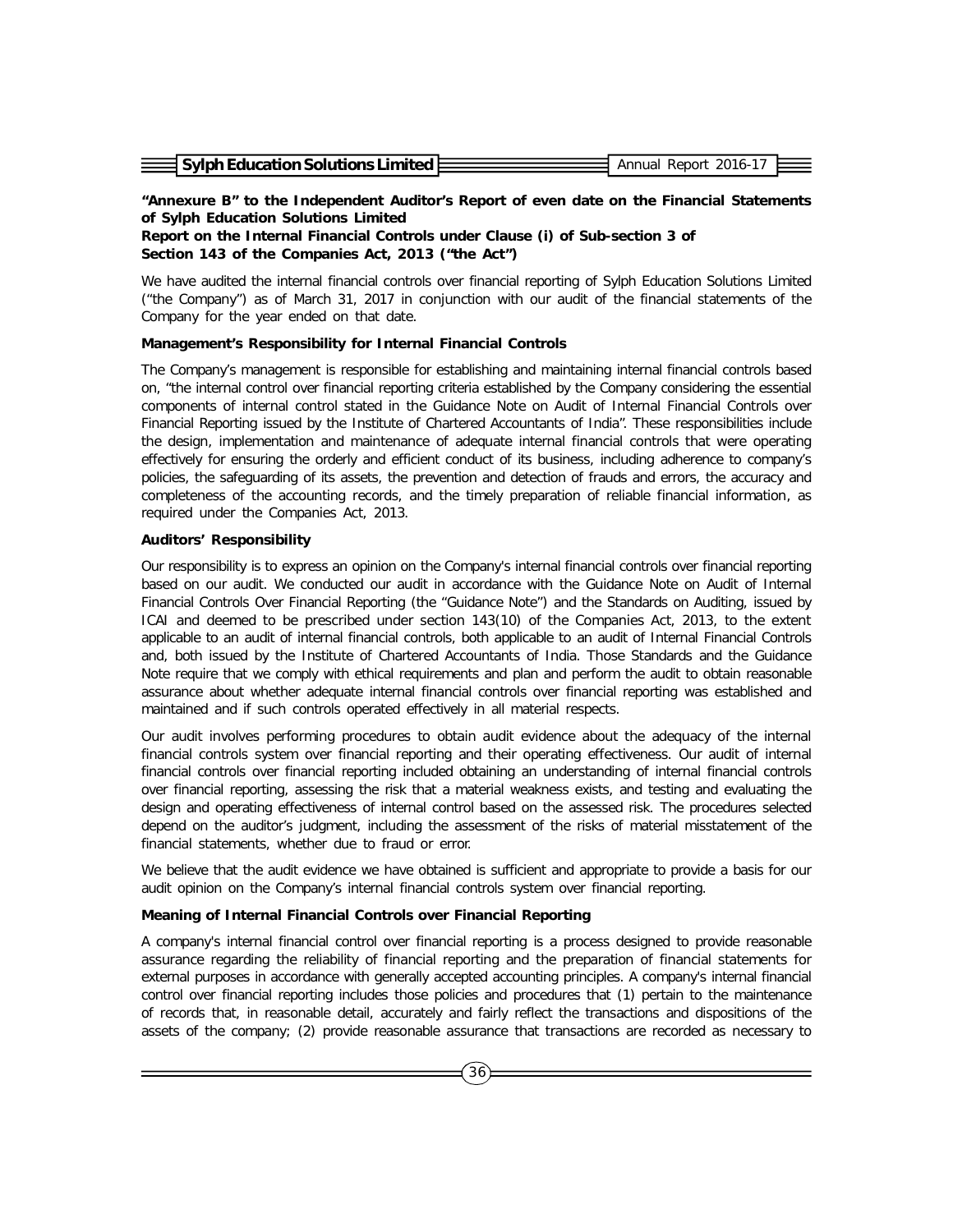| $\equiv$ Sylph Education Solutions Limited $\approx$ |  | Annual Report 2016-17 |  |
|------------------------------------------------------|--|-----------------------|--|
|                                                      |  |                       |  |

permit preparation of financial statements in accordance with generally accepted accounting principles, and that receipts and expenditures of the company are being made only in accordance with authorizations of management and directors of the company; and (3) provide reasonable assurance regarding prevention or timely detection of unauthorized acquisition, use, or disposition of the company's assets that could have a material effect on the financial statements.

#### **Inherent Limitations of Internal Financial Controls over Financial Reporting**

Because of the inherent limitations of internal financial controls over financial reporting, including the possibility of collusion or improper management override of controls, material misstatements due to error or fraud may occur and not be detected. Also, projections of any evaluation of the internal financial controls over financial reporting to future periods are subject to the risk that the internal financial control over financial reporting may become inadequate because of changes in conditions, or that the degree of compliance with the policies or procedures may deteriorate.

#### **Opinion**

In our opinion, the Company has, in all material respects, an adequate internal financial controls system over financial reporting and such internal financial controls over financial reporting were operating effectively as at March 31, 2017, based on, "the internal control over financial reporting criteria established by the Company considering the essential components of internal control stated in the Guidance Note on Audit of Internal Financial Controls Over Financial Reporting issued by the Institute of Chartered Accountants of India".

For and on behalf of **M.S. Dahiya & Co.** Chartered Accountants Firm's registration number: 013855C

**Harsh Firoda** Partner

Membership number: 409391

Place: Indore Date: 30<sup>th</sup> May, 2017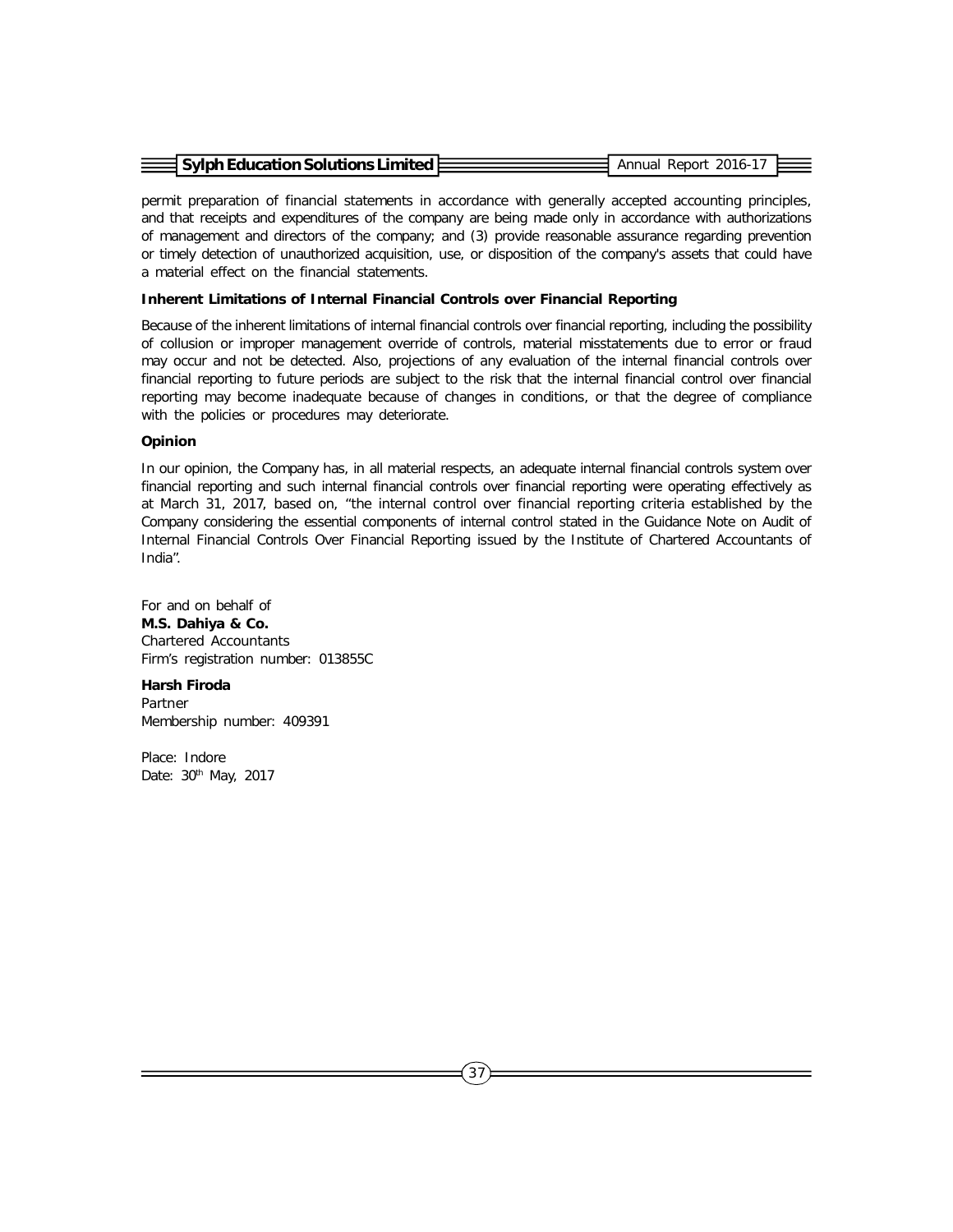| <b>Sylph Education Solutions Limited</b>                                                                                                                                                       |                                                  |                                                                       | Annual Report 2016-17                                                  |
|------------------------------------------------------------------------------------------------------------------------------------------------------------------------------------------------|--------------------------------------------------|-----------------------------------------------------------------------|------------------------------------------------------------------------|
|                                                                                                                                                                                                |                                                  |                                                                       | Amount (in Rs.)                                                        |
| <b>PARTICULARS</b>                                                                                                                                                                             | <b>Note No</b>                                   | Figures as at the<br>end of current<br>reporting period<br>31.03.2017 | Figures as at the<br>end of previous<br>reporting period<br>31.03.2016 |
| <b>EQUITY AND LIABILITIES</b>                                                                                                                                                                  |                                                  |                                                                       |                                                                        |
| Shareholders' funds<br>(a) Share Capital<br>(b) Reserves and Surplus                                                                                                                           | 3<br>4                                           | 150,000,000<br>6,243,601                                              | 150,000,000<br>6,568,384                                               |
| <b>Non-current liabilities</b><br>(a) Long-term borrowings<br>(b) Deferred tax liabilities (Net)<br>(c) Other long-term liabilities<br>(d) Long-term provisions                                | 5                                                | 14,673                                                                | 49,183                                                                 |
| <b>Current Liabilities</b><br>(a) Short-term borrowings<br>(b) Trade payables<br>(c) Other current liabilities<br>(d) Short-term provisions                                                    | 6<br>7                                           | 161,250                                                               | 4,739,207<br>97,500                                                    |
|                                                                                                                                                                                                | Total                                            | 156,419,524                                                           | 161,454,274                                                            |
| Non-current assets<br>Property, plant and equipment<br>(a)<br>Non-current investments<br>(b)<br>Defferred tax assets (Net)<br>(c)<br>Long term loans and advances<br>(d)                       | 8<br>9                                           | 2,571,616<br>101,600,300                                              | 2,769,819<br>78,908,300                                                |
| <b>Current assets</b><br>(a) Current investments<br>(b) Inventories<br>(c) Trade receivables<br>(d) Cash and cash equivalents<br>(e) Short-term loans and advances<br>(f) Other current assets | 10<br>11<br>12<br>13                             | 518,263<br>50,909,920<br>819,424                                      | 4,000,000<br>14,554,856<br>59,690,978<br>1,535,321<br>161,454,274      |
|                                                                                                                                                                                                | <b>ASSETS</b><br>Other non-current assets<br>(e) | <b>Total</b>                                                          | Balance Sheet as at 31st March, 2017<br>156,419,524                    |

The Accompanying notes form an integral part of these financial statement

| As per our report of even date attached<br>For M.S. Dahiya & Co. | For and on behalf of the board of directors |                 |  |  |
|------------------------------------------------------------------|---------------------------------------------|-----------------|--|--|
| <b>Chartered Accountants</b>                                     | Rajesh Jain                                 | Jayshri Jain    |  |  |
| FRN 013855C                                                      | <b>Director</b>                             | <b>Director</b> |  |  |
| Harsh Firoda<br>Partner                                          | DIN-01704145                                | DIN-01824937    |  |  |
| M.No. 409391                                                     | Chhaya Lakhmani                             |                 |  |  |
| Place: Indore                                                    | Company Secretary                           |                 |  |  |
| Date: 30th May, 2017                                             | ACS 46603                                   |                 |  |  |

 $=$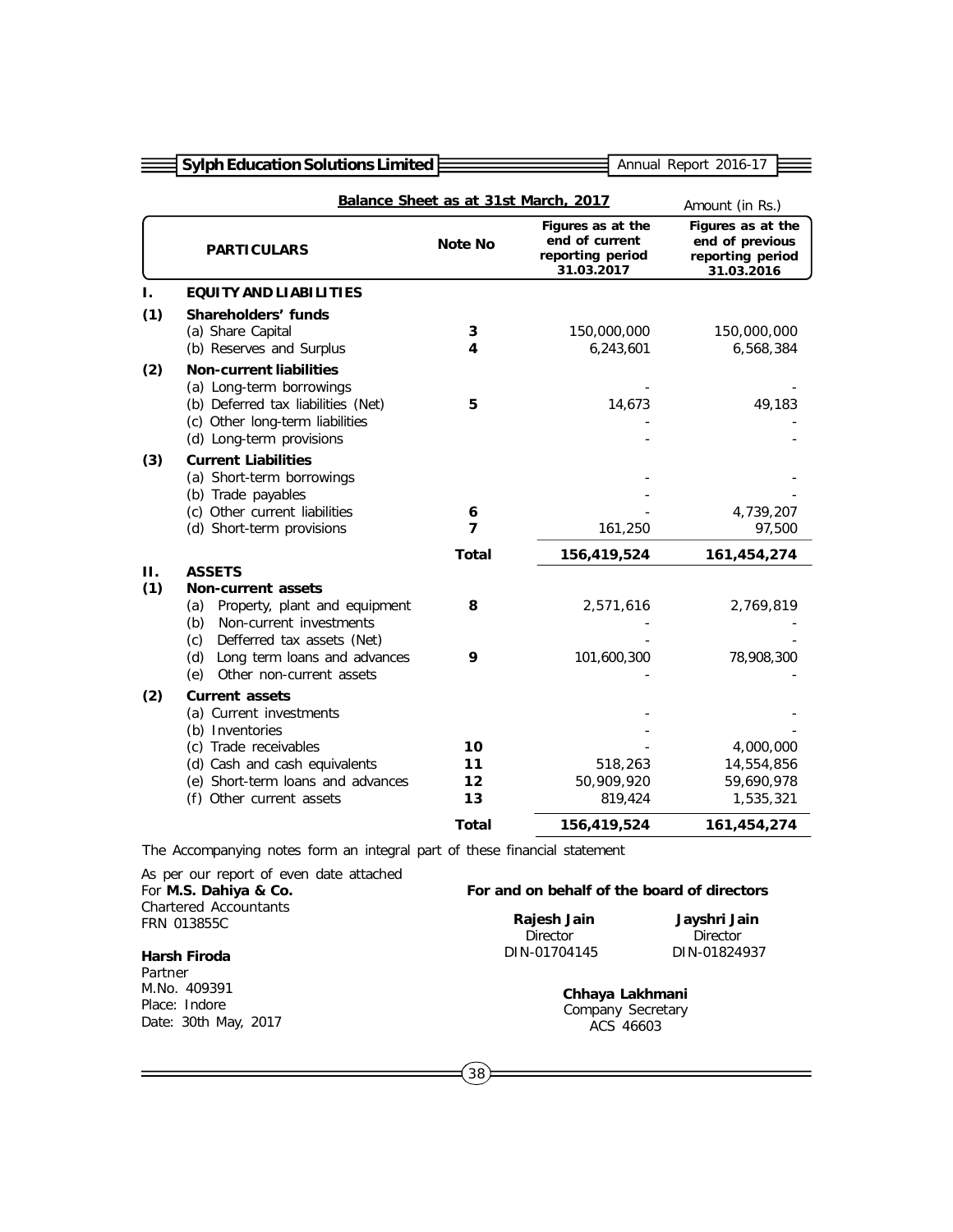|                                                                                                                 | <b>Sylph Education Solutions Limited</b><br>Annual Report 2016-17                                                                                                           |          |                                                                       |                                                                        |  |  |
|-----------------------------------------------------------------------------------------------------------------|-----------------------------------------------------------------------------------------------------------------------------------------------------------------------------|----------|-----------------------------------------------------------------------|------------------------------------------------------------------------|--|--|
|                                                                                                                 | Statement of Profit and Loss for the year ended 31st March, 2017                                                                                                            |          |                                                                       |                                                                        |  |  |
|                                                                                                                 | Amount (in Rs.)                                                                                                                                                             |          |                                                                       |                                                                        |  |  |
|                                                                                                                 | <b>PARTICULARS</b>                                                                                                                                                          | Note No  | Figures as at the<br>end of current<br>reporting period<br>31.03.2017 | Figures as at the<br>end of previous<br>reporting period<br>31.03.2016 |  |  |
| A                                                                                                               | <b>CONTINUING OPERATIONS</b>                                                                                                                                                |          |                                                                       |                                                                        |  |  |
| 1<br>2                                                                                                          | Revenue from operations (Gross)<br>Other income                                                                                                                             | 15<br>16 | 705,000<br>2,537,458                                                  | 4,896,000<br>2,426,423                                                 |  |  |
| 3                                                                                                               | <b>Total revenue</b>                                                                                                                                                        |          | 3,242,458                                                             | 7,322,423                                                              |  |  |
| 4                                                                                                               | <b>Expenses</b><br>(a) Cost of services consumed<br>(b) Purchases of stock-in-trade<br>(c) Changes in inventories of finished<br>goods, work-in-progress and stock-in-trade | 17       | 370,322                                                               | 3,950,000                                                              |  |  |
|                                                                                                                 | (d) Employee benefits expense<br>(e) Finance costs                                                                                                                          | 18       | 1,192,749                                                             | 1,922,081                                                              |  |  |
|                                                                                                                 | (f) Depreciation and amortisation expense<br>(g) Other expenses                                                                                                             | 19<br>20 | 430,130<br>1,481,650                                                  | 393,725<br>1,034,620                                                   |  |  |
|                                                                                                                 | <b>Total expenses</b>                                                                                                                                                       |          | 3,474,851                                                             | 7,300,426                                                              |  |  |
| 5                                                                                                               | Profit / (Loss) before exceptional and<br>extraordinary items and tax                                                                                                       |          | (232, 393)                                                            | 21,997                                                                 |  |  |
| 6                                                                                                               | Exceptional items                                                                                                                                                           |          |                                                                       |                                                                        |  |  |
| 7                                                                                                               | Extraordinary items                                                                                                                                                         |          |                                                                       |                                                                        |  |  |
| 8                                                                                                               | Profit / (Loss) before tax                                                                                                                                                  |          | (232, 393)                                                            | 21,997                                                                 |  |  |
| 9                                                                                                               | Tax expense:                                                                                                                                                                |          |                                                                       |                                                                        |  |  |
|                                                                                                                 | (a) Current tax                                                                                                                                                             |          |                                                                       | 16,667                                                                 |  |  |
|                                                                                                                 | (b) Deferred tax                                                                                                                                                            |          | (34, 510)                                                             | (9, 872)                                                               |  |  |
| 10<br>11                                                                                                        | Profit / (Loss) from continuing operations<br>Profit / (Loss) from discontinuing<br>operations (after tax)                                                                  |          | (197, 883)                                                            | 15,202                                                                 |  |  |
| 12                                                                                                              | Profit/ (Loss) for the period                                                                                                                                               |          | (197, 883)                                                            | 15,202                                                                 |  |  |
| 13                                                                                                              | Earnings per share (of Rs. 10/- each):                                                                                                                                      | 21       |                                                                       |                                                                        |  |  |
|                                                                                                                 | <b>Basic</b>                                                                                                                                                                |          | (0.013)                                                               | 0.001                                                                  |  |  |
|                                                                                                                 | <b>Diluted</b>                                                                                                                                                              |          | (0.013)                                                               | 0.001                                                                  |  |  |
|                                                                                                                 | The accompanying notes form an integral part of these financial statement                                                                                                   |          |                                                                       |                                                                        |  |  |
| As per our report of even date attached<br>For M.S. Dahiya & Co.<br><b>Chartered Accountants</b><br>FRN 013855C |                                                                                                                                                                             |          | For and on behalf of the board of directors                           |                                                                        |  |  |
|                                                                                                                 | Harsh Firoda                                                                                                                                                                |          | Rajesh Jain<br><b>Director</b><br>DIN-01704145                        | Jayshri Jain<br>Director<br>DIN-01824937                               |  |  |
| Partner                                                                                                         |                                                                                                                                                                             |          |                                                                       |                                                                        |  |  |
|                                                                                                                 | M.No. 409391                                                                                                                                                                |          | Chhaya Lakhmani                                                       |                                                                        |  |  |
|                                                                                                                 | Company Secretary<br>Place: Indore<br>ACS 46603<br>Date: 30th May, 2017                                                                                                     |          |                                                                       |                                                                        |  |  |
|                                                                                                                 |                                                                                                                                                                             | 39       |                                                                       |                                                                        |  |  |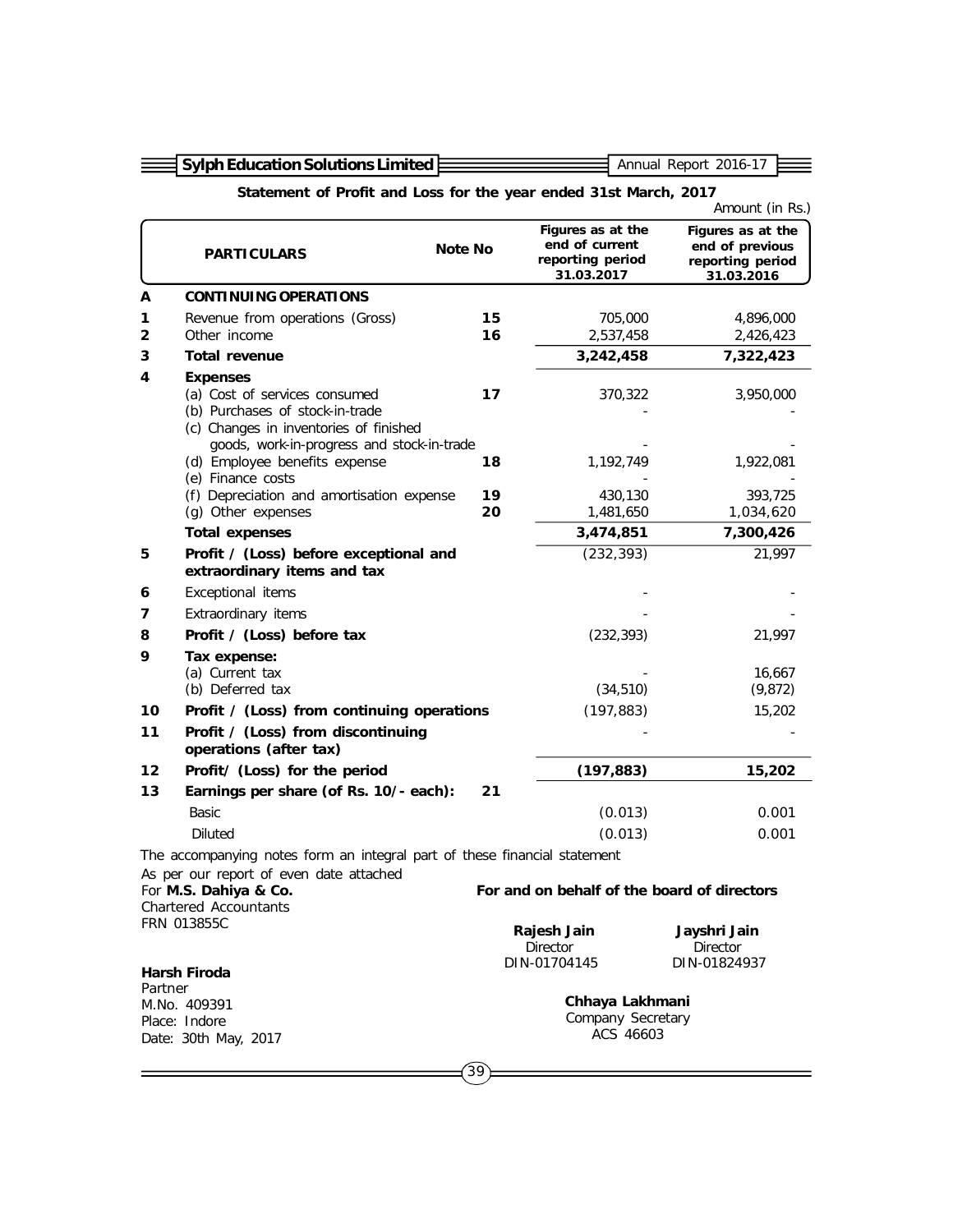|  | $\equiv$ Sylph Education Solutions Limited |  |
|--|--------------------------------------------|--|
|  |                                            |  |

Annual Report 2016-17

|             |                                                                                                                                                                                                                                                                                                                                               |                                                                                              | Amount (in Rs.)                                                                                                |
|-------------|-----------------------------------------------------------------------------------------------------------------------------------------------------------------------------------------------------------------------------------------------------------------------------------------------------------------------------------------------|----------------------------------------------------------------------------------------------|----------------------------------------------------------------------------------------------------------------|
|             | <b>Cash Flows</b>                                                                                                                                                                                                                                                                                                                             | Current year<br>ended March 31,<br>2017                                                      | Previous year<br>ended March 31,<br>2016                                                                       |
| A           | <b>Cash Flows from Operating Activities</b><br>Net Profit Before Tax and Extra-ordinary Items                                                                                                                                                                                                                                                 | (232, 393)                                                                                   | 21,997                                                                                                         |
|             | Adjustments for :<br>Depreciation<br>Interest Income                                                                                                                                                                                                                                                                                          | 430,130<br>(2,530,944)                                                                       | 393,725<br>(2,335,912)                                                                                         |
|             | <b>Operating Profit before Assets &amp; Liability</b><br>Adjustments for:                                                                                                                                                                                                                                                                     | (2, 333, 207)                                                                                | (1,920,190)                                                                                                    |
|             | Increase/(Decrease) in provision<br>Increase/(Decrease) in other current Liability<br>Decrease/(Increase) in Trade recivables<br>Decrease/(Increase) in Short Term loans and advance<br>Decrease/(Increase) in Long Term loans and advance<br>Decrease/(Increase) in other current Assets<br>Cash Flow before tax<br>Tax paid during the year | 63,750<br>(4,739,207)<br>4,000,000<br>8,781,058<br>(22,697,000)<br>715,897<br>(16, 208, 709) | 50,500<br>4,739,207<br>(4,000,000)<br>(23, 405, 976)<br>(6,711,000)<br>(743, 845)<br>(31,991,304)<br>(84, 397) |
|             | Net Cash from Operating Activities (A)                                                                                                                                                                                                                                                                                                        | (16, 208, 709)                                                                               | (32,075,701)                                                                                                   |
| В           | Cash Flows from Investing Activities<br>Purchase of Fixed Assets<br>Interest Income<br>Net Cash from Investing Activities (B)                                                                                                                                                                                                                 | (231, 928)<br>2,530,944<br>2,299,016                                                         | (69, 265)<br>2,335,912<br>2,266,647                                                                            |
| $\mathbf c$ | <b>Cash Flows from Financing Activities</b>                                                                                                                                                                                                                                                                                                   |                                                                                              |                                                                                                                |
|             | Proceeds from Issuance of Share Capital<br><b>Issue Expenses</b>                                                                                                                                                                                                                                                                              | (126,900)                                                                                    | 48,000,000<br>(4,653,967)                                                                                      |
|             | Net Cash from Financing Activities (C)                                                                                                                                                                                                                                                                                                        | (126,900)                                                                                    | 43,346,033                                                                                                     |
|             | Net Increase in Cash & Cash Equivalents $(A+B+C)$<br>Cash & Cash Equivalent as at 31.03.2016                                                                                                                                                                                                                                                  | (14,036,593)<br>14,554,856                                                                   | 13,536,979<br>1,017,877                                                                                        |
|             | Cash & Cash Equivalents as at 31.03.2017                                                                                                                                                                                                                                                                                                      | 518,263                                                                                      | 14,554,856                                                                                                     |

Notes : Figures in bracket represents cash out flow and Cash Flow Statement has been prepared as per the Indirect Method defined in "Accounting Standard-3" issued by ICAI. Previous year figures have been recast/ restated where ever necessary.

| As per our report of even date attached<br>For M.S. Dahiya & Co. |                                | For and on behalf of the board of directors       |
|------------------------------------------------------------------|--------------------------------|---------------------------------------------------|
| <b>Chartered Accountants</b><br>FRN 013855C                      | Rajesh Jain<br><b>Director</b> | Jayshri Jain<br><b>Director</b>                   |
| <b>Harsh Firoda</b>                                              | DIN-01704145                   | DIN-01824937                                      |
| Partner<br>M.No. 409391<br>Place: Indore<br>Date: 30th May, 2017 |                                | Chhaya Lakhmani<br>Company Secretary<br>ACS 46603 |
|                                                                  | 40                             |                                                   |

## **Cash Flow Statement for the year ended 31st March, 2017**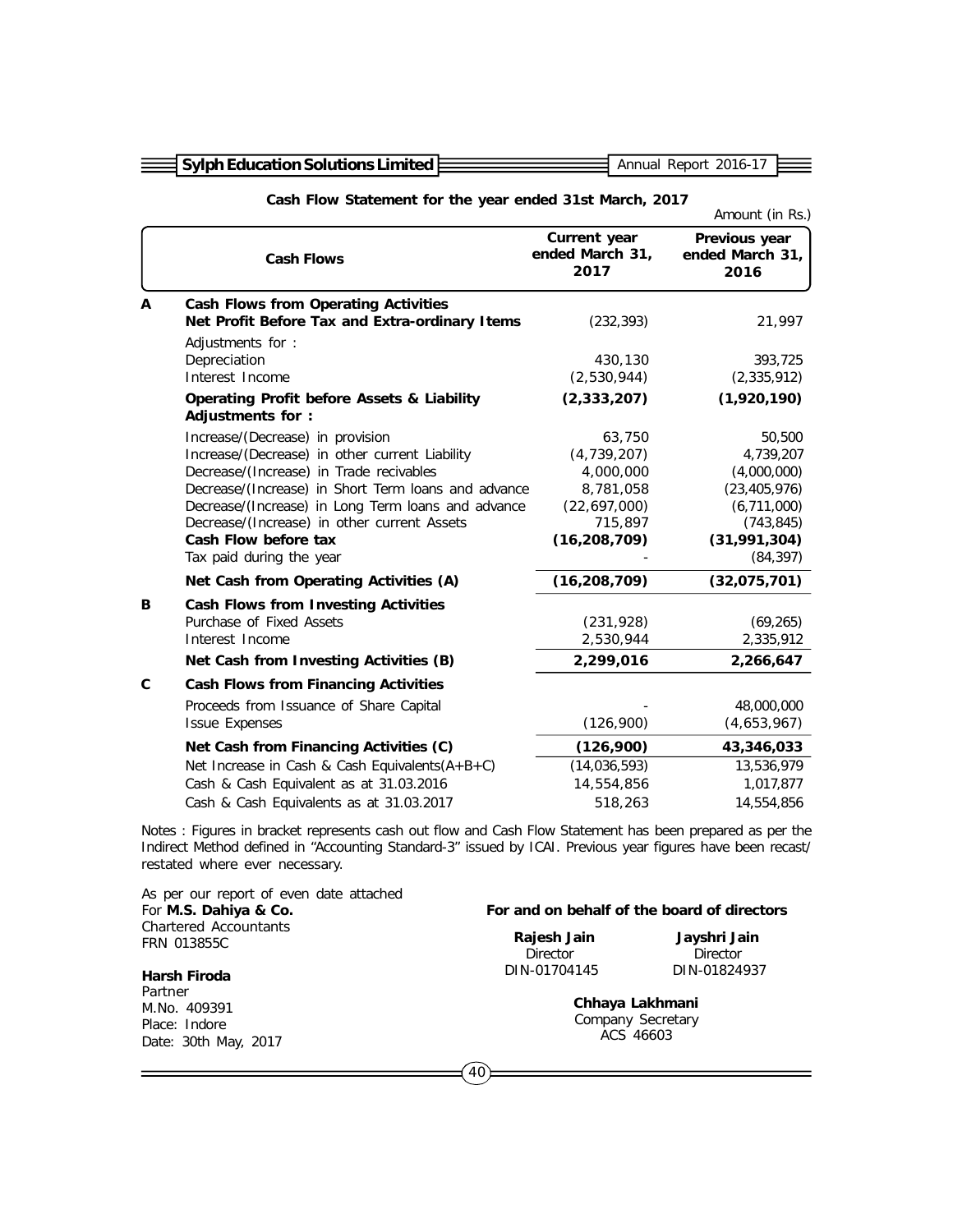| $\equiv$ Sylph Education Solutions Limited $\equiv$ |  | Annual Report 2016-17 |  |
|-----------------------------------------------------|--|-----------------------|--|
|                                                     |  |                       |  |

#### **Notes forming part of the financial statements**

## Note Particulars

## 1 Corporate information

The Company was originally incorporated in Indore as "Sylph Education Solutions Private Limited" on 29th January, 2010 under the Companies Act, 1956 vide certificate of incorporation issued by the Registrar of Companies, Madhya Pradesh. Our Company was subsequently converted in to a public limited company and consequently name was changed from Sylph Education Solutions Private Limited to "Sylph Education Solutions Limited" vide fresh certificate of incorporation dated 4th March, 2014 issued by the Registrar of Companies, Madhya Pradesh.The Registered Office of the company is situated at ST-4, 22 Press Complex, A.B Road, Indore. The Company's equity shares got listed on BSE SME Portal (the Designated Stock Exchange) and got the Listing approval on February 23, 2016.

The Company is engaged in business activities including to Skill Devlopment & Education , Vocational Training.

#### **2 Significant accounting policies :-**

#### **2.1 Basis of accounting and preparation of financial statements**

These financial statements are prepared in accordance with Indian Generally Accepted Accounting Principles (GAAP) under the historical cost convention on the accrual. GAAP comprises mandatory accounting standards as prescribed under Section 133 of the Companies Act, 2013 ('the Act') read with Rule 7 of the Companies (Accounts) Rules, 2014, the provisions of the Act (to the extent notified) and guidelines issued by the Securities and Exchange Board of India (SEBI). Accounting policies have been consistently applied except where a newly issued accounting standard is initially adopted or a revision to an existing accounting standard requires a change in the accounting policy hitherto in use.

#### **2.2 Use of Estimates**

The preparation of financial statements requires the management to make estimates and assumptions considered in the reported amounts of assets and liabilities(including contingent liabilities) as on the date of the financial statements and the reported income and expenses during the reporting period. The estimates and assumptions used in the financial statements are based upon the Management's evaluation of the relevant facts and circumstances as on the date of financial statements.

Management believes that the estimates used in the preparation of the financial statements are prudent and reasonable. Future results may vary from these estimates.

#### **2.3 Cash Flow statement**

Cash flows are reported using the indirect method, whereby profit or (loss) before extraordinary items and tax is adjusted for the effects of transactions of noncash nature and any deferrals or accruals of past or future cash receipts or payments. The cash flows from operating, investing and financing activities of the Company are segregated based on the available information.

#### **2.4 Property, plant and equipment depreciation :**

Property, plant and equipment are stated at acquisition cost less accumulated depreciation. The cost of fixed assets comprises its purchase price including duties and other non- refundable taxes or levies and any directly, attributable cost of bringing the asset to the working condition for its intended use.

Depreciation on Property, plant and equipment is provided based on the useful life of the asset in the manner prescribed in Schedule II to the Companies Act, 2013.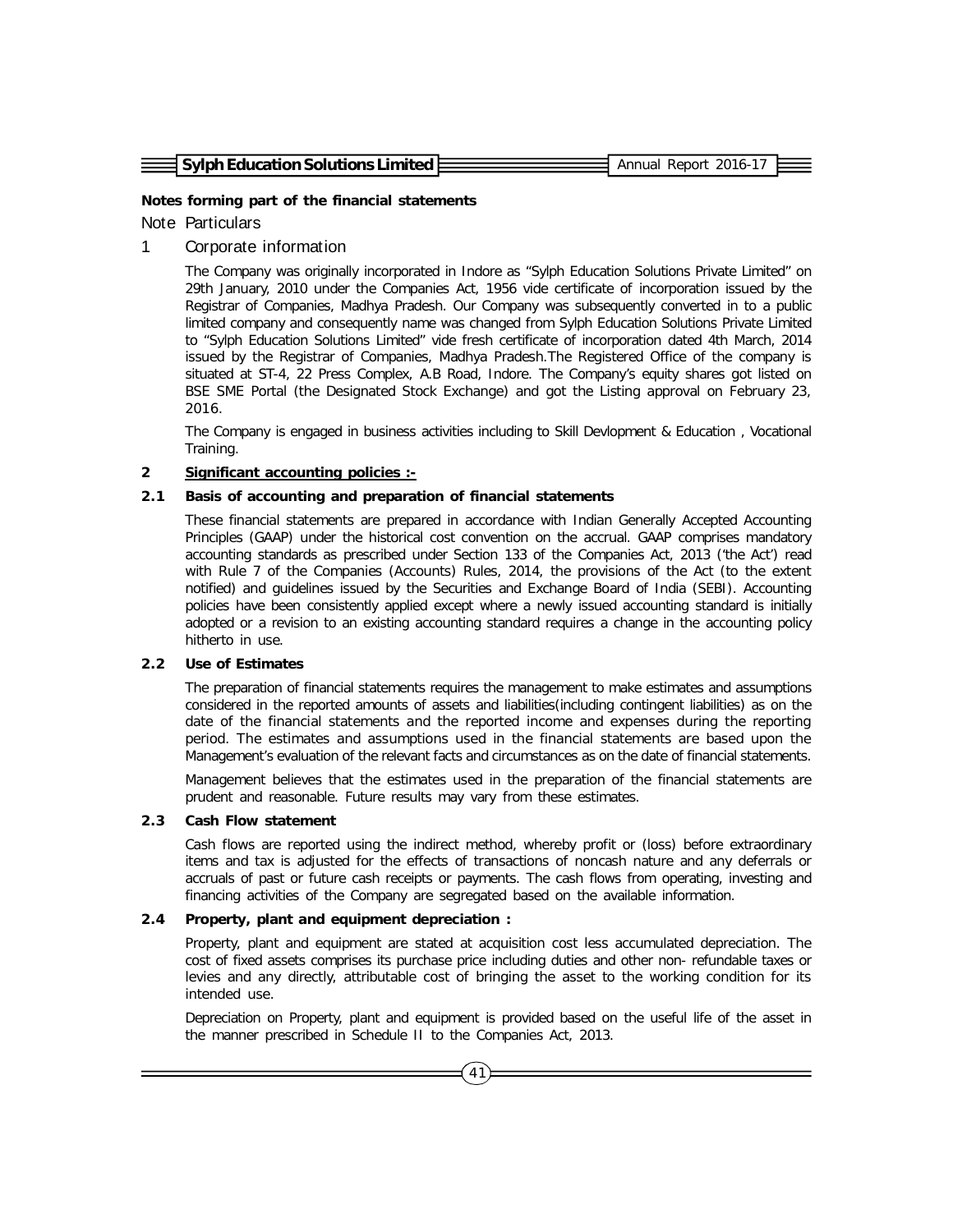| $\equiv$ Sylph Education Solutions Limited E<br>Annual Report 2016-17 |  |
|-----------------------------------------------------------------------|--|
|                                                                       |  |
|                                                                       |  |
|                                                                       |  |

#### **2.5 Provisions, contingent liabilities and contingent assets**

Provisions involving substantial degree of estimation in measurement are recognized when there is a present obligation as a result of past events and it is probable that there will be an outflow of resources. Contingent liabilities are not recognized but are disclosed in the notes. Contingent assets are neither recognized nor disclosed in the Financial Statements.

# **2.6 Revenue recognition**

Income from services rendered is recognised based on agreements/arrangements with the customers as the service is performed using the proportionate completion method when no significant uncertainty exists regarding the amount of the consideration that will be derived from rendering the service and is recognised net of service tax, as applicable. . Sales are recognised, net of returns and trade discounts. Interest income is recognized on a time proportion basis taking into account the amount outstanding and the rate applicable.

#### **2.7 Employee benefits**

Short term employee benefits are recognised as an expense at the undiscounted amount in the Statement of Profit and Loss of the year in which the related service is rendered.

The contributions remitted to government administered Provident and Pension Fund on behalf of its employees in accordance with the relevant statute are charged to the Statement of Profit and Loss as and when due. The Company has no further obligations for future Provident/ Pension fund benefits.

#### **2.8 Earnings per share**

Basic and diluted earnings per share is computed by dividing the net profit attributable to equity shareholders for the year, by the weighted average number of equity shares outstanding during the year. The number of shares and potentially dilutive equity shares are adjusted retrospectively for all periods presented for any share splits and bonus shares issues including for changes effected prior to the approval of the financial statement by the board of director.

### **2.9 Taxes on income**

Tax expense comprises current and deferred tax. Current tax is the amount of tax payable on the taxable income for the year as determined in accordance with the provisions of the Income Tax Act, 1961.

Deferred Taxes reflect the impact of timing differences between taxable income and accounting income originating during the current year and reversal of timing differences for the earlier years. Deferred tax is measured using the tax rates and the tax laws enacted at the reporting date.

#### **2.10 Operating cycle**

Based on the nature of products / activities of the Company and the normal time between acquisition of assets and their realization in cash or cash equivalents, the Company has determined its operating cycle as 12 months for the purpose of classification of its assets and liabilities as current and noncurrent.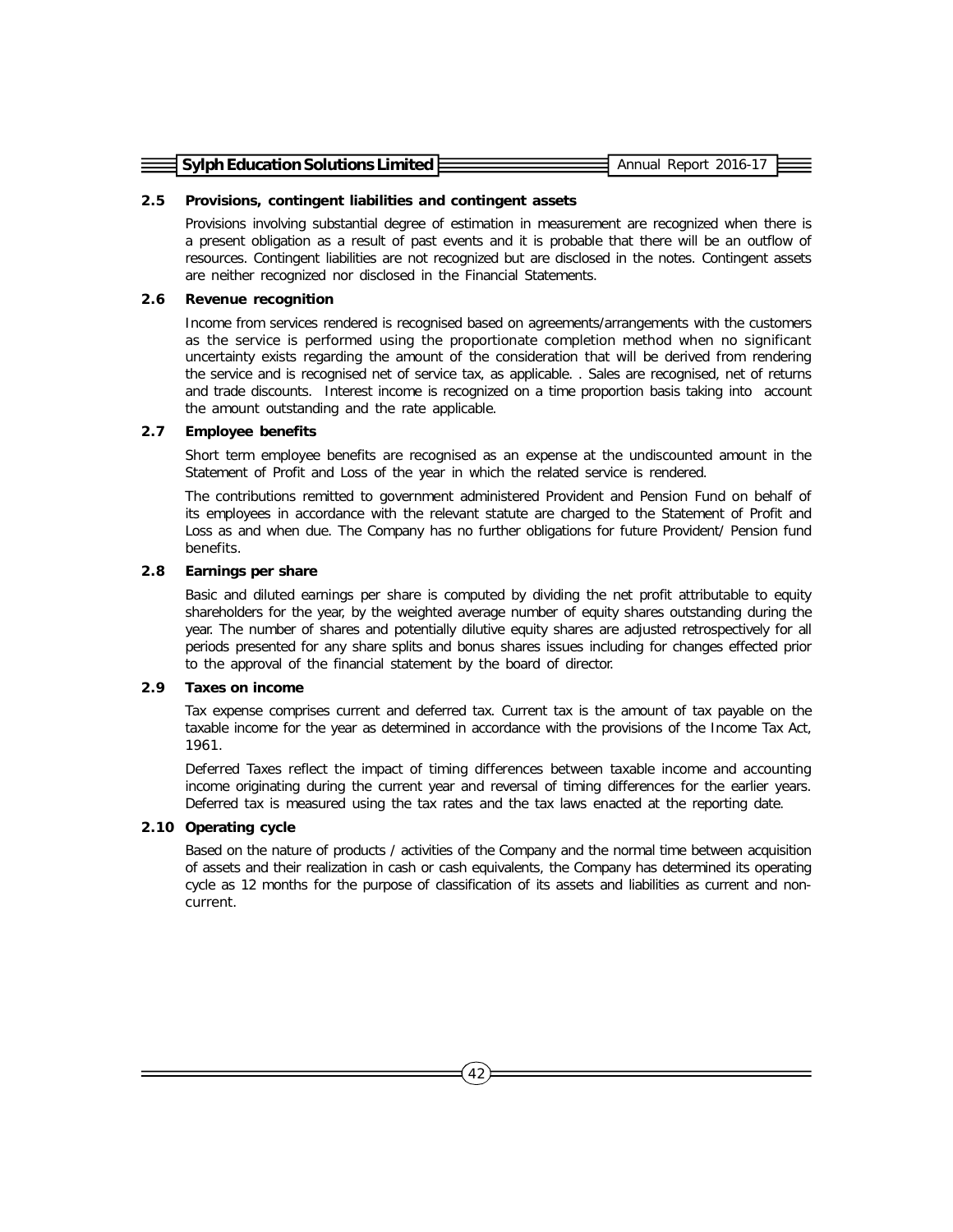| $\equiv$ Sylph Education Solutions Limited $\frac{1}{2}$ |  | Annual Report 2016-17 |  |
|----------------------------------------------------------|--|-----------------------|--|
|                                                          |  |                       |  |

# **NOTES FORMING PART OF FINANCIAL STATEMENT**

#### Amount (in Rs.)

|    | <b>Particulars</b>                                                                                                                        | Current year<br>ended<br>March, 31,2017 | Provious year<br>ended<br>March, 31,2016 |
|----|-------------------------------------------------------------------------------------------------------------------------------------------|-----------------------------------------|------------------------------------------|
| l3 | <b>Share Capital</b><br>(a) Authorised shares<br>Authorised share capital<br>1,60,00,000 (P.Y. 1,60,00,000) Equity Shares of Rs.10/- Each | 160,000,000                             | 160,000,000                              |
|    | Total                                                                                                                                     | 160,000,000                             | 160,000,000                              |
|    | (b) Issued, subscribed & fully paid up shares<br>1,50,00,000 (PY. 15,00,000) Equity Shares of<br>Rs.10/- Each                             | 150,000,000                             | 150,000,000                              |
|    | Total                                                                                                                                     | 150,000,000                             | 150,000,000                              |

# **3.1 Reconciliation of the number of shares :**

| <b>Particulars</b>                                                   | Current year<br>ended<br>March, 31,2017 | Provious year<br>ended<br>March, 31,2016 |
|----------------------------------------------------------------------|-----------------------------------------|------------------------------------------|
| Balance as at the beginning of the year                              |                                         |                                          |
| Equity Shares of Rs. 10/- each<br>Add: Shares issued during the year | 15,000,000                              | 1,000,000                                |
| Equity Shares of Rs. 10/- each                                       | ۰                                       | 4,000,000                                |
| Equity Shares (Bonus Share) of Rs. 10/- each                         | ۰                                       | 10,000,000                               |
| Balance As at the end of the year (Refer Note 3(2)                   | 15,000,000                              | 15,000,000                               |

#### **3.2 Terms/Rights Attached to Equity Shares**

**Equity Shares:** The company has one class of equity shares having par value of Rs.10 per share. Each share holder is eligible for one vote per share held. In the event of liquidation, the equity shareholders are eligible to receive the remaining assets of the Company after distribution of all preferential amounts, in proportion to their shareholding.

#### **3.3 Ordinary shares allotted as fully paid up bonus shares for the period of five years.**

| <b>Particulars</b>                                               | 2017 (No. of shares)     | 2016 (No. of shares) |
|------------------------------------------------------------------|--------------------------|----------------------|
| Bonus shares issued in 2016-17<br>Bonus shares issued in 2014-15 | -                        | 10,000,000           |
| Total                                                            | $\overline{\phantom{0}}$ | 10,000,000           |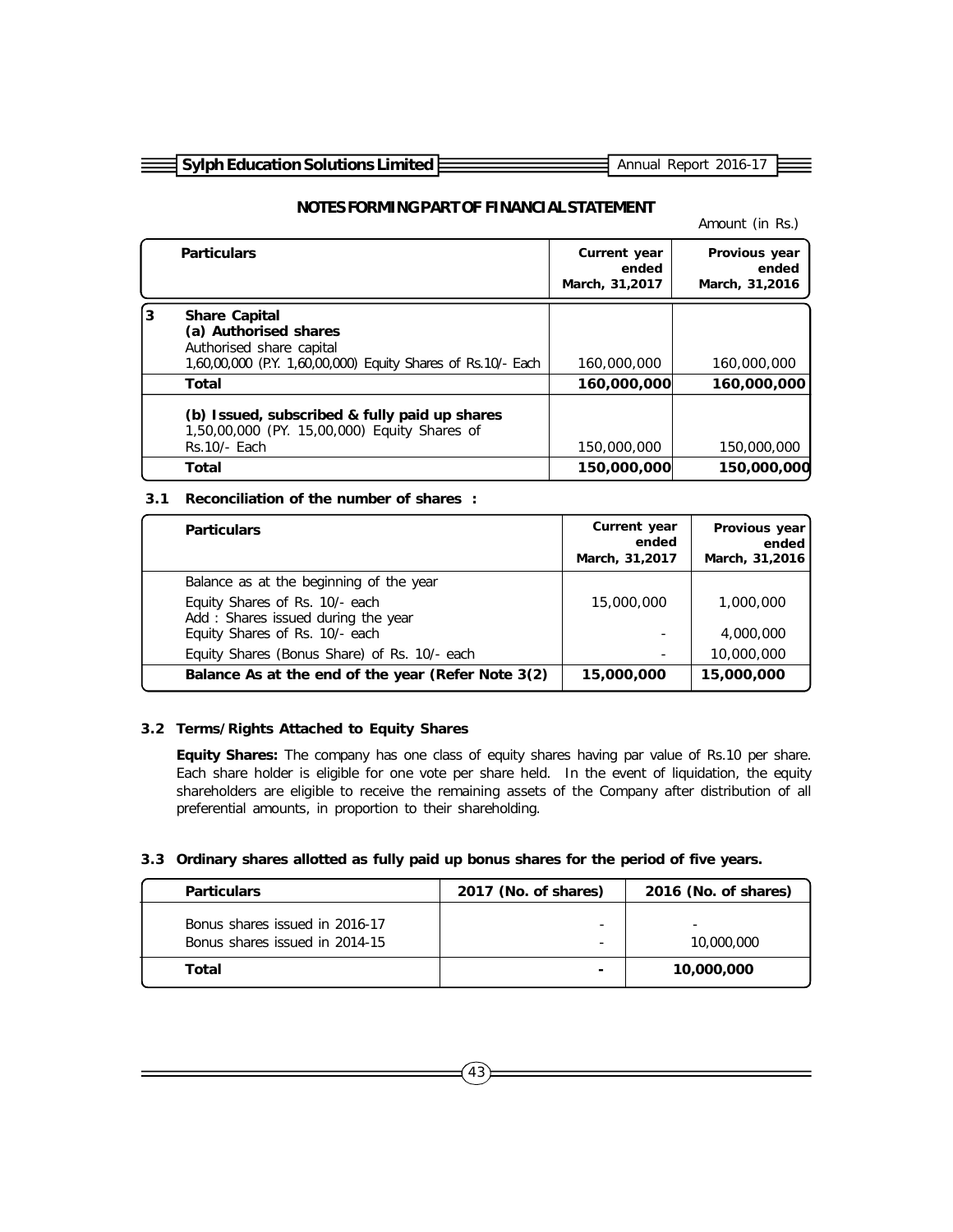Ξ

# **NOTES FORMING PART OF FINANCIAL STATEMENT**

# **3(4) Details of shares held by each shareholder holding more than 5% shares in the company:**

| <b>Equity shares</b><br>Rajesh Jain<br>3,000,800<br>% of Shares<br>20.01%<br>Sylph Technologies Limited<br>0.00%<br>% of Shares<br>Sri Akal Commodity Limited<br>890,000<br>% of Shares<br>5.93%<br>Jayshri Jain<br>1,087,530<br>% of Shares<br>7.25%<br>Ghanshyam Soni<br>1,745,000<br>% of Shares<br>11.63% | 3,000,800<br>20.01%<br>556,160<br>3.71%<br>1,745,000<br>11.63%<br>0.00%<br>0.00% |
|---------------------------------------------------------------------------------------------------------------------------------------------------------------------------------------------------------------------------------------------------------------------------------------------------------------|----------------------------------------------------------------------------------|
| Current year<br>Previous year<br><b>Particulars</b><br>ended<br>March 31, 2017<br>March 31, 2016                                                                                                                                                                                                              | ended                                                                            |
| 4<br><b>Reserves and surplus</b>                                                                                                                                                                                                                                                                              |                                                                                  |
| Securities premium account                                                                                                                                                                                                                                                                                    |                                                                                  |
| Balance as at the beginning of the year<br>5,919,764<br>Add: Premium on shares issued during the year<br>Less : Utilized during the year for:                                                                                                                                                                 | 102,568,291<br>8,000,000                                                         |
| Issuance of bonus shares<br>(100,000,000)                                                                                                                                                                                                                                                                     |                                                                                  |
| Increase authorized share capital(Exp.)<br>(126,900)                                                                                                                                                                                                                                                          | (1,350,000)<br>(3, 298, 527)                                                     |
| Issue expenses<br>Balance as at the end of the year (A)<br>5,792,864                                                                                                                                                                                                                                          | 5,919,764                                                                        |
| Surplus / (Deficit) in statement of profit and loss                                                                                                                                                                                                                                                           |                                                                                  |
| Balance as at the beginning of the year<br>648,620                                                                                                                                                                                                                                                            | 638,858                                                                          |
| Add: Profit / (Loss) for the year<br>(197, 883)                                                                                                                                                                                                                                                               | 15,202                                                                           |
| Less: Expenses                                                                                                                                                                                                                                                                                                | (5, 440)                                                                         |
| 450,737<br>Balance as at the end of the year (B)                                                                                                                                                                                                                                                              | 648,620                                                                          |
| 6,243,601<br>Grand Total $(A)+(B)$                                                                                                                                                                                                                                                                            | 6,568,384                                                                        |
| 5<br>Deferred Tax Liability (Net)                                                                                                                                                                                                                                                                             |                                                                                  |
| Deferred Tax Liability on account of timing difference in<br>49,183<br>Depreciation                                                                                                                                                                                                                           | 59,055                                                                           |
| Less: reversal of deferred tax liability due to depreciation<br>(34, 510)<br>charged during the year                                                                                                                                                                                                          | (9,872)                                                                          |
| 14,673<br>Deferred Tax Liability (Net)                                                                                                                                                                                                                                                                        | 49,183                                                                           |
| <b>Other current liabilities</b><br>6                                                                                                                                                                                                                                                                         |                                                                                  |
| Payable for expenses                                                                                                                                                                                                                                                                                          | 4,446,135                                                                        |
| Statutory dues (TDS)<br>Advance fees received                                                                                                                                                                                                                                                                 | 175,998<br>25,000                                                                |
| Issue expense                                                                                                                                                                                                                                                                                                 | 92,074                                                                           |
| Total                                                                                                                                                                                                                                                                                                         | 4,739,207                                                                        |

 $(44)$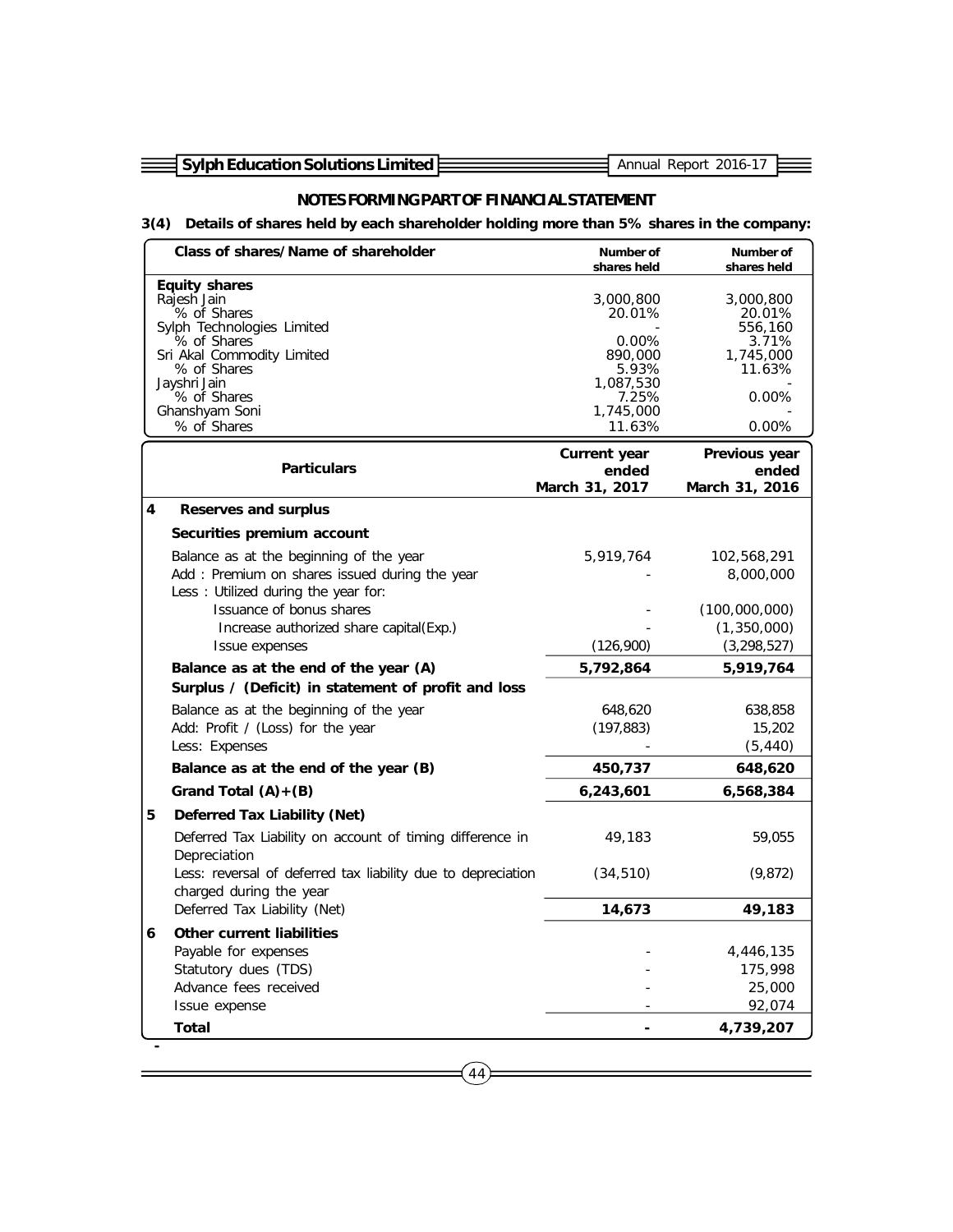| <b>Sylph Education Solutions Limited</b> |                                         | Annual Report 2016-17                    |
|------------------------------------------|-----------------------------------------|------------------------------------------|
|                                          |                                         |                                          |
| <b>Particulars</b>                       | Current year<br>ended<br>March 31, 2017 | Previous year<br>ended<br>March 31, 2016 |
| Short-term provisions                    |                                         |                                          |
| (a) Provision for employee benefits      |                                         |                                          |
| Salary & Reimbursements                  | 86,250                                  | 87,500                                   |
| (b) Provisions-Others                    |                                         |                                          |
| Provision for Audit fees                 | 15,000                                  | 10,000                                   |
| Provision for Tax                        | 60,000                                  |                                          |
| Total                                    | 161,250                                 | 97,500                                   |

# **Note 8**

**Fixed Assets**

| S.  | <b>Particulars</b>               | <b>GROSS BLOCK</b>  |                          | <b>DEPRECIATION</b> |                     |                   |                               | <b>NET BLOCK</b>    |                     |                     |
|-----|----------------------------------|---------------------|--------------------------|---------------------|---------------------|-------------------|-------------------------------|---------------------|---------------------|---------------------|
| No. |                                  | As at<br>01.04.2016 | Addition/<br>(Deduction) | As at<br>31.03.2017 | As at<br>01.04.2016 | for the<br>period | Addition/<br><b>Deduction</b> | As at<br>31.03.2017 | As at<br>31.03.2016 | As at<br>31.03.2017 |
|     | <b>Furnitures &amp; Fixtures</b> | 2.707.856           | 88.170                   | 2.796.026           | 318,638             | 265.622           |                               | 584.260             | 2.389.218           | 2.389.218           |
|     | Computers                        | 273.975             |                          | 273.975             | 108,460             | 86.768            |                               | 195.228             | 165.515             | 165.515             |
|     | Office Equipments                | 278.635             | 143.758                  | 422.393             | 63.550              | 77.740            |                               | 141.290             | 215,085             | 215.085             |
|     | <b>TOTAL</b>                     | 3,260,466           | 231.928                  | 3.492.394           | 490.648             | 430.130           |                               |                     | 920,778 2,769,819   | 2,571,616           |
|     | <b>Previous Year</b>             | 3,191,201           | 69,265                   | 3,260,466           | 96.922              | 393,725           |                               | 490.647             | 3.094.279           | 2,769,819           |

|   | <b>Particulars</b>                                                                                                                                                | Current year<br>ended<br>March 31, 2017 | Previous year<br>ended<br>March 31, 2016 |
|---|-------------------------------------------------------------------------------------------------------------------------------------------------------------------|-----------------------------------------|------------------------------------------|
| 9 | Long term loans and advances                                                                                                                                      |                                         |                                          |
|   | (a) Security deposits<br>Unsecured, considered good<br>(b) Capital advances, (for assest)                                                                         | 5,000,000                               | 5,480,000                                |
|   | Unsecured considered good                                                                                                                                         | 96,600,300                              | 73,423,300                               |
|   | Total                                                                                                                                                             | 101,600,300                             | 78,903,300                               |
|   | 10 Trade Receivables                                                                                                                                              |                                         |                                          |
|   | Unsecured considered good                                                                                                                                         |                                         |                                          |
|   | Trade receivables outstanding for a period exceeding<br>six months from the date they are due for payment<br>Trade receivables outstanding for a period less than |                                         |                                          |
|   | six months from the date they are due for payment                                                                                                                 |                                         | 4,000,000                                |
|   | Total                                                                                                                                                             |                                         | 4,000,000                                |
|   | 11 Cash and cash equivalents                                                                                                                                      |                                         |                                          |
|   | (a) Cash in hand<br>(b) Balances with banks                                                                                                                       | 502,205                                 | 397,492                                  |
|   | (i) In current accounts                                                                                                                                           | 16,058                                  | 346,620                                  |
|   | (ii) in Escrow accounts                                                                                                                                           |                                         | 729,285                                  |
|   | (iii) In fixed deposit                                                                                                                                            |                                         | 13,081,459                               |
|   | Total                                                                                                                                                             | 518,236                                 | 14,554,856                               |

 $(45)$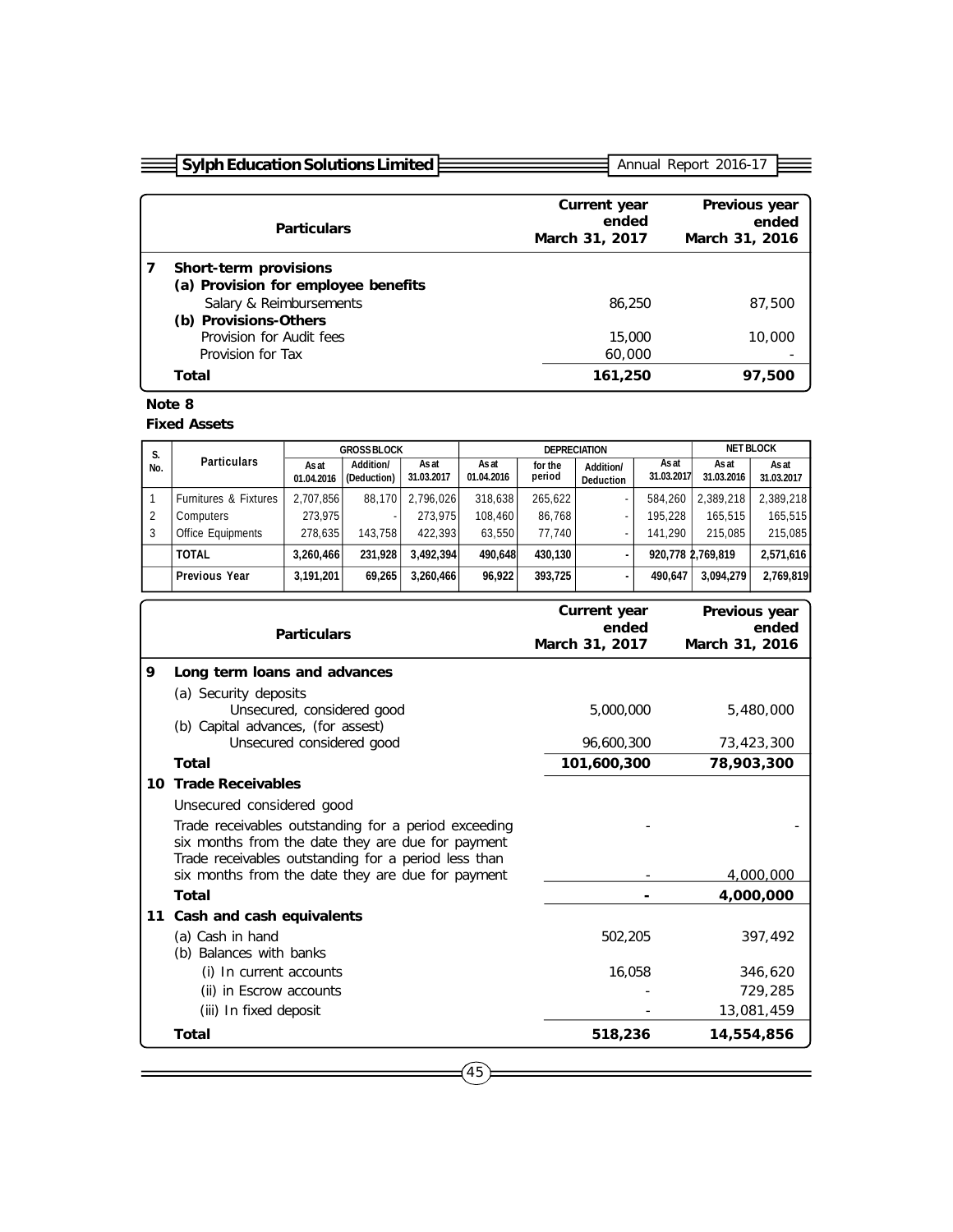| <b>Sylph Education Solutions Limited</b>                                                                                                                                                |            |                         | Annual Report 2016-17   |
|-----------------------------------------------------------------------------------------------------------------------------------------------------------------------------------------|------------|-------------------------|-------------------------|
|                                                                                                                                                                                         |            |                         |                         |
|                                                                                                                                                                                         |            | Current year            | Previous year           |
| <b>Particulars</b>                                                                                                                                                                      |            | ended<br>March 31, 2017 | ended<br>March 31, 2016 |
|                                                                                                                                                                                         |            |                         |                         |
| 12 Short-term loans and advances                                                                                                                                                        |            |                         |                         |
| Balance with revenue authorities unsecured,<br>considered good                                                                                                                          |            |                         |                         |
| TDS receivables                                                                                                                                                                         |            | 192,895                 | 162,976                 |
| Inter-corporate loans & advances                                                                                                                                                        |            |                         |                         |
| Unsecured, Considered Good                                                                                                                                                              |            | 18,067,025              | 21,240,000              |
| Others loans and advances<br>Unsecured, Considered Good                                                                                                                                 |            |                         |                         |
| Advance for turnkey contract                                                                                                                                                            |            | 25,650,000              | 25,650,000              |
| Trade Advances                                                                                                                                                                          |            |                         | 4,638,002               |
| Advances for Services                                                                                                                                                                   |            | 7,000,000               | 8,000,000               |
| Total                                                                                                                                                                                   |            | 50,909,920              | 59,690,978              |
| 13 Other current assets<br>Interest accrued on inter-corporate loans & advances                                                                                                         |            | 806,064                 | 1,535,321               |
| Advance Rent                                                                                                                                                                            |            | 2,500                   |                         |
| Service Tax Credit                                                                                                                                                                      |            | 10,860                  |                         |
| <b>Total</b>                                                                                                                                                                            |            | 819,424                 | 1,535,321               |
| bank notes (SBNs) held and transacted during the period from 8th November, 2016 to 30th December,<br>2016, the denomination wise SBNs and other as per the notification is given below: |            |                         |                         |
|                                                                                                                                                                                         | <b>SBN</b> | <b>Other</b>            | Total                   |
|                                                                                                                                                                                         |            | denominated<br>notes    |                         |
| Closing cash in hand as on 08.11.2016                                                                                                                                                   | 1,000,000  | 45,163                  | 1,045,163               |
| (+) Permitted receipts                                                                                                                                                                  |            | 120,000                 | 120,000                 |
| (-) Permitted payments                                                                                                                                                                  |            | 33,810                  | 33,810                  |
| (-) Amount deposited in banks                                                                                                                                                           | 1,000,000  | 5,000                   | 1,005,000               |
| Closing cash in hand as on 30.12.2016                                                                                                                                                   |            | 126,353                 | 126,353                 |
| 15 Revenue from Operations                                                                                                                                                              |            |                         |                         |
| <b>Sale of Services</b>                                                                                                                                                                 |            |                         |                         |
| Skill Development Fees                                                                                                                                                                  |            | 705,000                 | 896,000                 |
| Education Services (Project)                                                                                                                                                            |            |                         | 4,000,000               |
| Total                                                                                                                                                                                   |            | 705,000                 | 4,896,000               |
| 16 Other Income<br><b>Interest Income:</b>                                                                                                                                              |            |                         |                         |
| Interest on inter corporate loans & advances                                                                                                                                            |            | 2,530,944               | 2,335,912               |
| Interest Accrued on fixed deposit<br>Interest on IT Refund                                                                                                                              |            | 6,514                   | 90,511                  |
| <b>Total</b>                                                                                                                                                                            |            | 2,537,458               | 2,426,423               |

 $=$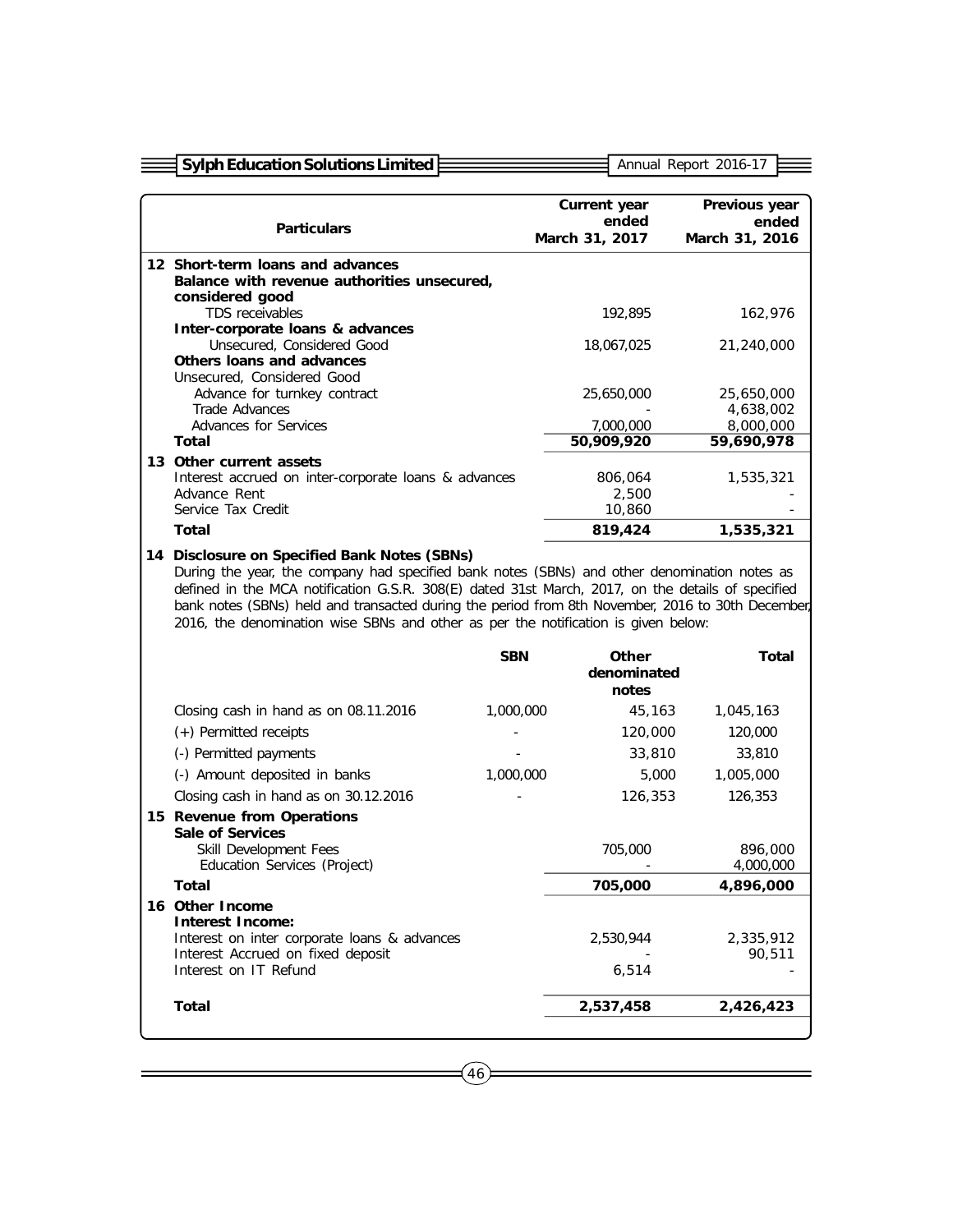|    | <b>Sylph Education Solutions Limited</b>                                                                                                                                                                                                                                                                                                                                                                                                                                                                                       |                                                                                                                                   | Annual Report 2016-17                                                                           |  |  |  |  |  |
|----|--------------------------------------------------------------------------------------------------------------------------------------------------------------------------------------------------------------------------------------------------------------------------------------------------------------------------------------------------------------------------------------------------------------------------------------------------------------------------------------------------------------------------------|-----------------------------------------------------------------------------------------------------------------------------------|-------------------------------------------------------------------------------------------------|--|--|--|--|--|
|    |                                                                                                                                                                                                                                                                                                                                                                                                                                                                                                                                |                                                                                                                                   |                                                                                                 |  |  |  |  |  |
|    |                                                                                                                                                                                                                                                                                                                                                                                                                                                                                                                                | Current year                                                                                                                      | Previous year                                                                                   |  |  |  |  |  |
|    | <b>Particulars</b>                                                                                                                                                                                                                                                                                                                                                                                                                                                                                                             | ended<br>March 31, 2017                                                                                                           | ended<br>March 31, 2016                                                                         |  |  |  |  |  |
|    | 17 Cost of Services Consumed                                                                                                                                                                                                                                                                                                                                                                                                                                                                                                   |                                                                                                                                   |                                                                                                 |  |  |  |  |  |
|    | Cost of services utilised for project                                                                                                                                                                                                                                                                                                                                                                                                                                                                                          | 370,322                                                                                                                           | 3,950,000                                                                                       |  |  |  |  |  |
|    | Total                                                                                                                                                                                                                                                                                                                                                                                                                                                                                                                          | 370,322                                                                                                                           | 3,950,000                                                                                       |  |  |  |  |  |
|    | 18 Employee benefits expense<br>Salaries and wages                                                                                                                                                                                                                                                                                                                                                                                                                                                                             | 1,192,749                                                                                                                         | 1,922,081                                                                                       |  |  |  |  |  |
|    | <b>Total</b>                                                                                                                                                                                                                                                                                                                                                                                                                                                                                                                   | 1,192,749                                                                                                                         | 1,922,081                                                                                       |  |  |  |  |  |
|    | As per Accounting Standard 15 "Employee benefits", the disclosures as defined in the Accounting<br>Standard are given below :                                                                                                                                                                                                                                                                                                                                                                                                  |                                                                                                                                   |                                                                                                 |  |  |  |  |  |
|    | All employee benefits payable wholly within twelve/operating cycle months of rendering the service<br>are classified as short-term employee benefits. Benefits such as salaries, wages, and short term<br>compensated absences, etc. are recognized in the period in which the employee renders the related<br>services. There is no defined benefit plans during the period. No managerial remuneration has been<br>paid during the period to the director. (Previous year Nil.)<br>19 Depreciation and amortization expenses |                                                                                                                                   |                                                                                                 |  |  |  |  |  |
|    | Depreciation on tangible assets                                                                                                                                                                                                                                                                                                                                                                                                                                                                                                | 430,130                                                                                                                           | 393,725                                                                                         |  |  |  |  |  |
|    | Total                                                                                                                                                                                                                                                                                                                                                                                                                                                                                                                          | 430,130                                                                                                                           | 393,725                                                                                         |  |  |  |  |  |
|    | 20 Other expenses<br>Advertisement expenses<br>Legal expenses (Including Roc Filling)<br>Printing and stationary expenses<br>Rent expenses<br>Telephone expenses<br>Electricity & Maintenance expenses<br>D-Mat expenses<br>Bank charges<br>Payments to auditors<br>Repair expenses<br>Travelling Expenses<br>Car Rent Expenses<br>Loss of Disposal of EPBX<br>Other expenses                                                                                                                                                  | 550,000<br>341,133<br>31,185<br>67,500<br>26,873<br>72,090<br>1,291<br>15,000<br>28,155<br>35,000<br>120,000<br>37,361<br>126,062 | 500,000<br>196,149<br>55,012<br>55,700<br>18,371<br>159,762<br>1,000<br>166<br>15,000<br>33,460 |  |  |  |  |  |
|    | Total                                                                                                                                                                                                                                                                                                                                                                                                                                                                                                                          | 1,481,650                                                                                                                         | 1,034,620                                                                                       |  |  |  |  |  |
|    | 20.1 Payments to auditors<br>(i) Payments to the auditors comprises<br>For Statutory audit<br>For Other Services                                                                                                                                                                                                                                                                                                                                                                                                               | 10,000<br>5,000                                                                                                                   | 10,000<br>5,000                                                                                 |  |  |  |  |  |
|    | Total                                                                                                                                                                                                                                                                                                                                                                                                                                                                                                                          | 15,000                                                                                                                            | 15,000                                                                                          |  |  |  |  |  |
| 21 | Earning per equity share:<br>Earnings attributable to equity shareholders<br>Weighted average number of equity shares                                                                                                                                                                                                                                                                                                                                                                                                          | (197, 883)<br>15,000,000                                                                                                          | 15,202<br>11,501,370                                                                            |  |  |  |  |  |

Nominal Value of Equity Share 10 10 Basic Earning per Share (0.013) 0.001 Diluted Earning per Share (0.013) 0.001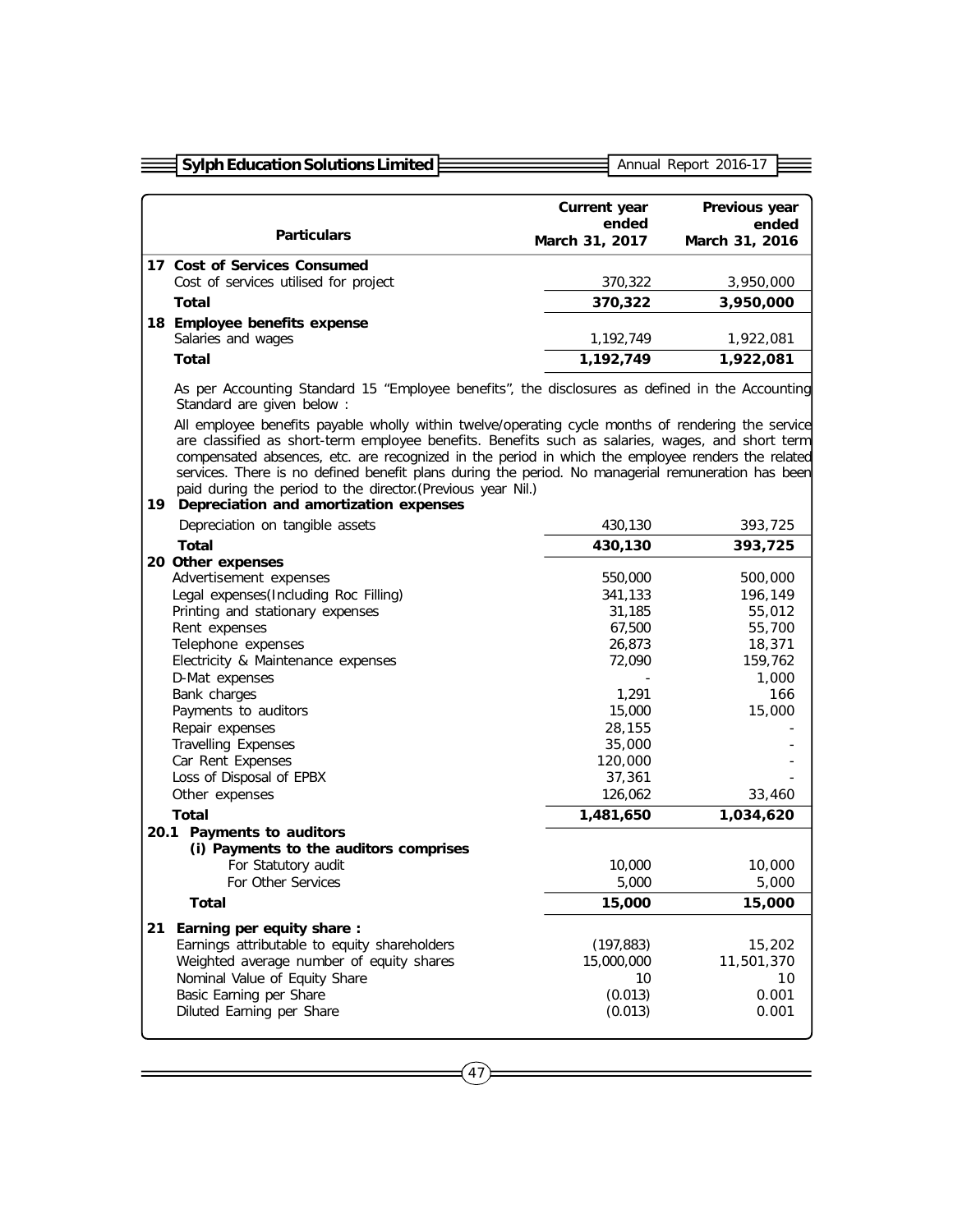|    | <b>Sylph Education Solutions Limited</b>                                                                                                                                                                                                                                                                                                                                                                                    |                                            |                                      |      | Annual Report 2016-17                    |  |  |  |  |
|----|-----------------------------------------------------------------------------------------------------------------------------------------------------------------------------------------------------------------------------------------------------------------------------------------------------------------------------------------------------------------------------------------------------------------------------|--------------------------------------------|--------------------------------------|------|------------------------------------------|--|--|--|--|
|    |                                                                                                                                                                                                                                                                                                                                                                                                                             |                                            |                                      |      |                                          |  |  |  |  |
|    | <b>Particulars</b>                                                                                                                                                                                                                                                                                                                                                                                                          |                                            | Current year                         |      | Previous year                            |  |  |  |  |
|    |                                                                                                                                                                                                                                                                                                                                                                                                                             |                                            | ended<br>March 31, 2017              |      | ended<br>March 31, 2016                  |  |  |  |  |
| 22 |                                                                                                                                                                                                                                                                                                                                                                                                                             |                                            |                                      |      |                                          |  |  |  |  |
|    | <b>Segment Reporting</b><br>(a) Segment accounting policies                                                                                                                                                                                                                                                                                                                                                                 |                                            |                                      |      |                                          |  |  |  |  |
|    | The Company is mainly engaged in the business of Skill Development Programmes and Vocational<br>Training Programs. All other activities of the Company revolve around the main business and as<br>such there is no separate reportable business segment.<br>(a) Geographical Segment<br>Since all the operations of the Company are conducted within India as such there is no separate<br>reportable geographical segment. |                                            |                                      |      |                                          |  |  |  |  |
| 23 | <b>Related party disclosures :</b><br>In accordance with accounting standard 18 "Related Party Disclosure" issued by Institute of Chartered<br>Accountant of India, the Company have transaction with the related party during the year mentioned<br>below.                                                                                                                                                                 |                                            |                                      |      |                                          |  |  |  |  |
|    | a) Name of the related party and description of relationship :<br>i) Key Managerial Persons                                                                                                                                                                                                                                                                                                                                 | 1. Dr. Rajesh Jain                         |                                      |      |                                          |  |  |  |  |
|    |                                                                                                                                                                                                                                                                                                                                                                                                                             | 2. Mrs. Jayshri Jain                       |                                      |      |                                          |  |  |  |  |
|    |                                                                                                                                                                                                                                                                                                                                                                                                                             |                                            | 3. Mr. Dinesh Kumar Jangid (Manager) |      |                                          |  |  |  |  |
|    | 4. CS Chhaya Lakhmani<br>(Company Secretary & Compliance Officer)                                                                                                                                                                                                                                                                                                                                                           |                                            |                                      |      |                                          |  |  |  |  |
|    | ii) Companies/Entities under the                                                                                                                                                                                                                                                                                                                                                                                            |                                            |                                      |      |                                          |  |  |  |  |
|    |                                                                                                                                                                                                                                                                                                                                                                                                                             | <b>Control of Key Management Personnel</b> |                                      |      |                                          |  |  |  |  |
|    | 1. Sylph Technologies Limited<br>2. Sakshi Multitrade Pvt. Ltd.<br>3. Saksham Publishers and Printers Ltd.<br>4. Sakshi Powertech Private Limited                                                                                                                                                                                                                                                                           |                                            |                                      |      |                                          |  |  |  |  |
|    | Note: Related parties have been identified by the Management.                                                                                                                                                                                                                                                                                                                                                               |                                            |                                      |      |                                          |  |  |  |  |
|    | b)Transactions with related Parties                                                                                                                                                                                                                                                                                                                                                                                         |                                            |                                      |      |                                          |  |  |  |  |
|    | <b>Nature of Transactions</b>                                                                                                                                                                                                                                                                                                                                                                                               |                                            | Current year<br>ended March 31,      | 2017 | Previous year<br>ended March 31,<br>2016 |  |  |  |  |
|    | <b>Loan From Directors</b>                                                                                                                                                                                                                                                                                                                                                                                                  |                                            |                                      |      |                                          |  |  |  |  |
|    | Unsecured loan from Directors (Interest Free)                                                                                                                                                                                                                                                                                                                                                                               |                                            |                                      |      | 12,450,000                               |  |  |  |  |
|    | Loan Repaid to Director<br>Outstanding Balances as at 31.03.2017                                                                                                                                                                                                                                                                                                                                                            |                                            |                                      |      | 12,450,000                               |  |  |  |  |
| 24 | <b>Utilization of IPO Proceeds</b>                                                                                                                                                                                                                                                                                                                                                                                          |                                            |                                      |      |                                          |  |  |  |  |
|    | Proceed from IPO<br>Utilized as under :                                                                                                                                                                                                                                                                                                                                                                                     |                                            |                                      |      | 48,000,000                               |  |  |  |  |
|    | To set up two new centers for establishment of                                                                                                                                                                                                                                                                                                                                                                              |                                            |                                      |      |                                          |  |  |  |  |
|    | Project for Skill Development                                                                                                                                                                                                                                                                                                                                                                                               |                                            | 30,650,000                           |      | 30,650,000                               |  |  |  |  |
|    | General Corporate Purpose<br><b>IPO Expenses</b>                                                                                                                                                                                                                                                                                                                                                                            |                                            | 13,425,480<br>3,925,000              |      | 13,571,000<br>3,779,000                  |  |  |  |  |
|    | <b>Total</b>                                                                                                                                                                                                                                                                                                                                                                                                                |                                            | 48,000,000                           |      | 48,000,000                               |  |  |  |  |
|    | The amount of Rs. 10.75 lakhs is savings in issue expenses has been utilized for the general<br>corporate purpose.                                                                                                                                                                                                                                                                                                          |                                            |                                      |      |                                          |  |  |  |  |
|    | The unutilised fund to set up the centers for establishment of Project for Skill Development is<br>Rs. 23.50 lakhs will become due in next one year till that the fund is utilizes in general business<br>purpose.                                                                                                                                                                                                          |                                            |                                      |      |                                          |  |  |  |  |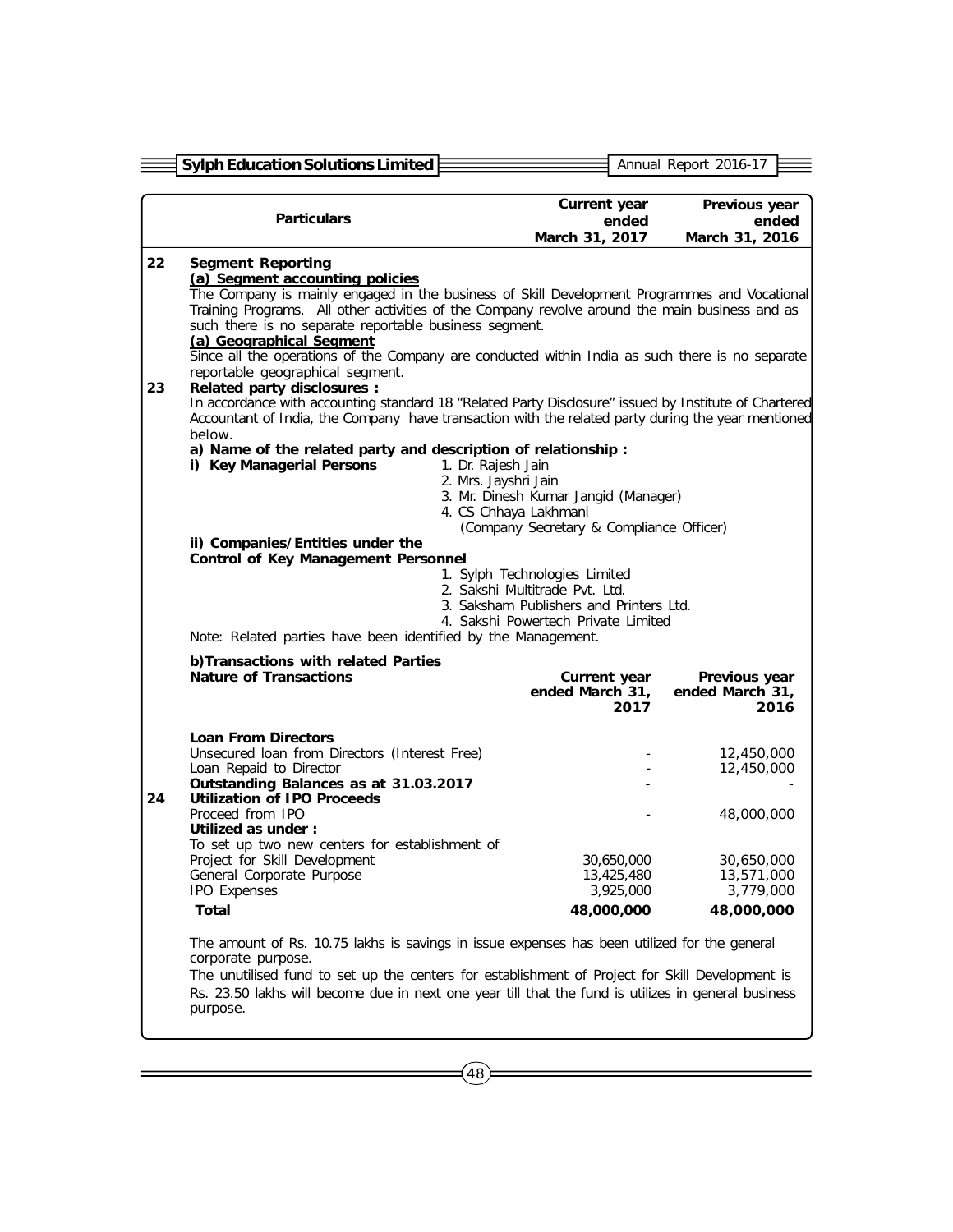|     | <b>Sylph Education Solutions Limited</b>                                                                                                                                                                                                    | Annual Report 2016-17 |     |
|-----|---------------------------------------------------------------------------------------------------------------------------------------------------------------------------------------------------------------------------------------------|-----------------------|-----|
| -25 | In the opinion of the Management, the value on realization of loans and advances, and other<br>current assets will be at least equal to the amounts stated in the books of accounts, if realized in<br>the ordinary course of the business. |                       |     |
| -26 | Contingent Liabilities & Commitments                                                                                                                                                                                                        | Nil                   | Nil |
| 27  | Value of Imports on (CIF Basis)                                                                                                                                                                                                             | Nil                   | Nil |
| 28  | Expenditure in foreign exchange                                                                                                                                                                                                             | Nil                   | Nil |
| -29 | Earning in foreign exchange                                                                                                                                                                                                                 | Nil                   | Nil |
|     |                                                                                                                                                                                                                                             |                       |     |

 **30** These financial statements have been prepared in the format prescribed by the revised Schedule III to the Companies Act, 2013. Previous period figures have been recasted/ restated to confirm to the current period. Figures have been rounded off to the nearest Rupee.

As per our report of even date attached For **M.S. Dahiya & Co. For and on behalf of the board of directors** Chartered Accountants FRN 013855C

# **Harsh Firoda**

Partner M.No. 409391 Place: Indore Date: 30th May, 2017

**Rajesh Jain Mark Jayshri Jain**<br>Director Director DIN-01704145

Director Director<br>N-01704145 DIN-01824937

**Chhaya Lakhmani** Company Secretary ACS 46603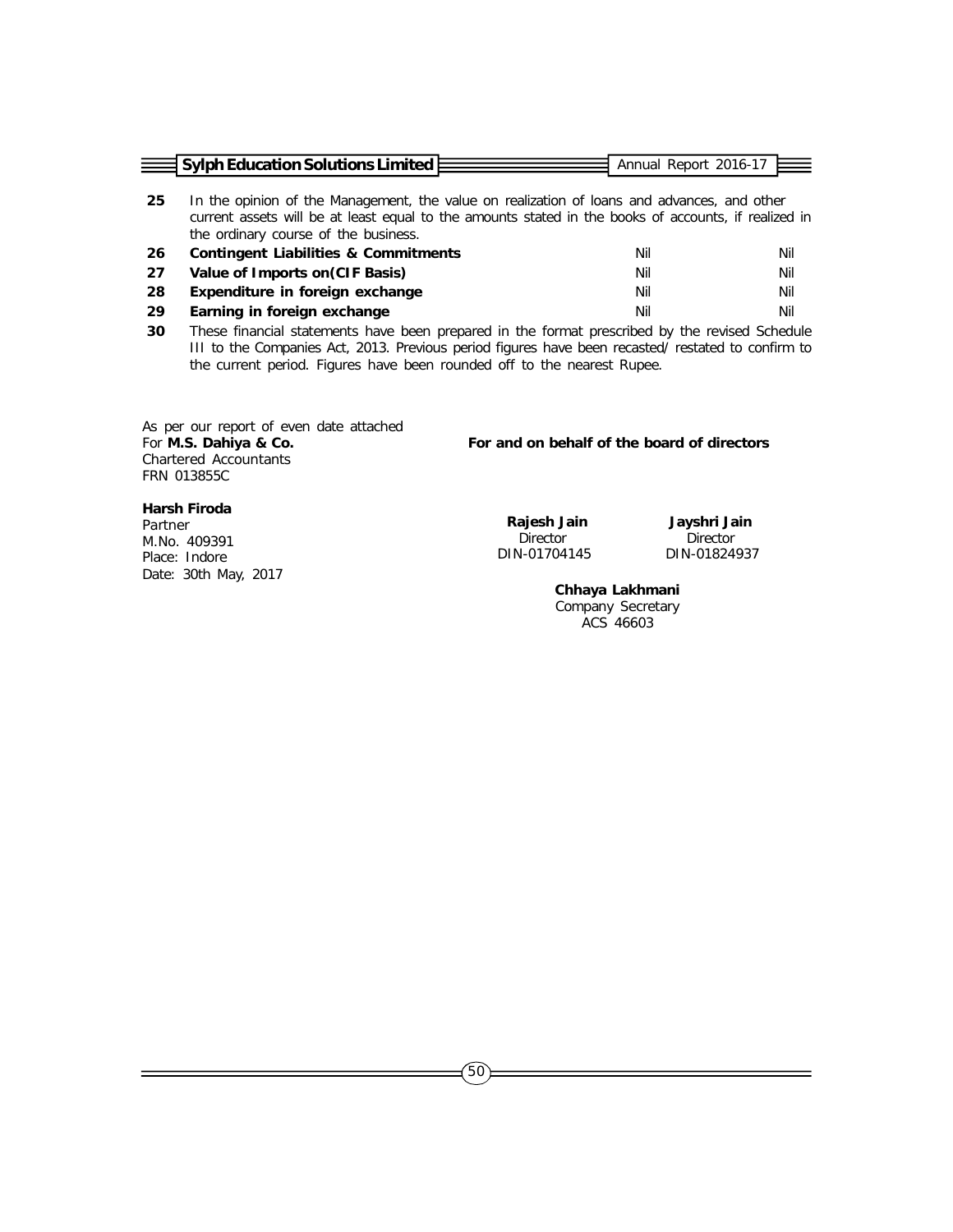#### Dear Shareholder(s),

This is to inform you that the company is in process of updation of records of the shareholders in order to reduce the physical documentation as far as possible.

With new BSE listing agreement, it is mandatory for all the investors including transferors to complete their KYC information. Hence, we have to update your PAN No., phone no. and e-mail id in our records. We would also like to update your current signature records in our system.

To achieve this we solicit your co-operation in providing the following details to us :

- 1. If you are holding the shares in dematerialized form you may update all your records with your Depository Participant (DP).
- 2. If you are holding shares in physical form, you may provide the following :

| Folio No.           | ٠        |      |
|---------------------|----------|------|
| Pan No.             |          |      |
| E-mail ID           | $\vdots$ |      |
| Telephone No.       | $\vdots$ |      |
| Name and Signatures | ÷        | i.   |
|                     |          | ii.  |
|                     |          | iii. |

Thanking you,

For, Sylph Education Solutions Limited

Director